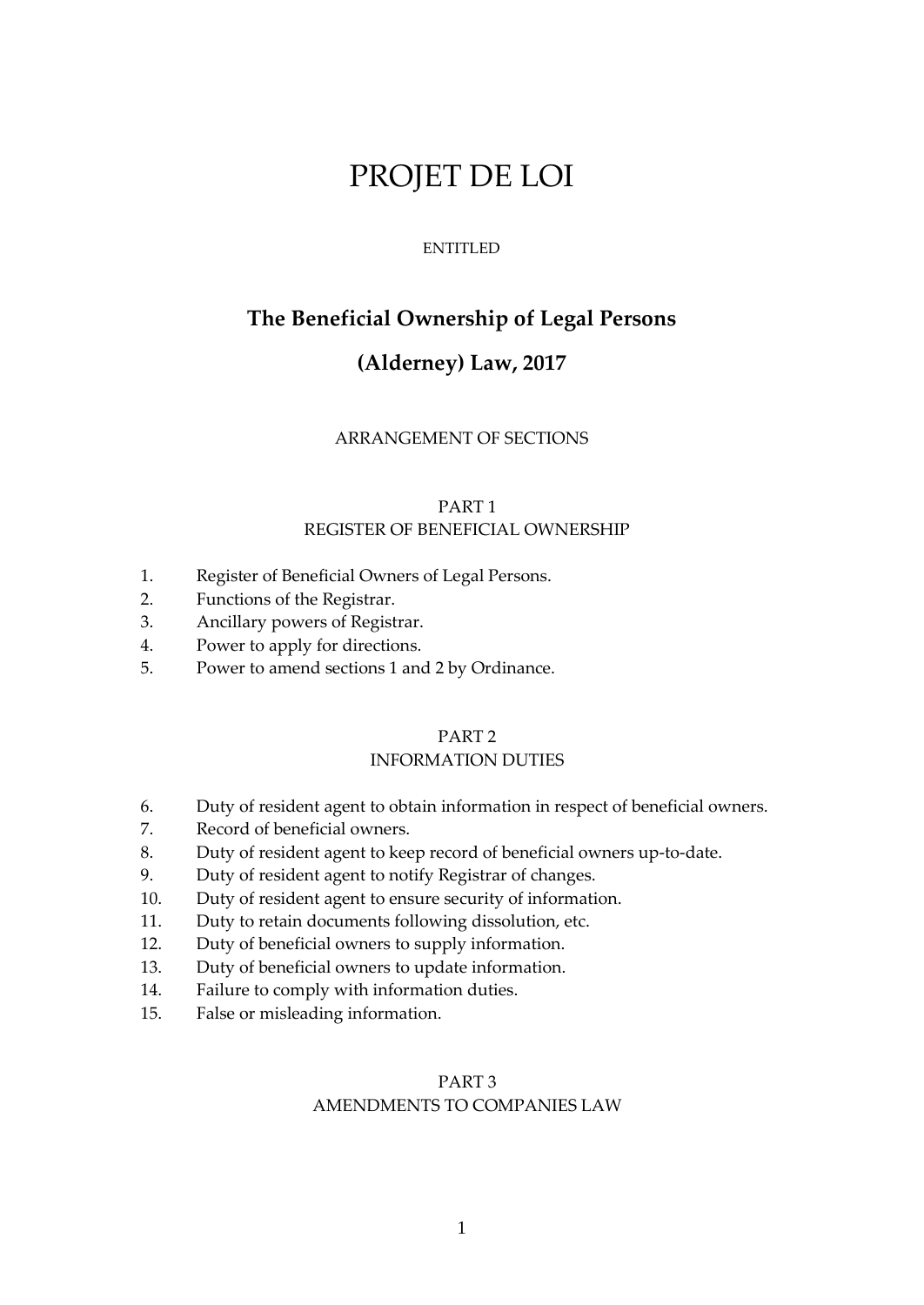16. Amendments to Companies Law.

# PART 4

# ENFORCEMENT

- 17. Criminal penalties for offences under this Law.
- 18. Criminal liability of officers, etc.
- 19. Civil penalties.
- 20. Disqualification orders of Registrar against resident agents of non-regulated relevant legal persons, and notification requirements.
- 21. Private reprimands.
- 22. Public statements.
- 23. Representations prior to civil penalty, etc.
- 24. Relationship of civil penalties with prosecutions.

# PART 5

# MISCELLANEOUS AND FINAL

- 25. Meaning of "beneficial owner".
- 26. General right to apply to Court to set aside action of Registrar.
- 27. Service of documents.
- 28. Exclusion of liability, etc.
- 29. Guidance.
- 30. Fees payable to the Registrar.
- 31. Nominee relationships.
- 32. General provisions as to subordinate legislation.
- 33. Interpretation.
- 34. Meaning of "relevant legal person" and associated terms.
- 35. Citation.
- 36. Commencement.

SCHEDULE: Register of Beneficial Owners of Legal Persons.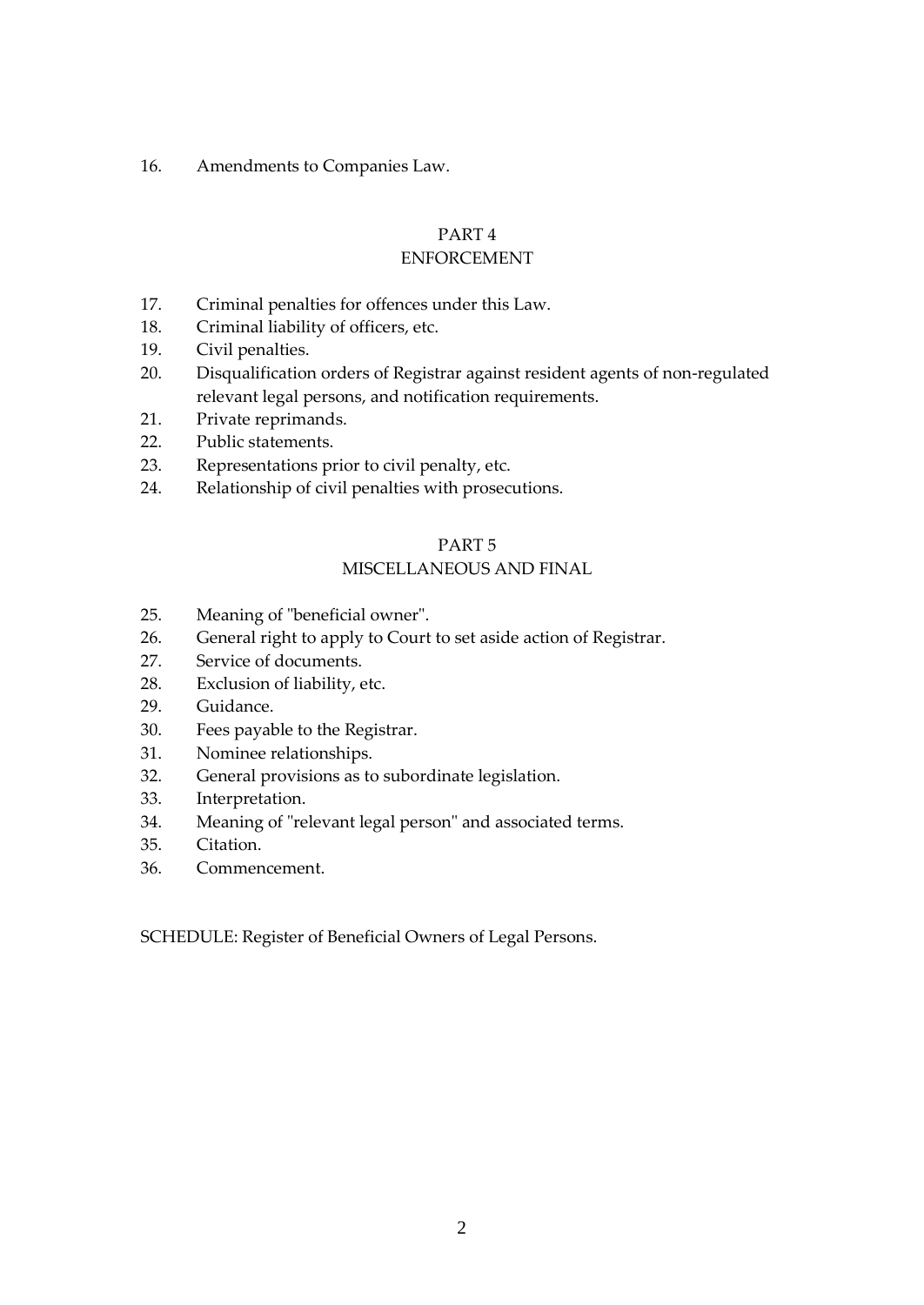# PROJET DE LOI

### ENTITLED

# **The Beneficial Ownership of Legal Persons (Alderney) Law, 2017**

**THE STATES OF ALDERNEY**, in pursuance of their Resolution of the 19th day of April, 2017, have approved the following provisions which, subject to the Sanction of Her Most Excellent Majesty in Council, shall have force of law in the Island of Alderney.

# PART 1 REGISTER OF BENEFICIAL OWNERSHIP

## **Register of Beneficial Owners of Legal Persons.**

**1.** (1) The Registrar shall establish and maintain a register of the beneficial owners of relevant legal persons to be called the Register of Beneficial Owners of Legal Persons in Alderney ("**the Register**") in accordance with the Schedule, which schedule has effect.

(2) Information shall be provided to the Registrar and may be disclosed in accordance with the Schedule.

### **Functions of the Registrar.**

**2.** In addition to the establishment and maintenance of the Register in accordance with section 1, the functions of the Registrar are -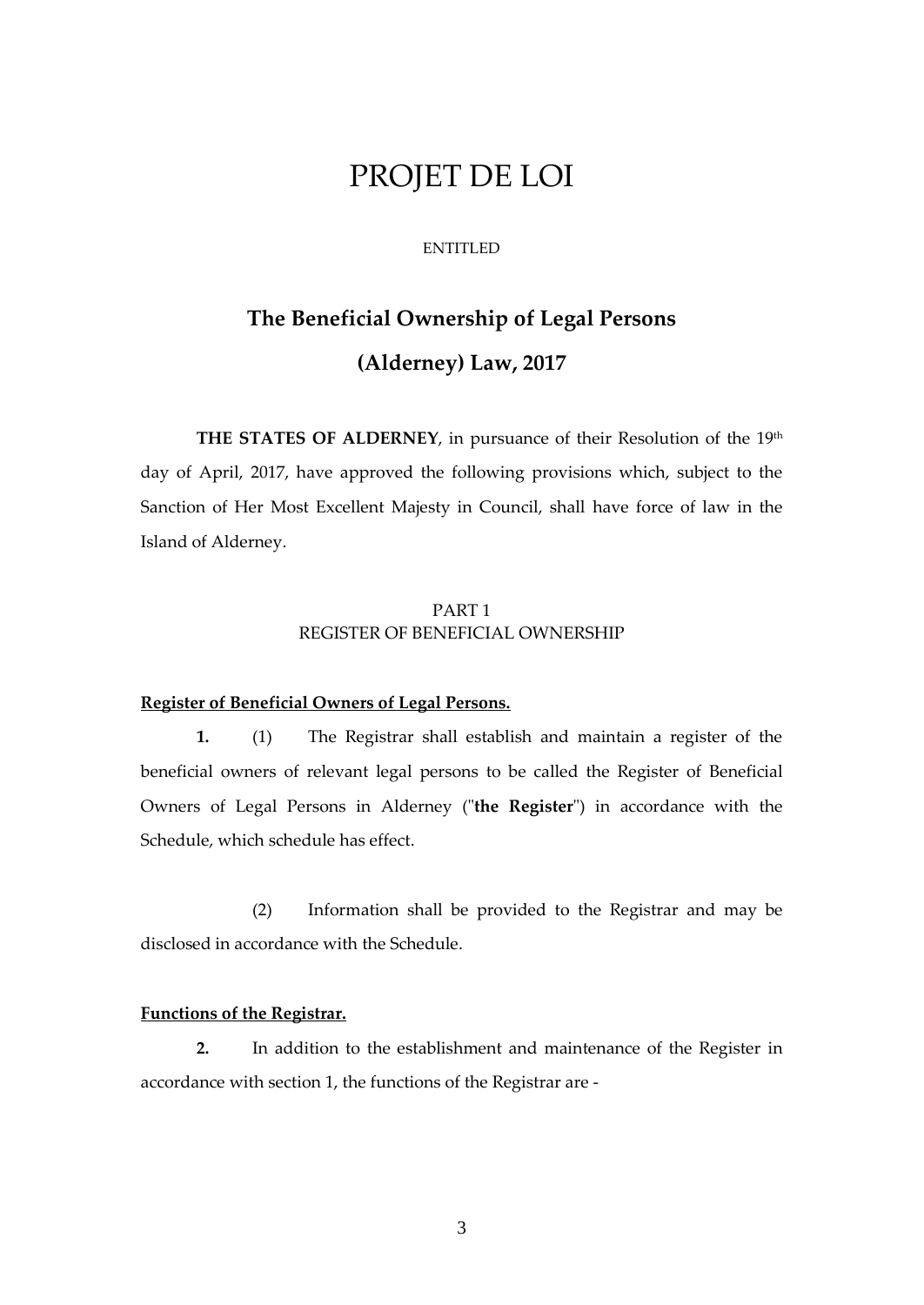- (a) to ensure the security and confidentiality of the Register, in accordance with the Schedule,
- (b) to ensure the accuracy of information relating to the beneficial ownership of relevant legal persons,
- (c) to monitor and enforce the compliance of the resident agents of non-regulated relevant legal persons with their duties under this Law and the provisions of any other enactment relating to the beneficial ownership of relevant legal persons or the duties of resident agents in Alderney, and
- (d) to obtain and retain information relating to nominee relationships in respect of relevant legal persons.

### **Ancillary powers of Registrar.**

**3.** (1) The Registrar, having regard to the provisions of section 2, has power to do anything that appears to him to be necessary or expedient for the purposes of or in connection with the exercise of his functions including, without limitation, power -

- (a) to require from the resident agent of a non-regulated relevant legal person direct access to (by electronic means or otherwise) the record of beneficial owners of that relevant legal person,
- (b) to request and obtain information and documents in accordance with the provisions of paragraph 4 of the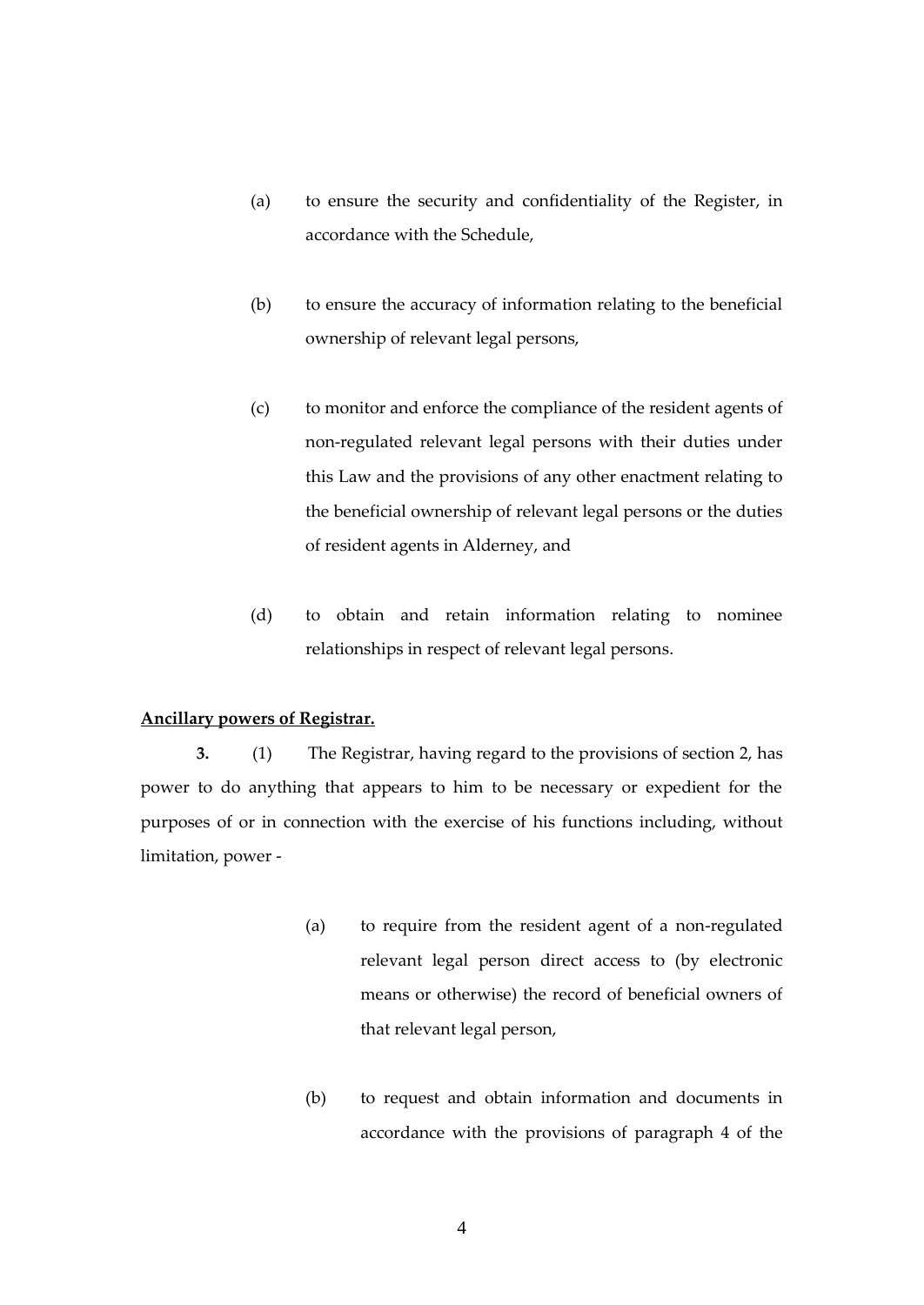Schedule,

- (c) to prepare and, subject to any provision to the contrary in this Law or any other enactment, to publish information, reports, forms, codes of practice, guidance, recommendations and other documents, and
- (d) to apply to the Court for directions under section 4.

### **Power to apply for directions.**

**4.** (1) The Registrar may, if he believes that it would assist him in the proper and lawful discharge of his duties or the exercise of his powers, apply to the Court for directions, or for a determination of any question of fact, law or procedure, in such manner as may be prescribed by order of the Court, and on such an application the Court may make such order as it thinks fit.

(2) In this section "**the Court**" means the Court of Alderney.

(3) An appeal from an order of the Court under this section lies to the Ordinary Court on a question of law.

### **Power to amend sections 1 and 2 by Ordinance.**

**5.** The States may by Ordinance amend sections 1 and 2 where it appears to them to be necessary or expedient to do so for any of the purposes set out in section  $32(1)(a)$ .

# PART 2 INFORMATION DUTIES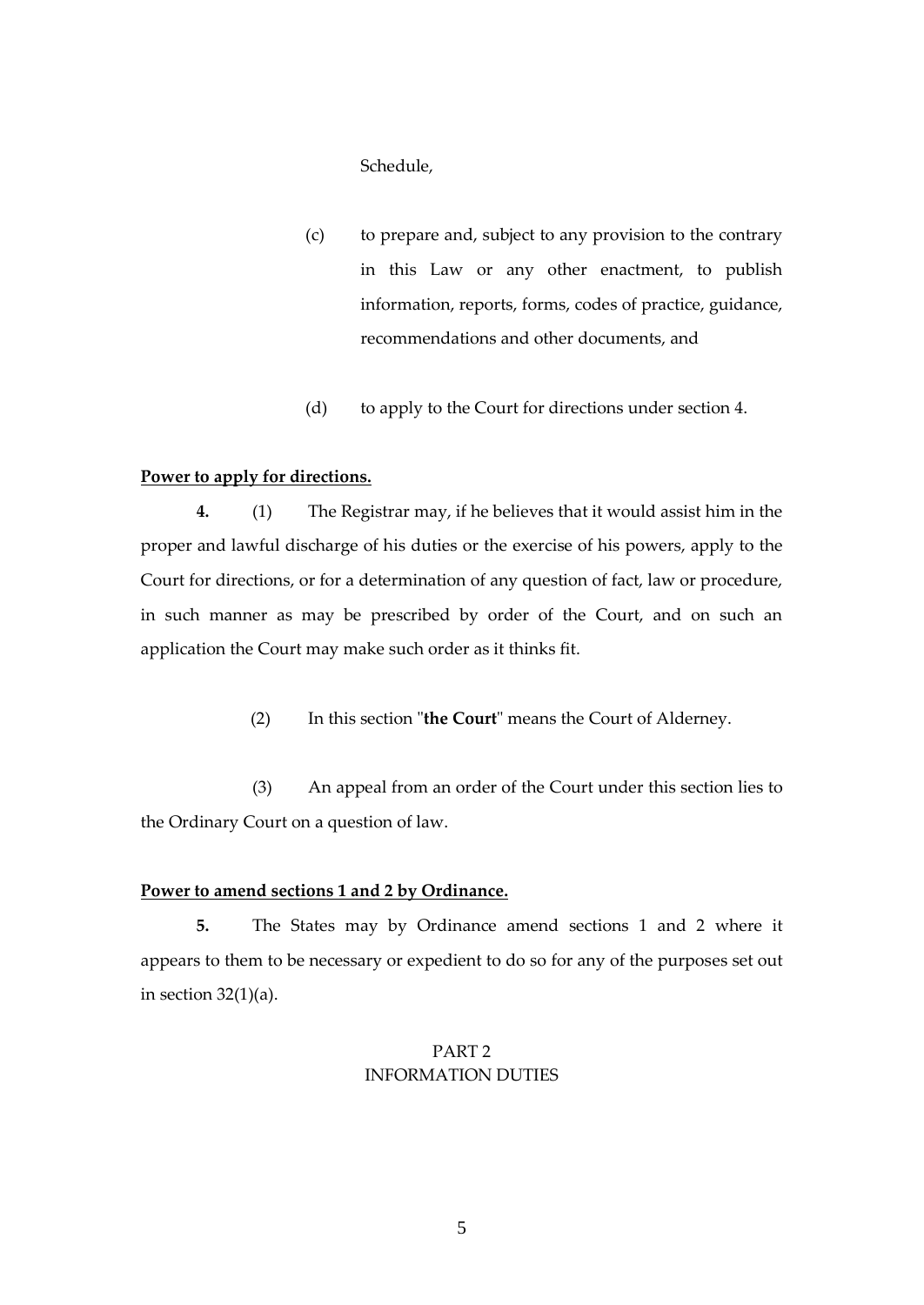### **Duty of resident agent to obtain information in respect of beneficial owners.**

**6.** (1) The resident agent of a relevant legal person must take reasonable steps to ascertain the identity of the beneficial owners in relation to that relevant legal person.

(2) Subject to subsection (3), if the resident agent of a relevant legal person has reasonable grounds for believing that a person is or may be a beneficial owner in relation to that relevant legal person, the resident agent must serve a notice on the person requiring him –

- (a) to state whether he is a beneficial owner in relation to the relevant legal person, and
- (b) if so to confirm or correct any relevant particulars of his that are included in the notice, and to supply any that are missing.

(3) A resident agent is not under a duty to serve a notice under subsection  $(2)$  if  $-$ 

- (a) the resident agent has already been informed that the person is a beneficial owner in relation to that relevant legal person, and
- (b) that information was provided either by the person himself or with his knowledge.

(4) A resident agent may also serve a notice on a person under this section if he knows or has reasonable cause to believe that the person knows the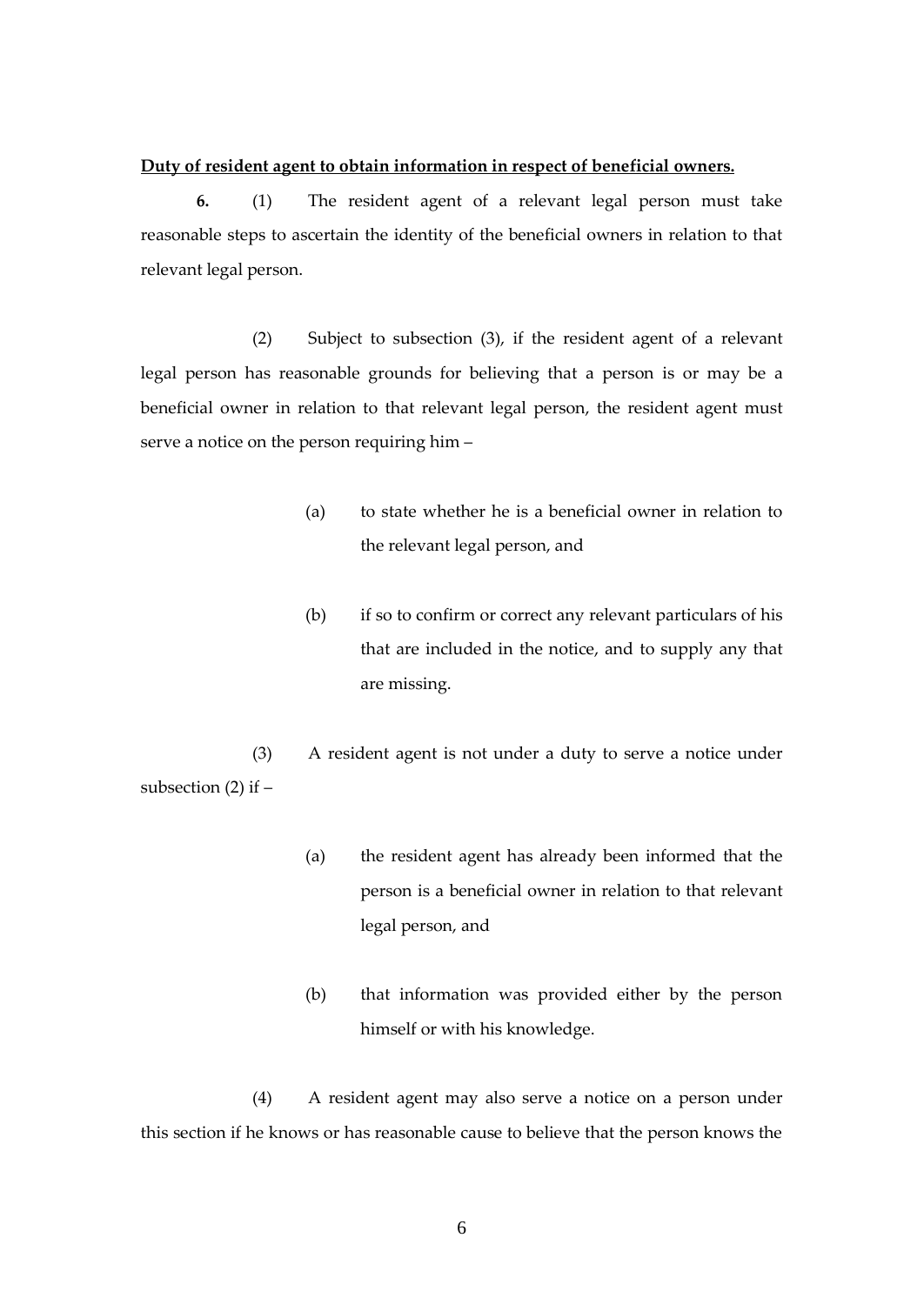identity of any beneficial owner in relation to the relevant legal person, or knows the identity of someone likely to have that knowledge.

- (5) A notice under subsection (4) must require the addressee
	- (a) to state whether or not the addressee knows the identity of –
		- (i) any beneficial owner in relation to the relevant legal person, or
		- (ii) any person likely to have that knowledge, and
	- (b) if so, to supply any particulars of theirs that are within the addressee's knowledge, and state whether or not the particulars are being supplied with the knowledge of each of the persons concerned.

(6) A notice under this section must state that the addressee is to comply with the notice by no later than the end of the period of one month beginning with the date of the notice.

- (7) In this section
	- (a) a reference to knowing the identity of a person includes knowing information from which that person can be identified, and
	- (b) "**particulars**" means the required particulars under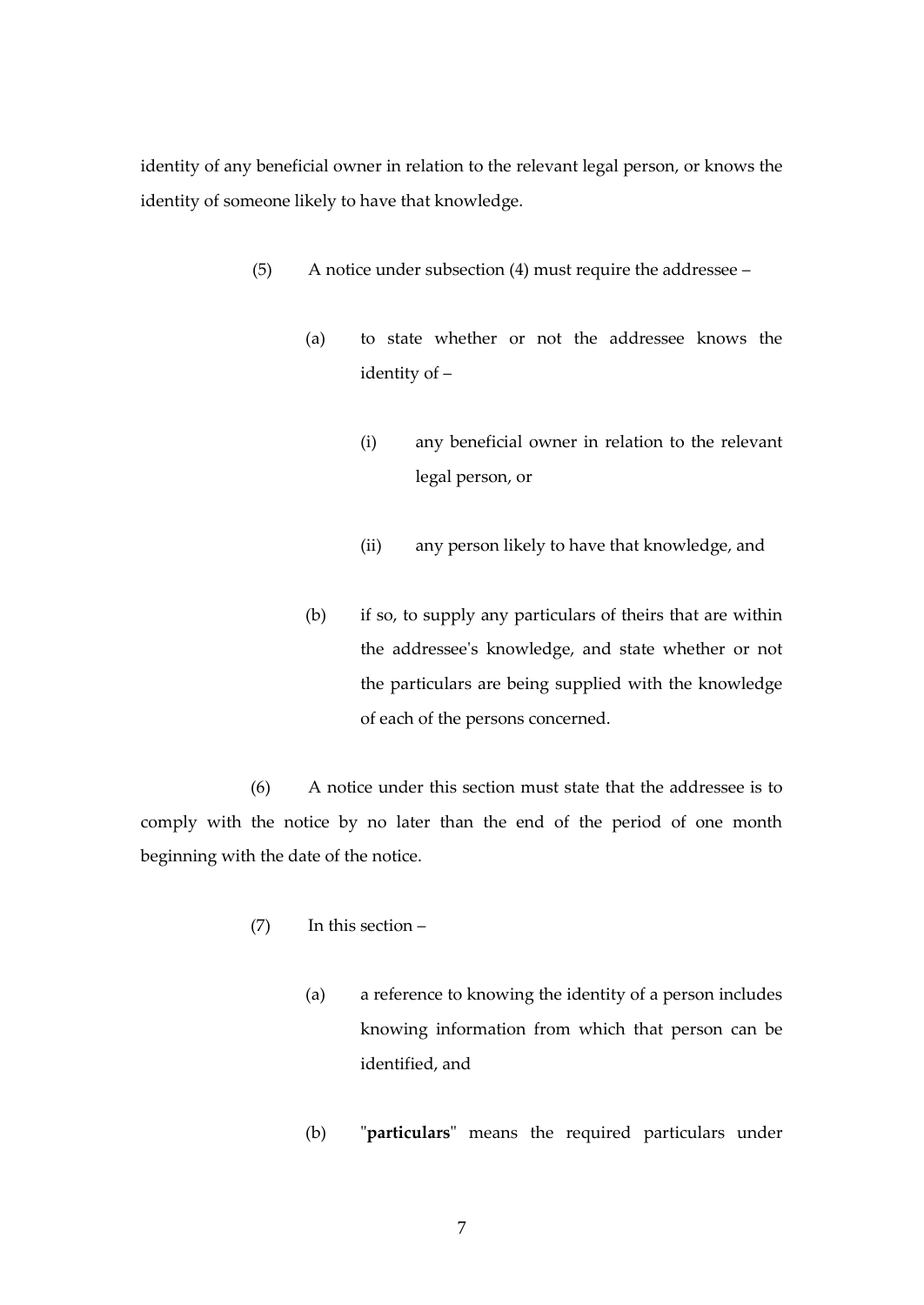### section 7(3).

### **Record of beneficial owners.**

**7.** (1) The resident agent of a relevant legal person must keep a record of the required particulars of the beneficial owners of that relevant legal person in a record referred to in this Law as the "**record of beneficial owners**".

(2) The record of beneficial owners must be kept at the relevant legal person's registered office, or at some other place in Alderney of which the Registrar has –

- (a) been notified, and
- (b) approved in writing.

(3) The "**required particulars**" of an individual means –

- (a) his name,
- (c) his nationality,
- (d) his date of birth,
- (e) his principal residential address,
- (f) if he became a beneficial owner in respect of the relevant legal person in question after this Part comes into force, the date on which he became a beneficial owner, and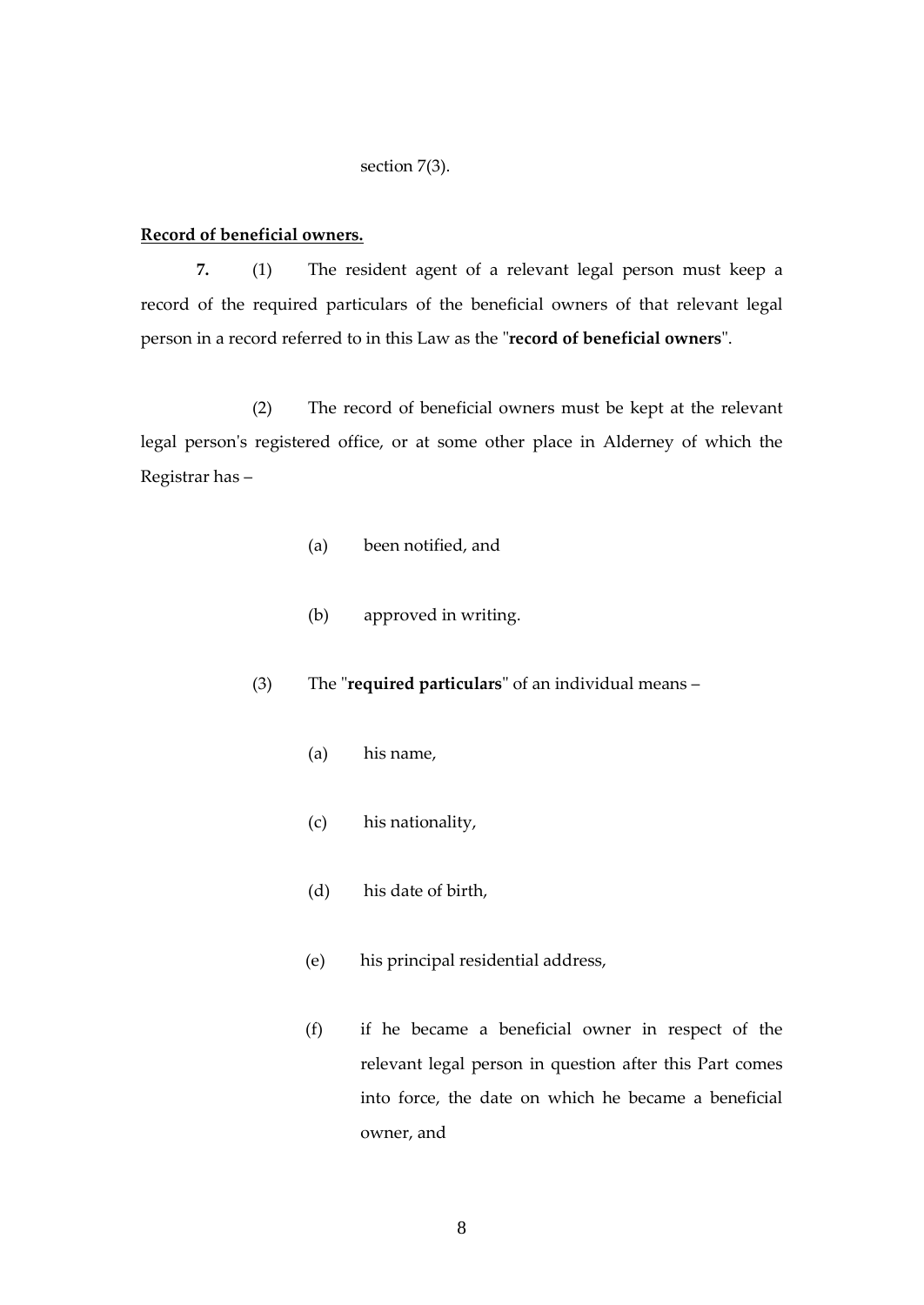$(g)$  the grounds on which he is considered to be a beneficial owner.

(4) In respect of a class of beneficial owners of such a size that it is not reasonably practicable to identify each member of the class, "required particulars" means information sufficient to identify and describe the class of individuals who are beneficial owners, with sufficient accuracy to make it possible to ascertain that an individual is or is not a member of that class.

(5) If a resident agent has ascertained that there are no beneficial owners in relation to a relevant legal person, he must record that fact in the record of beneficial owners.

## **Duty of resident agent to keep record of beneficial owners up-to-date.**

**8.** (1) Subject to subsection (3), a resident agent must serve a notice on a person whose particulars are recorded in a relevant legal person's record of beneficial owners if the resident agent knows or has reasonable cause to believe that a relevant change has occurred.

- (2) A "**relevant change**" in relation to a person occurs if
	- (a) the person ceases to be a beneficial owner in relation to a relevant legal person, or
	- (b) any other change occurs, as result of which the required particulars stated for the person on the record of beneficial owners are incorrect or incomplete.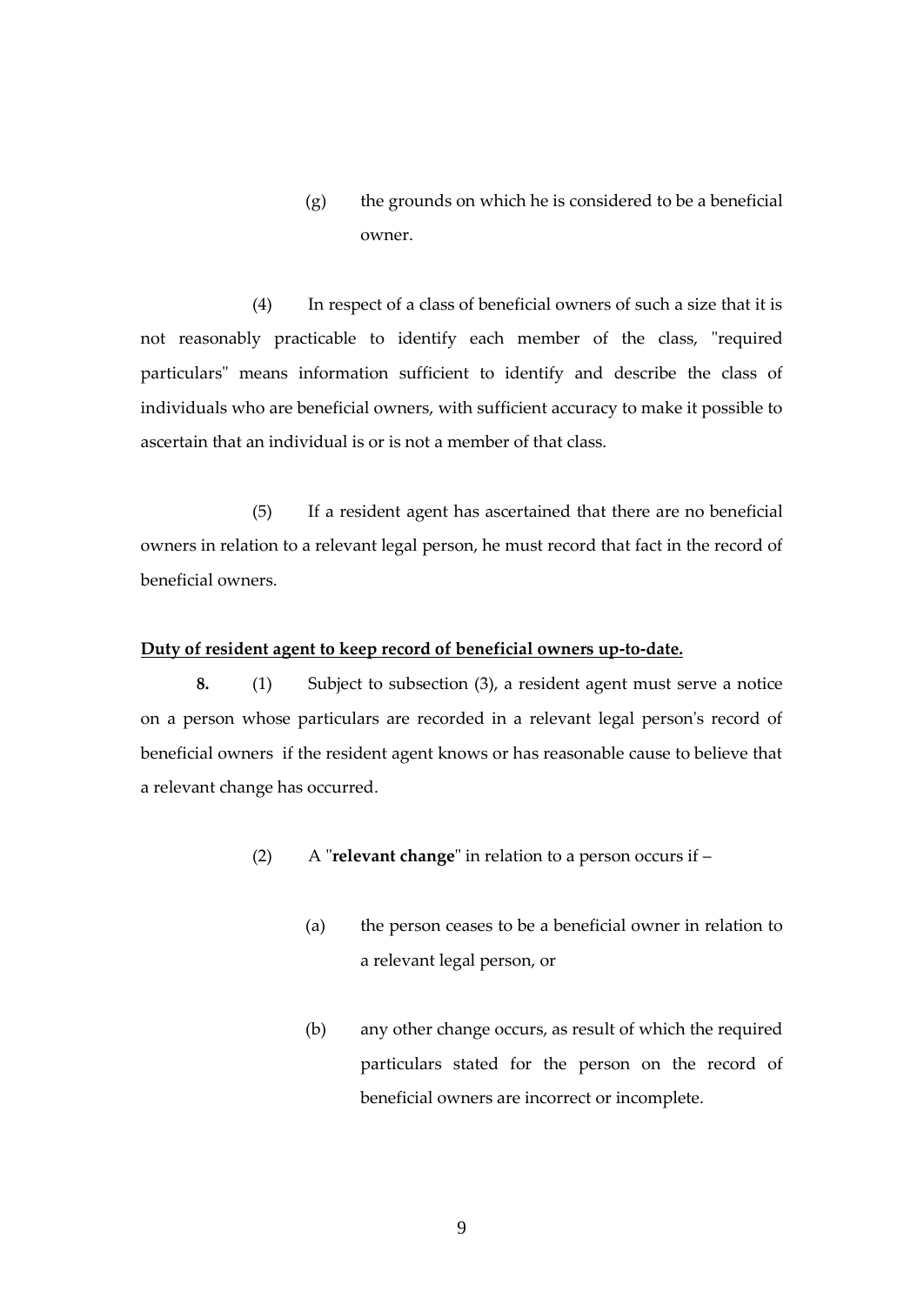(3) A resident agent is not required to serve a notice under subsection  $(1)$  if  $-$ 

- (a) the resident agent has already been informed of the relevant change and of the information referred to in subsection (5)(b), and
- (b) that information was provided either by the person concerned or with his knowledge.

(4) The resident agent must serve a notice under subsection (1) as soon as reasonably practicable after he learns of the change or first has reasonable cause to believe that the change has occurred.

(5) The notice must require the addressee, within the period of one month beginning with the date of the notice –

- (a) to confirm whether or not the change has occurred, and
- (b) if so
	- (i) to state the date of the change, and
	- (ii) to confirm or correct the required particulars included in the notice, and supply any that are missing from the notice.
- (6) On receipt of information received pursuant to the service of a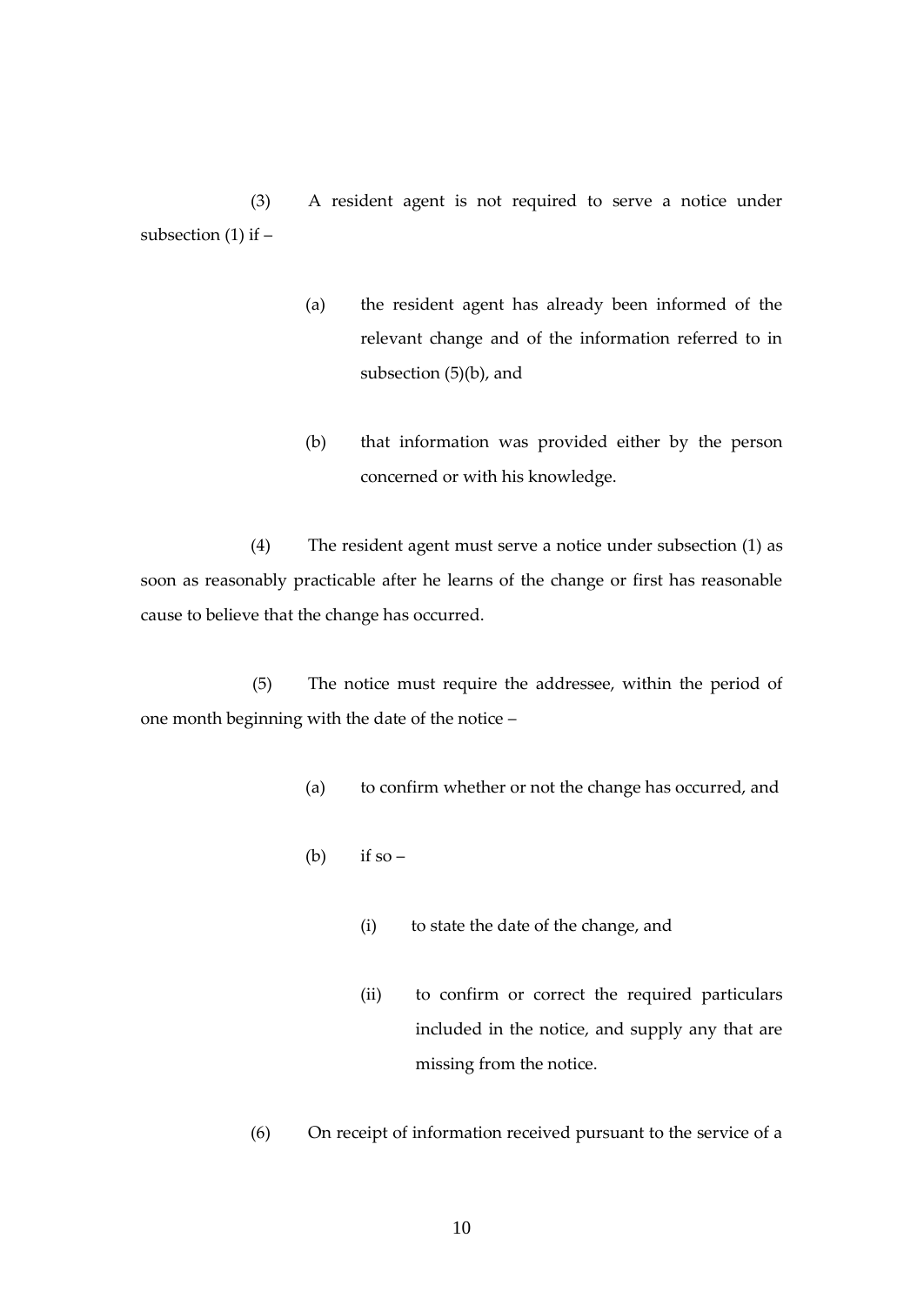notice under this section, or on otherwise being satisfied that a relevant change has occurred, a resident agent must within seven days amend the record of beneficial owners accordingly.

### **Duty of resident agent to notify Registrar of changes.**

**9.** (1) This section applies to a resident agent when there has been a change in the particulars contained in the record of beneficial owners.

(2) Within 14 days of this section applying to him, the resident agent must give notice to the Registrar of the change and of the date on which it occurred, to the best of his knowledge.

(3) When providing information to the Registrar under this section, the resident agent must serve copies of the information provided on –

- (a) the relevant legal person, and
- (b) upon request, the officers of the relevant legal person.

### **Duty of resident agent to ensure security of information.**

**10.** A resident agent must take all reasonable steps to ensure the security and confidentiality of information disclosed to him under this Law or under the relevant legal person Laws, and must not disclose such information other than in compliance with a duty imposed, or in exercise of a power conferred, under this Law or those Laws.

### **Duty to retain documents following dissolution, etc.**

**11.** (1) This section applies where a relevant legal person is dissolved, terminated or struck off.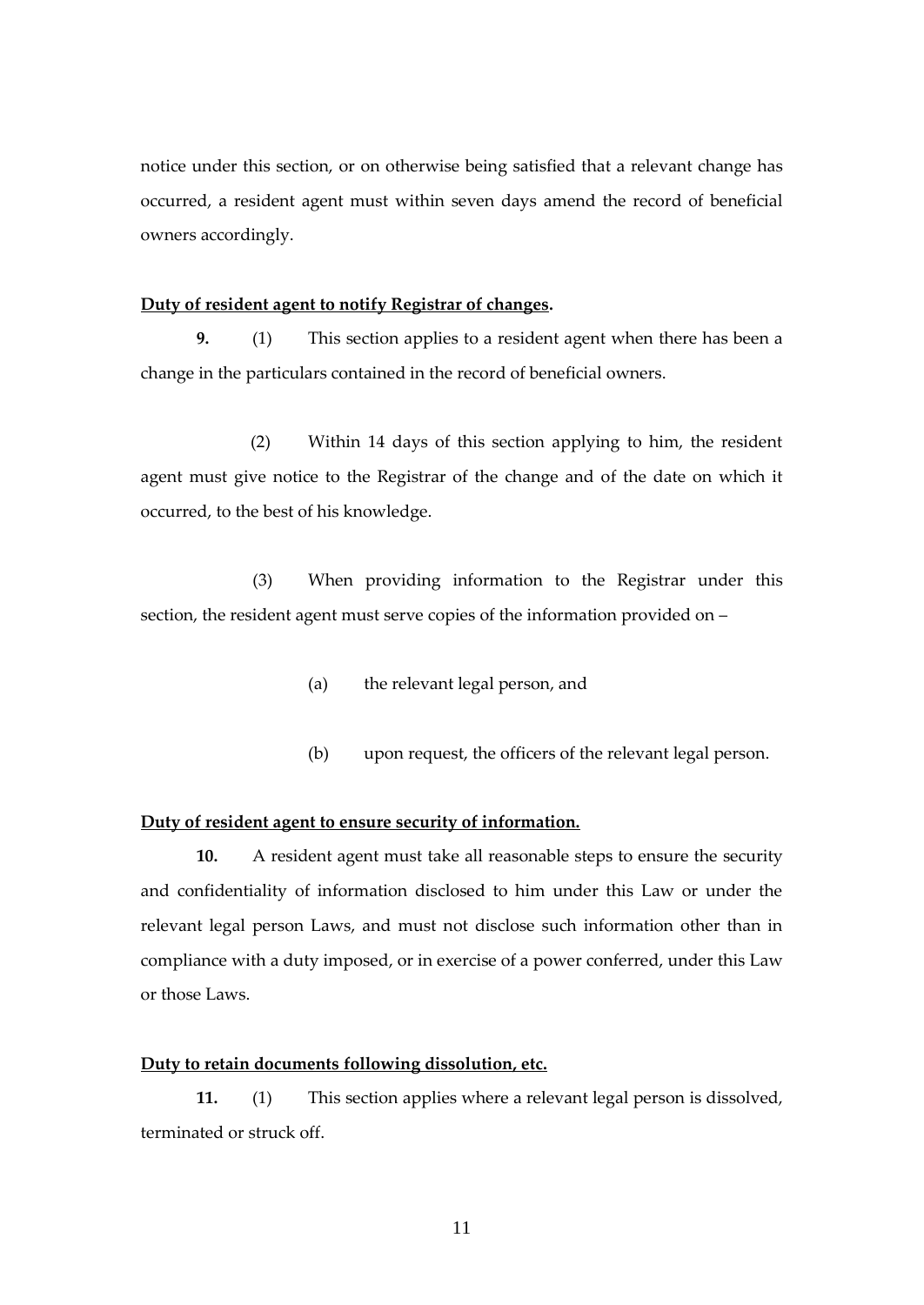### (2) Where this section applies –

- (a) if one has been appointed, the liquidator, or otherwise,
- (b) the resident agent immediately before the dissolution, termination or striking off,

must retain the record of beneficial ownership relating to the relevant legal person as at the date of dissolution, termination or striking off for the minimum retention period, and must comply with any requirement of the Registrar under this Law in that period.

(3) The States may make provision by Ordinance in respect of the retention of the record of beneficial ownership relating to a relevant legal person in circumstances where -

- (a) this section applies, and
- (b) the resident agent immediately before the dissolution, termination or striking off is a legal person that has subsequently been dissolved, terminated or struck off.

### **Duty of beneficial owners to supply information.**

- **12.** (1) This section applies to a person if
	- (a) he is a beneficial owner in relation to a relevant legal person,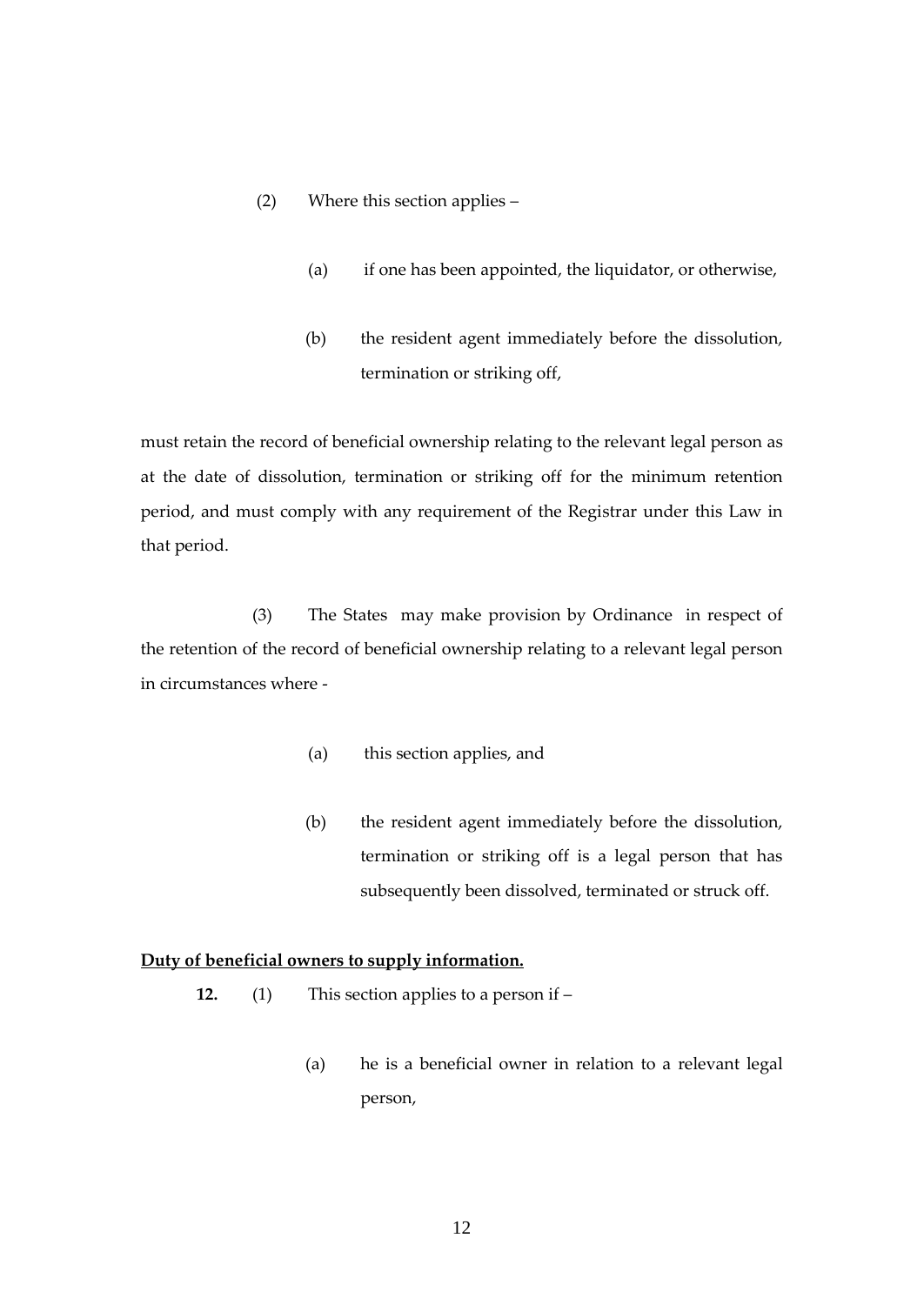- (b) his required particulars are not stated in the relevant legal person's record of beneficial owners,
- (c) he knows, or ought reasonably to know, (a) and (b) to be the case, and
- (d) he has not been served with a notice by the resident agent of that relevant legal person under section 6.
- (2) Within 21 days of this section applying to him the person
	- (a) notify the resident agent of his status as a beneficial owner in relation to the relevant legal person,
	- (b) state the date on which, to the best of his knowledge, he acquired that status, and
	- (c) serve on the resident agent his required particulars.

# **Duty of beneficial owners to update information**.

must–

- **13.** (1) This section applies to a person if
	- (a) the required particulars of the person are stated in a relevant legal person's record of beneficial owners,
	- (b) a relevant change in relation to the required particulars of the person has occurred,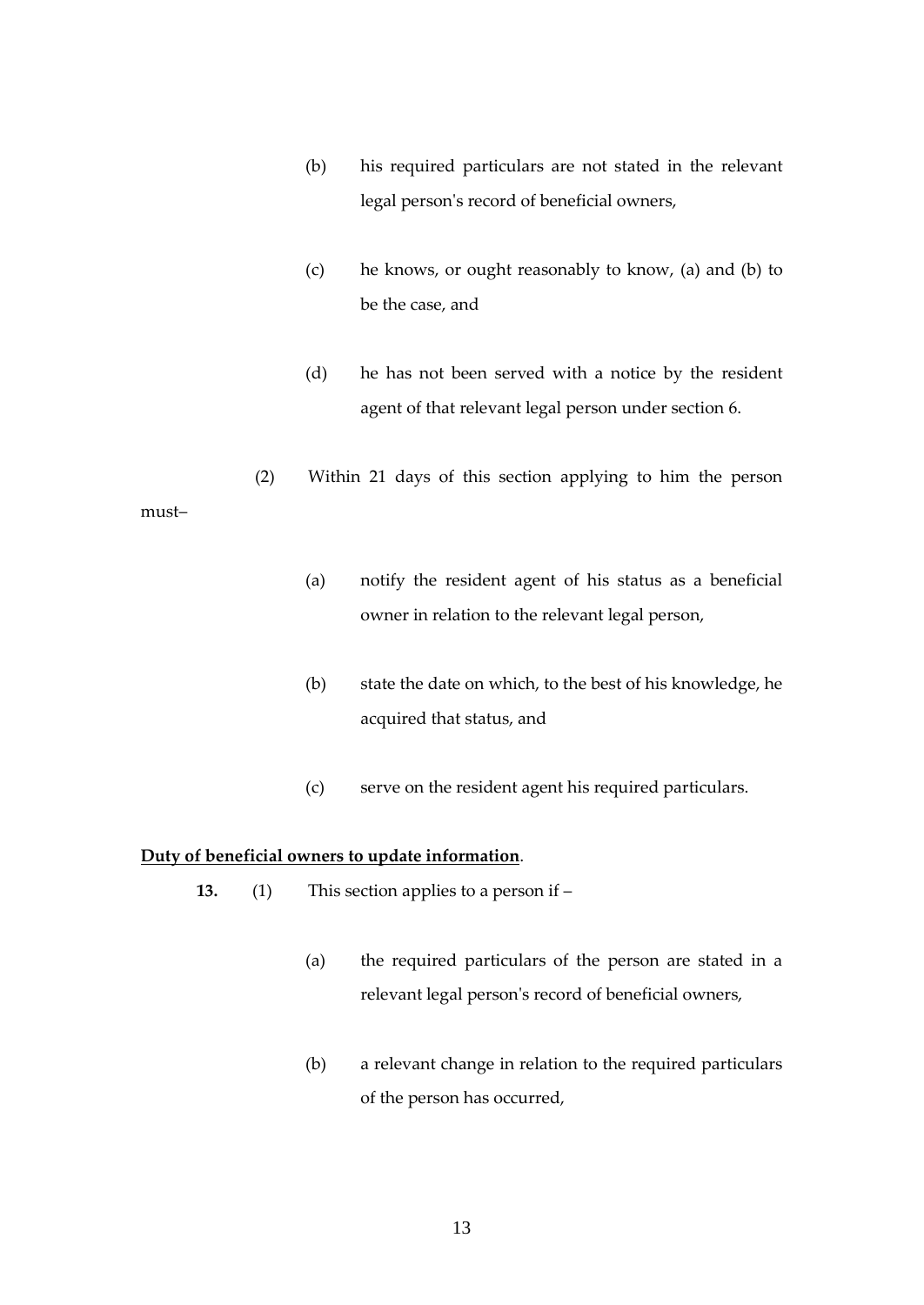- (c) the person knows, or ought reasonably to know, (a) and (b) to be the case, and
- (d) the person has not been served with a notice by the resident agent of the relevant legal person under section 8.
- (2) Within 21 days of this section applying to him the person must–
	- (a) notify the resident agent of the change,
	- (b) state the date on which, to the best of his knowledge, it occurred, and
	- (c) serve on the resident agent any information needed to update the required particulars.

### **Failure to comply with information duties.**

- **14.** (1) A person who without reasonable excuse fails to comply with-
	- (a) a notice served on him under section 6 or 8,
	- (b) a duty under section 12 or 13, or
	- (c) a requirement imposed on him under paragraph 4 of the Schedule,

is, unless the person is a regulated person, liable to a civil penalty.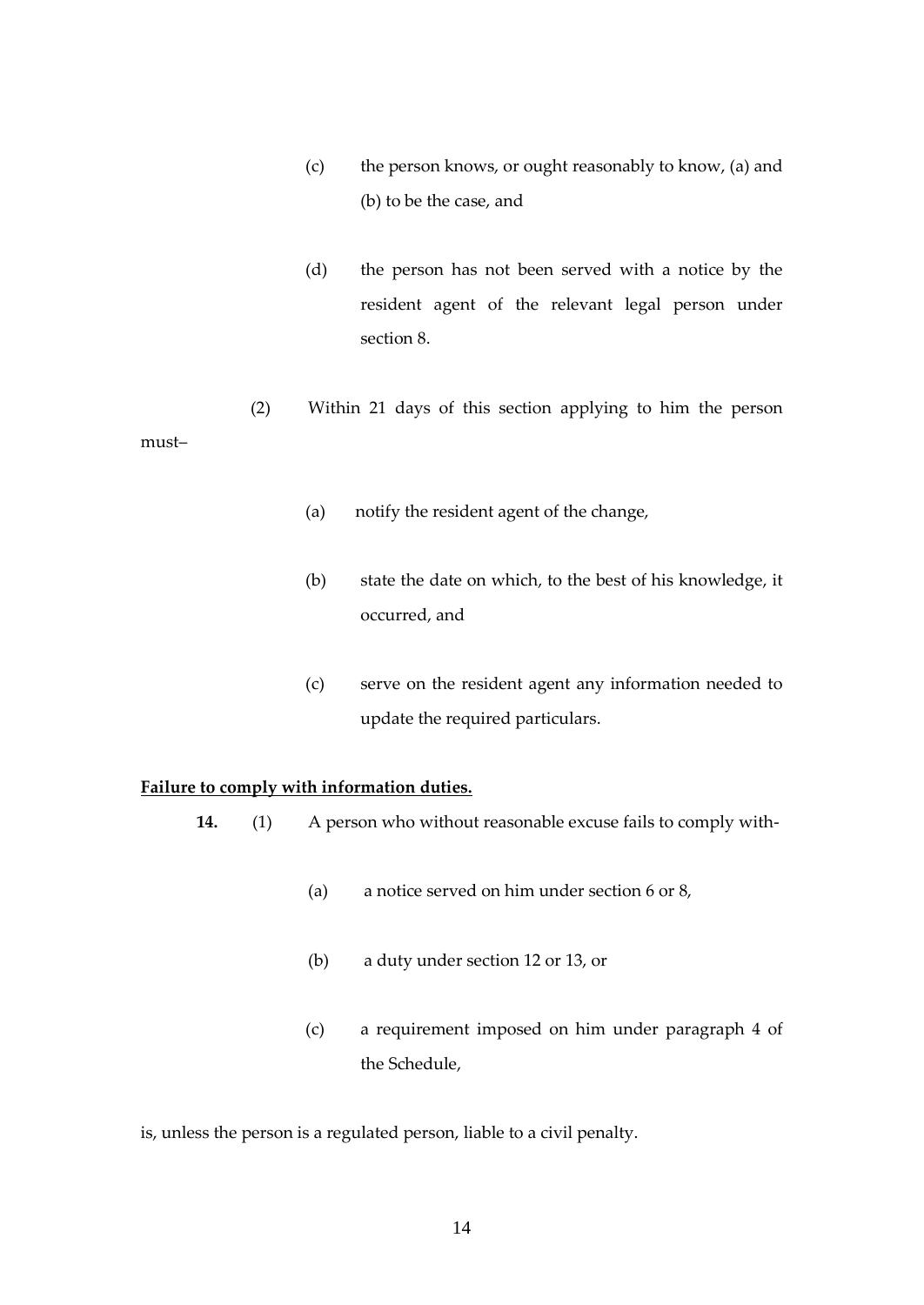- (2) A resident agent who fails to comply with
	- (a) a requirement imposed on him under section  $3(1)(a)$ , or
	- (b) a duty imposed on him under sections 6 to 10,

and a resident agent or a liquidator who fails to comply with a duty under section 11 is guilty of an offence, and, unless the person is a regulated person, liable to a civil penalty.

(3) It is a defence for a resident agent charged with failing to comply with a duty imposed on him under sections 6 to 10 to prove that he took all reasonable steps to attempt to comply with the duty.

### **False or misleading information.**

**15.** (1) If a person to whom subsection (2) applies –

- (a) makes a statement which he knows or has reasonable cause to believe to be false, deceptive or misleading in a material particular,
- (b) recklessly makes a statement, dishonestly or otherwise, which is false, deceptive or misleading in a material particular,
- (c) produces or furnishes or causes or permits to be produced or furnished any information or document which he knows or has reasonable cause to believe to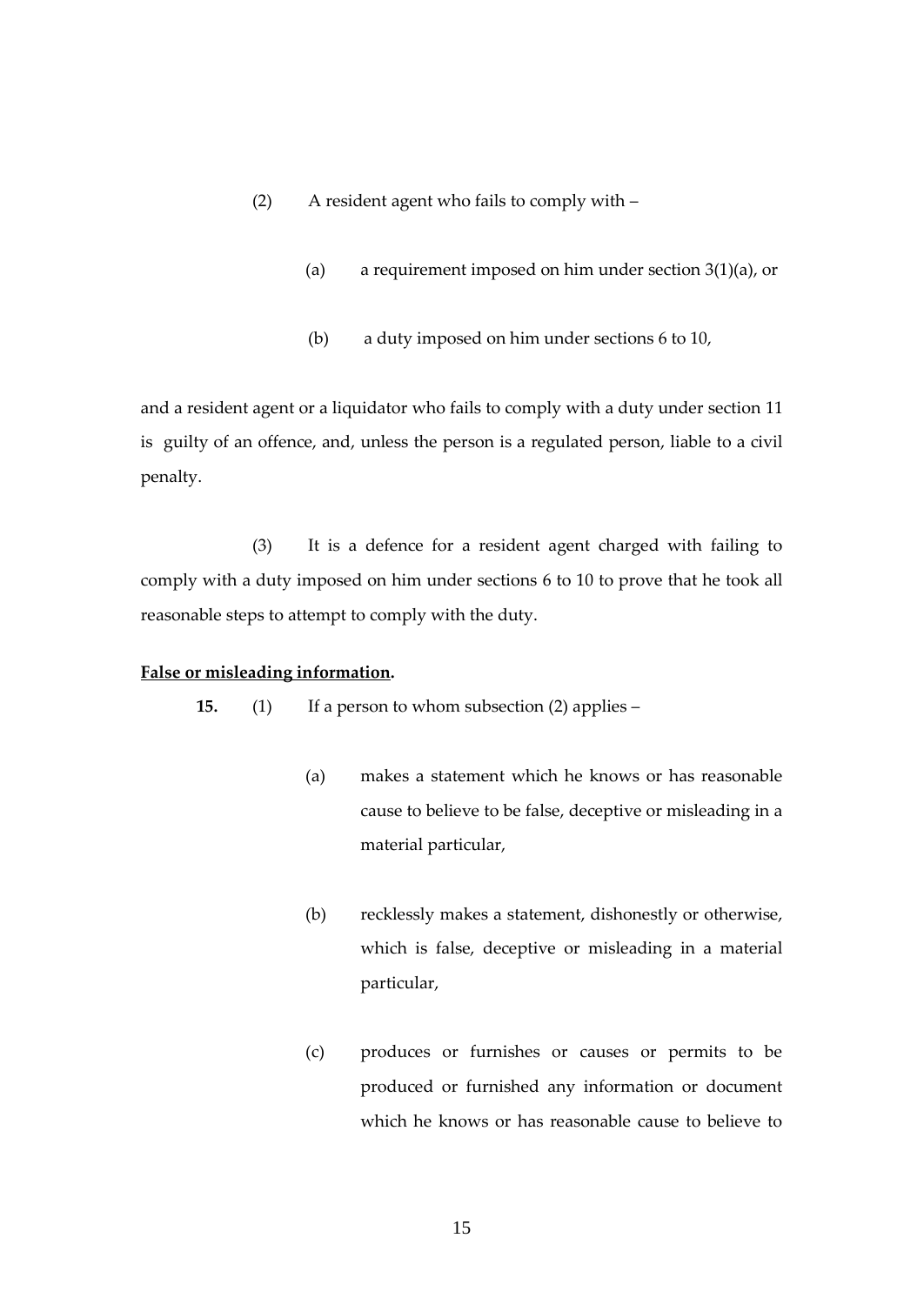be false, deceptive or misleading in a material particular, or

(d) recklessly produces or furnishes or recklessly causes or permits to be produced or furnished, dishonestly or otherwise, any information or document which is false, deceptive or misleading in a material particular,

he is guilty of an offence.

- (2) This subsection applies to a person who
	- (a) makes any statement or provides any information or document to the Registrar, or to any officer, servant or agent of the Registrar, when acting in the exercise of his functions, or
	- (b) otherwise than as mentioned in paragraph (a) makes any statement or provides any information or document to the Registrar in circumstances in which he knows or could reasonably be expected to know that the statement, information or document would or might be used by the Registrar for the purpose of exercising his functions.

# PART 3 AMENDMENTS TO OTHER ENACTMENTS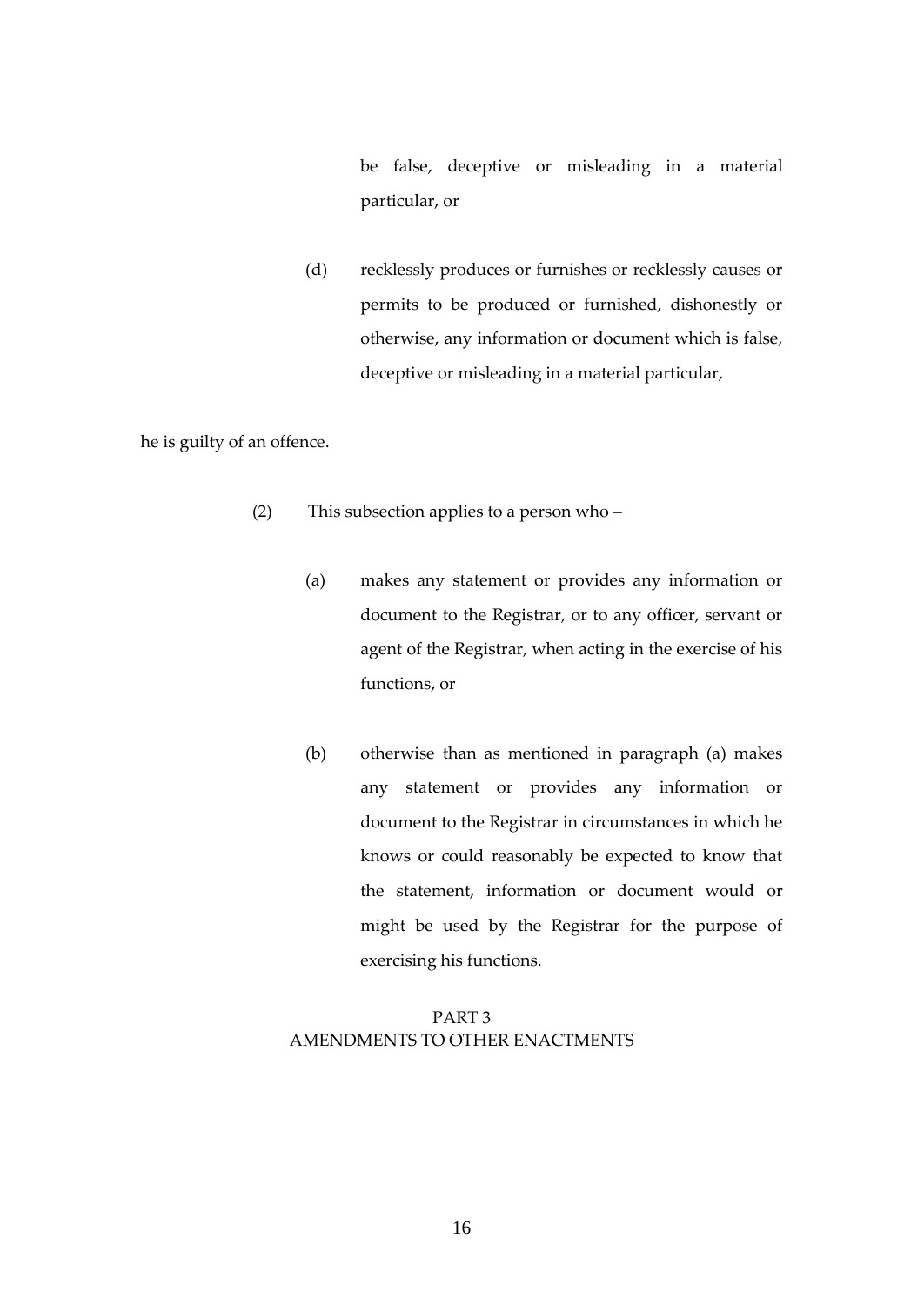### **Amendments to Companies Law.**

**16.** (1) The Companies (Alderney) Law, 1994**<sup>c</sup>** ("**the Companies Law**") is amended as follows.

(2) At the end of section  $4(1)(b)(v)$ , insert "and a statement that the resident agent has complied with his obligations under section 152D,".

(3) For section 152D, substitute –

### "**Duties of resident agent on incorporation.**

**152D.** (1) Before an application is made for the incorporation of a company the proposed first resident agent must take reasonable steps to ascertain the identity of the beneficial owners in relation to that company, and when such an application is made he must –

> (a) provide a statement of the required particulars of the beneficial owners in relation to the company (or, if no beneficial owners have been identified by the resident agent, a statement to that effect) to the Registrar of Beneficial Ownership,

**<sup>c</sup>** Order in Council No. XXXIV of 1994; amended by Order in Council No. I of 2001; No. XV of 2002; No. XIII of 2010; No. XIX of 2012; Alderney Ordinance No. V of 1995; Alderney Ordinance No. I of 1996; Alderney Ordinance No. II of 1997; Ordinance No. XXXIII of 2003; Alderney Ordinance No. XI of 2007; Alderney Ordinance No. XVII of 2008; Ordinance No. VII of 2009; Alderney Ordinance No. VI of 2009; Alderney Ordinance No. XIV of 2010; Alderney Ordinance No. I of 2011; Alderney Ordinance No. XV of 2011; Alderney Ordinance No. VIII of 2012; Alderney Ordinance No. XIV of 2013; Ordinance No. IX of 2016.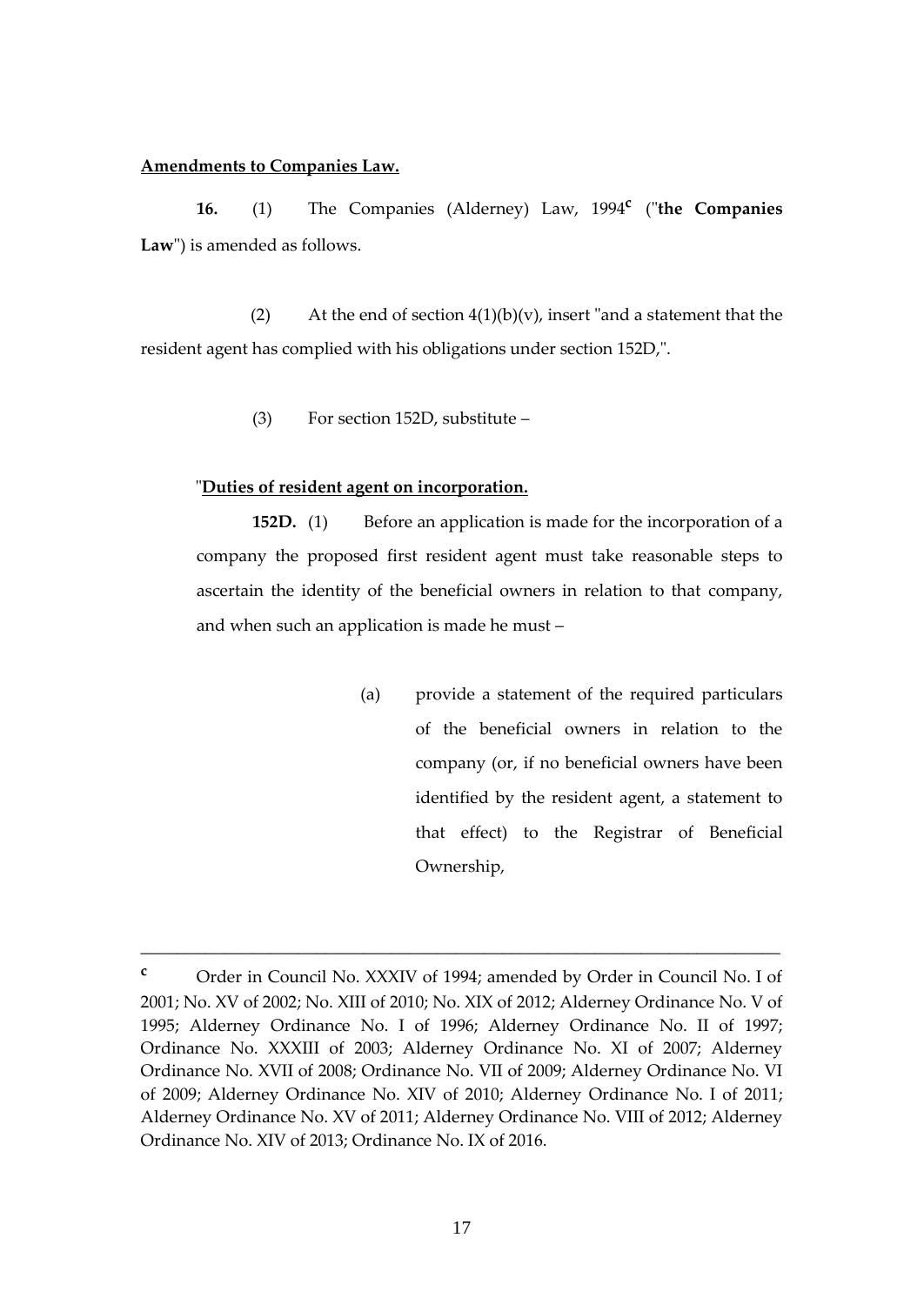- (b) take reasonable steps to verify the information in the statement, and provide with the statement a statement that the resident agent has taken reasonable steps to verify that information, and
- (c) serve copies of the statements on
	- (i) the company,
	- (ii) upon request, the proposed first directors of the company.

(2) In this section, "**required particulars**" has the meaning given in section 10 of the Beneficial Ownership Law.".

(4) Sections 152E and 152F are repealed.

(5) In the section heading of section 152G delete "or cancellation", and for subsections (1) and (2) of section 152G, substitute –

"(1) This section applies when, in the opinion of the resident agent of a company, a member of the company or a beneficial owner in relation to the company (a "beneficial owner") has -

> (a) failed, without reasonable excuse, to comply with a notice served under section 6 or 8 of the Beneficial Ownership Law within the time specified in it,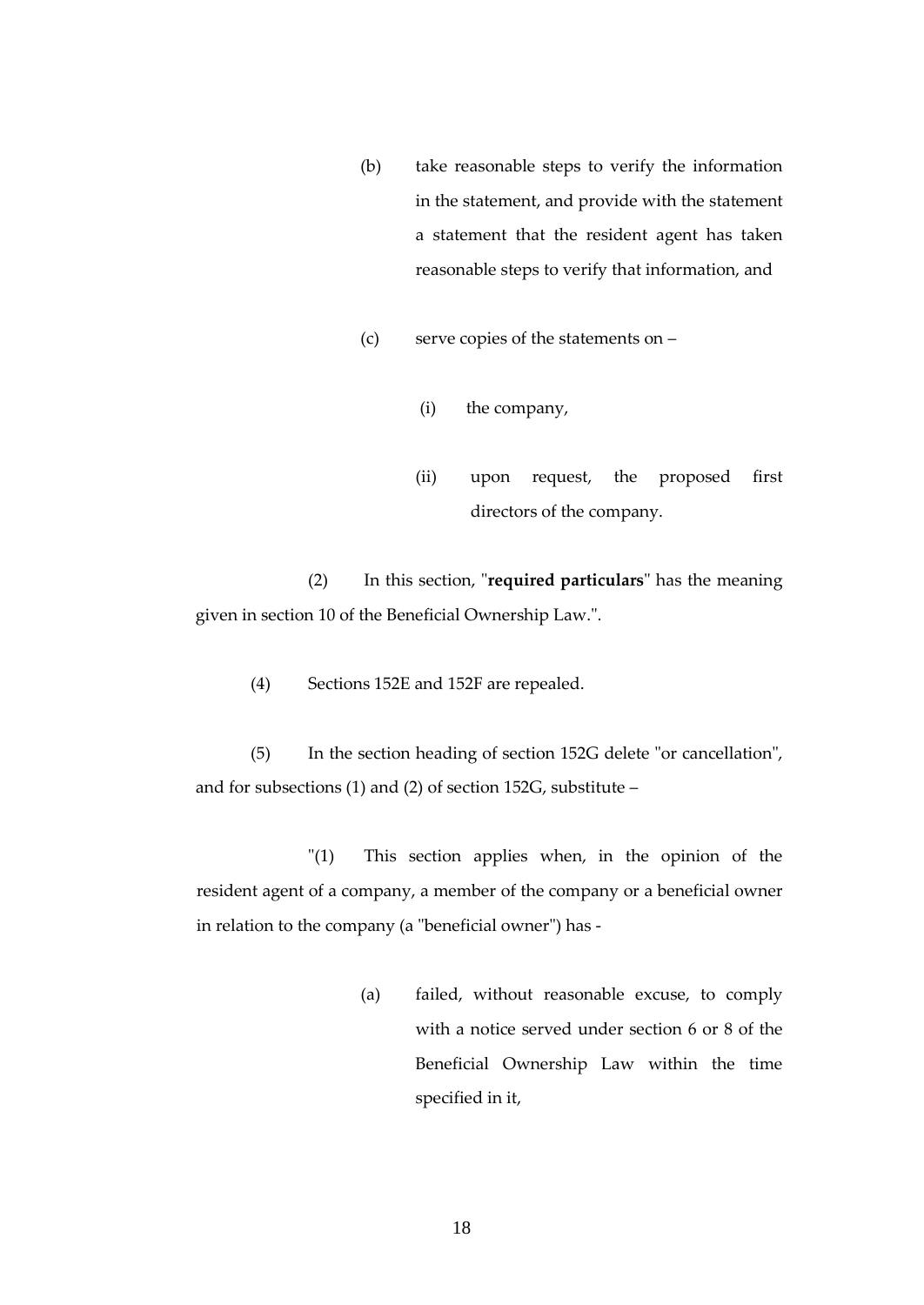- (b) failed, without reasonable excuse, to comply with the duty under section 12(2) or 13(2) of the Beneficial Ownership Law (in circumstances where those sections apply), or
- (c) made a statement under those sections which is false, deceptive or misleading in a material particular.

(2) This section also applies when, in the opinion of the Registrar of Beneficial Ownership a member or beneficial owner has failed to comply with a requirement of the Registrar of Beneficial Ownership under paragraph 4 of the Schedule to the Beneficial Ownership Law to produce information, or has made a statement under that paragraph which is false, deceptive or misleading in a material particular.

 (2A) When this section applies by virtue of subsection (1), the resident agent must as soon as reasonably practicable notify the Registrar of the opinion referred to in subsection (1), and when this section applies by virtue of subsection (2), the Registrar of Beneficial Ownership may notify the Registrar of the opinion referred to in subsection (2).

(2B) On the Registrar receiving a notification under subsection (2A), or when he otherwise has reasonable grounds for believing that a member or beneficial owner has failed to comply with an obligation or duty under the Beneficial Ownership Law or has made a statement which is false, deceptive or misleading in a material particular in purported compliance with such an obligation or duty (whether he has reasonable grounds for that belief because he has received relevant information from the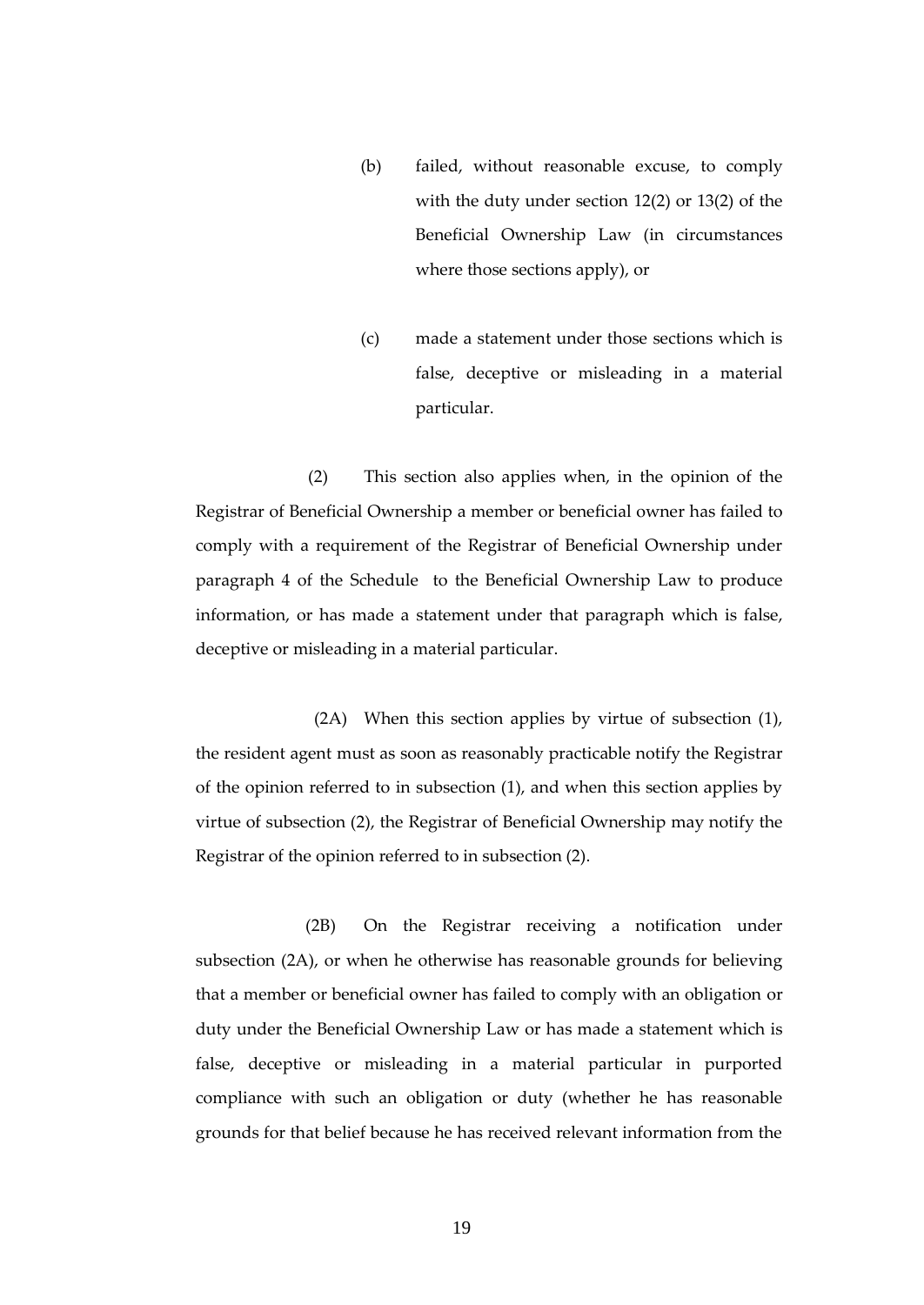Commission or for some other reason), the Registrar may, if he thinks it proportionate and appropriate in all the circumstances place such restrictions as he thinks fit on rights attaching to the relevant member's interest in the company, including, without limitation -

- (a) any right to transfer the interest,
- (b) any voting rights,
- (c) any right to further shares in respect of shares already held, and
- (d) any right to payment due to the member's interest, whether in respect of capital or otherwise.

(2C) For the avoidance of doubt, when the Registrar places restrictions on a member's interests under subsection (2B), he must notify the member and the company.

(2D) A resident agent who fails to comply with the duty under subsection (2A), and a company which fails to comply with or give effect to restrictions placed on rights attaching to a member's interest under subsection (2B), is guilty of an offence.".

(6) In section 152 $G(3)$ , for " $(2)(a)$ " substitute " $(2B)$ ", in section 489(4) delete "or cancellation" and for "(2)" substitute "(2B)", and in section 152G(5) for "the company has" substitute "the company and the Registrar have" .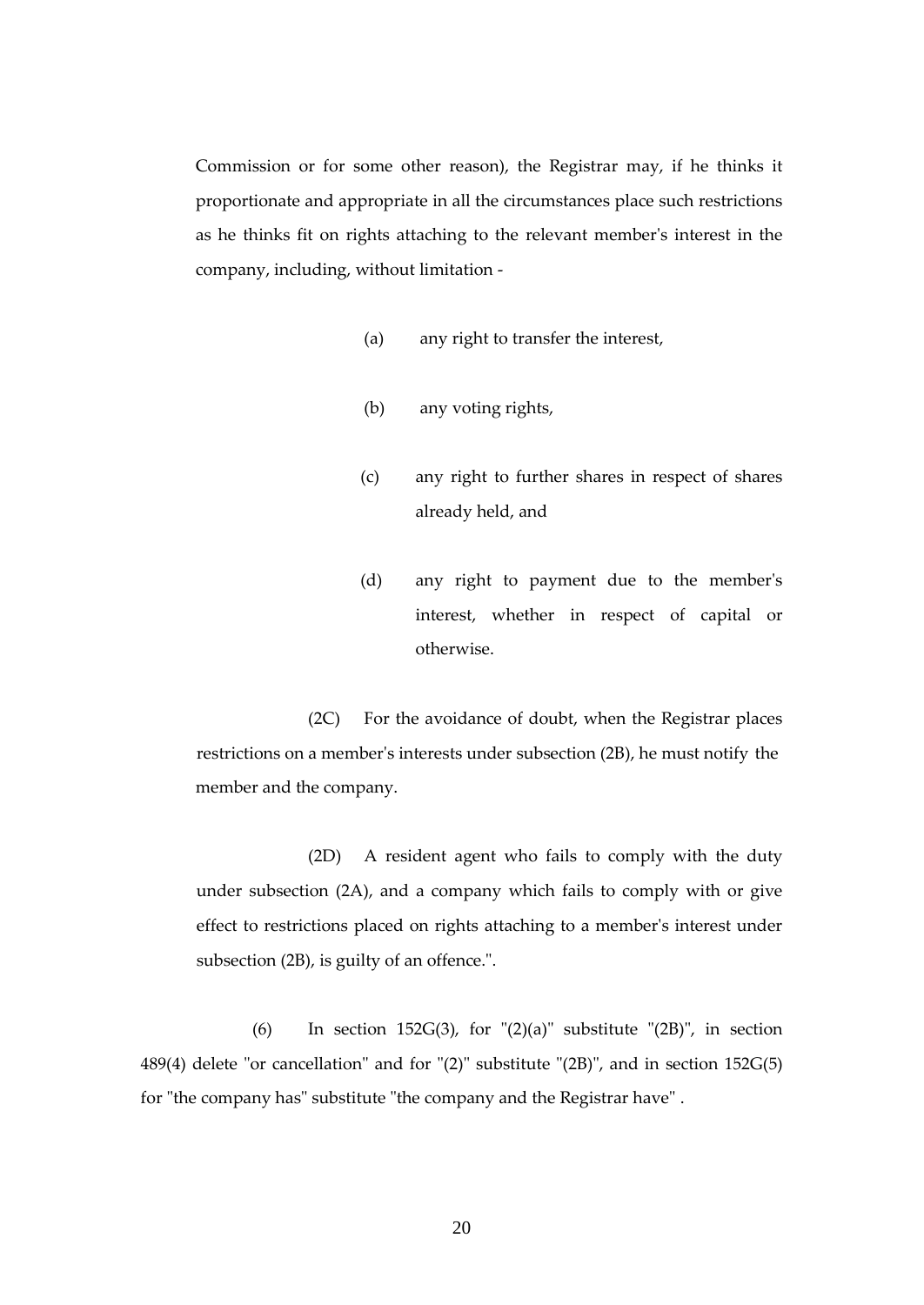### (7) After section 152G, insert –

## "**Resignation of resident agent.**

**152GA.**(1) A registered agent of a company may give notice stating that he intends to resign from his position as registered agent.

- (2) A notice under subsection (1) shall be served on
	- (a) the Registrar,
	- (b) the Registrar of Beneficial Ownership,
	- (c) each director at
		- (i) his service address, and
		- (ii) his usual residential address where that address is different from his service address, and
	- (d) the company.
- (3) The notice must state
	- (a) the company's name and registration number,
	- (b) the date from which the resignation of the resident agent shall be effective,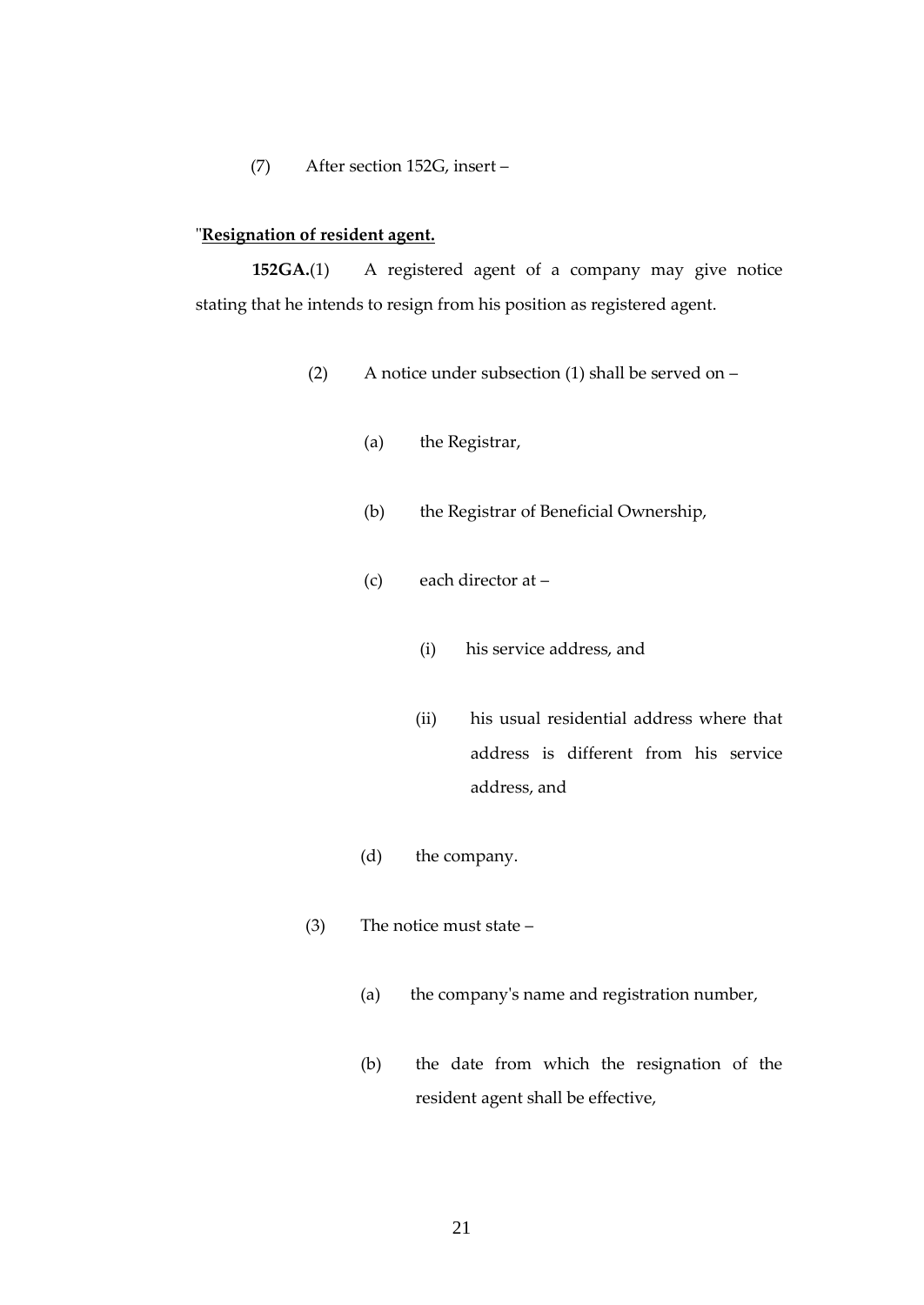(c) that the company may be struck off the Register of Companies in accordance with Part XVI if it does not appoint a new resident agent.

(4) A company which does not appoint a new replacement agent on the resignation of the resident agent becoming effective following a notice under this section is liable to be struck off the Register of Companies in accordance with Part XVI.".

(8) At the end of section 152H, insert –

"(7) For the avoidance of doubt, this section is without prejudice to the powers and duties of resident agents under the Beneficial Ownership Law.".

- (9) In section 155(1)(c), after "149(1)," insert "152G(2D),".
- (10) In section 163 (Interpretation) at the appropriate places insert–

""**beneficial owner**" has the meaning it has for the purposes of the Beneficial Ownership Law,",

""**Beneficial Ownership Law**" means the Beneficial Ownership of Legal Persons (Alderney) Law, 2017,",

""**Registrar of Beneficial Ownership**" has the meaning it has for the Beneficial Ownership Law,".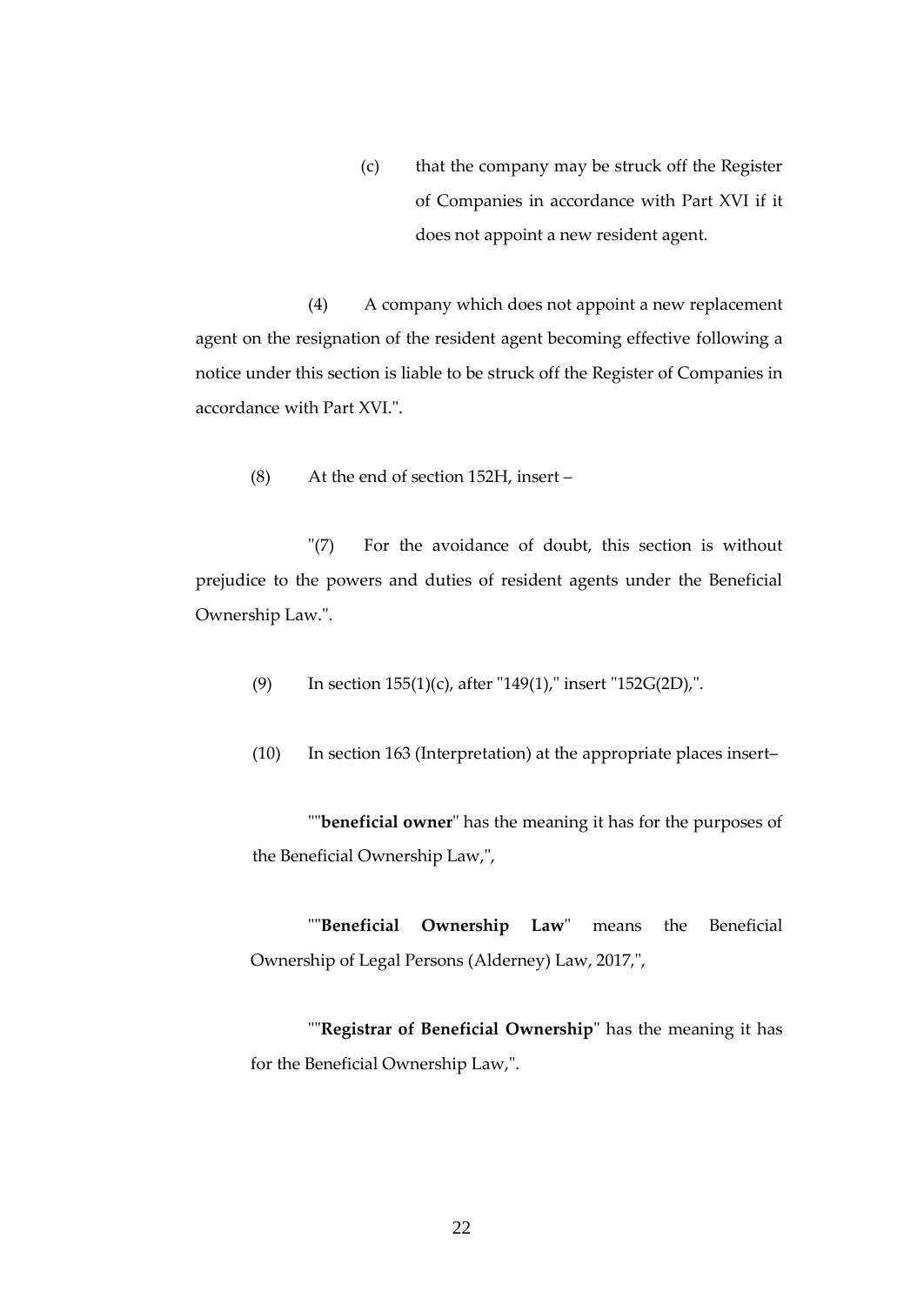### PART 4 ENFORCEMENT

# **Criminal penalties for offences under this Law.**

**17.** (1) A person (including a relevant legal person) guilty of an offence under this Law is liable -

- (i) on summary conviction, to a fine not exceeding level 5 on the Alderney uniform scale, imprisonment for a term not exceeding 3 months or both, and
- (ii) on conviction on indictment, to a fine, imprisonment for a term not exceeding 2 years or both.

(2) The imposition by this Law of a criminal penalty in respect of any act or omission is without prejudice to any other remedy or liability (civil or criminal) in respect thereof (except as provided for by section 24).

(3) In deciding whether a person is guilty of an offence under this Law the court must consider whether he followed any relevant rules, codes, guidance principles or instructions which were at the time concerned -

- (a) made or issued by the Registrar under this Law or any other enactment, and
- (b) published in a manner he approved as appropriate in his opinion to bring the rules, guidance or instructions to the attention of persons likely to be affected by them.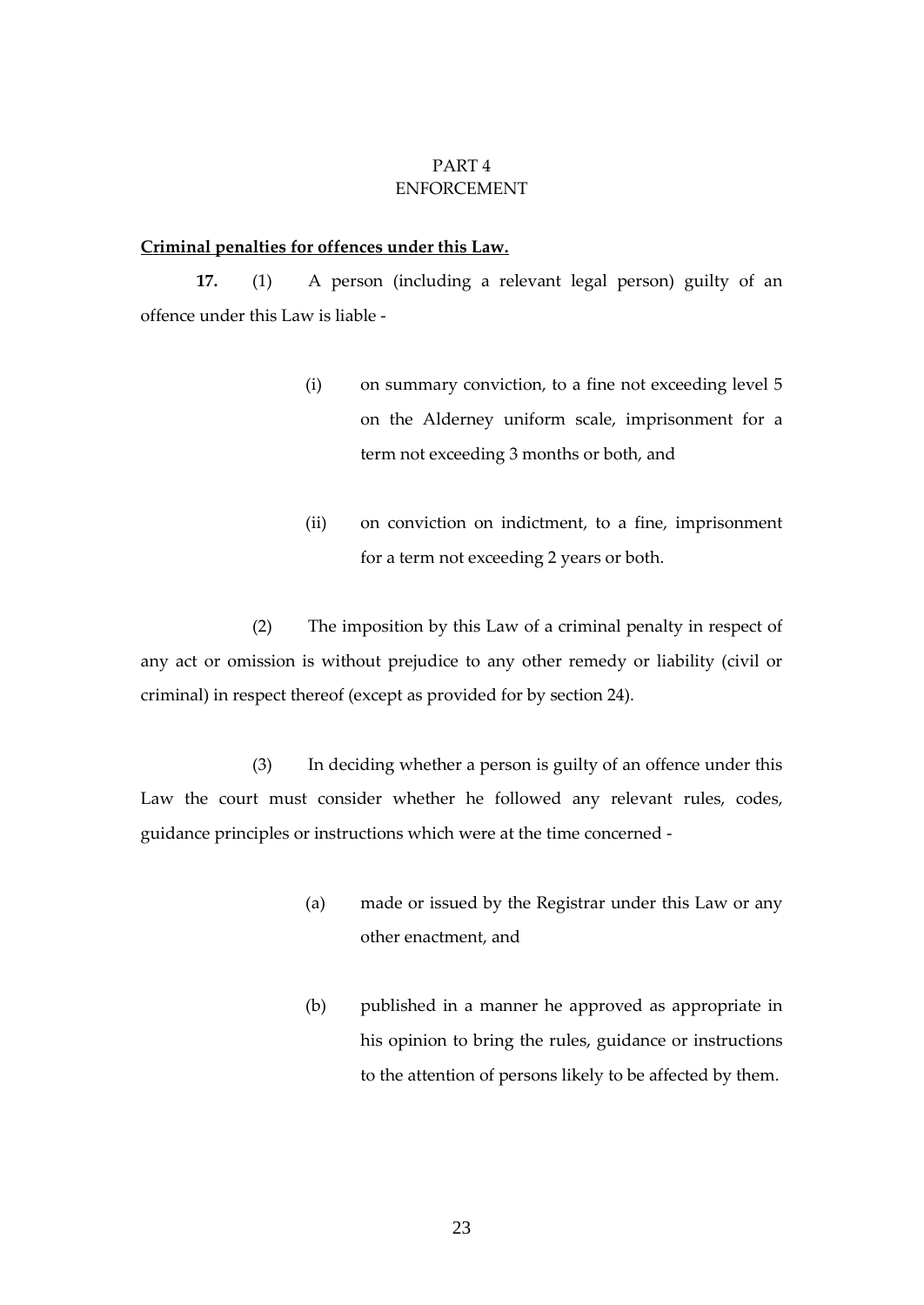### **Criminal liability of officers, etc.**

**18.** (1) Where an offence under this Law is committed by a legal person and is proved to have been committed with the consent or connivance of, or to be attributable to any neglect on the part of -

- (a) any director, manager, secretary or other similar officer, or any foundation official, of the legal person, or
- (b) any person purporting to act in such a capacity,

he as well as the legal person is guilty of the offence and may be proceeded against and punished accordingly.

(2) Where the affairs of a legal person are managed by its members, subsection (1) applies to a member in connection with his functions of management as if he were a director.

(3) Where an offence under this Law is committed by an unincorporated body and is proved to have been committed with the consent or connivance of, or to be attributable to any neglect on the part of -

- (a) in the case of a partnership, any partner,
- (b) in the case of any other unincorporated body, any officer of that body who is bound to fulfil any duty whereof the offence is a breach or, if there is no such officer, any member of the committee or other similar governing body, or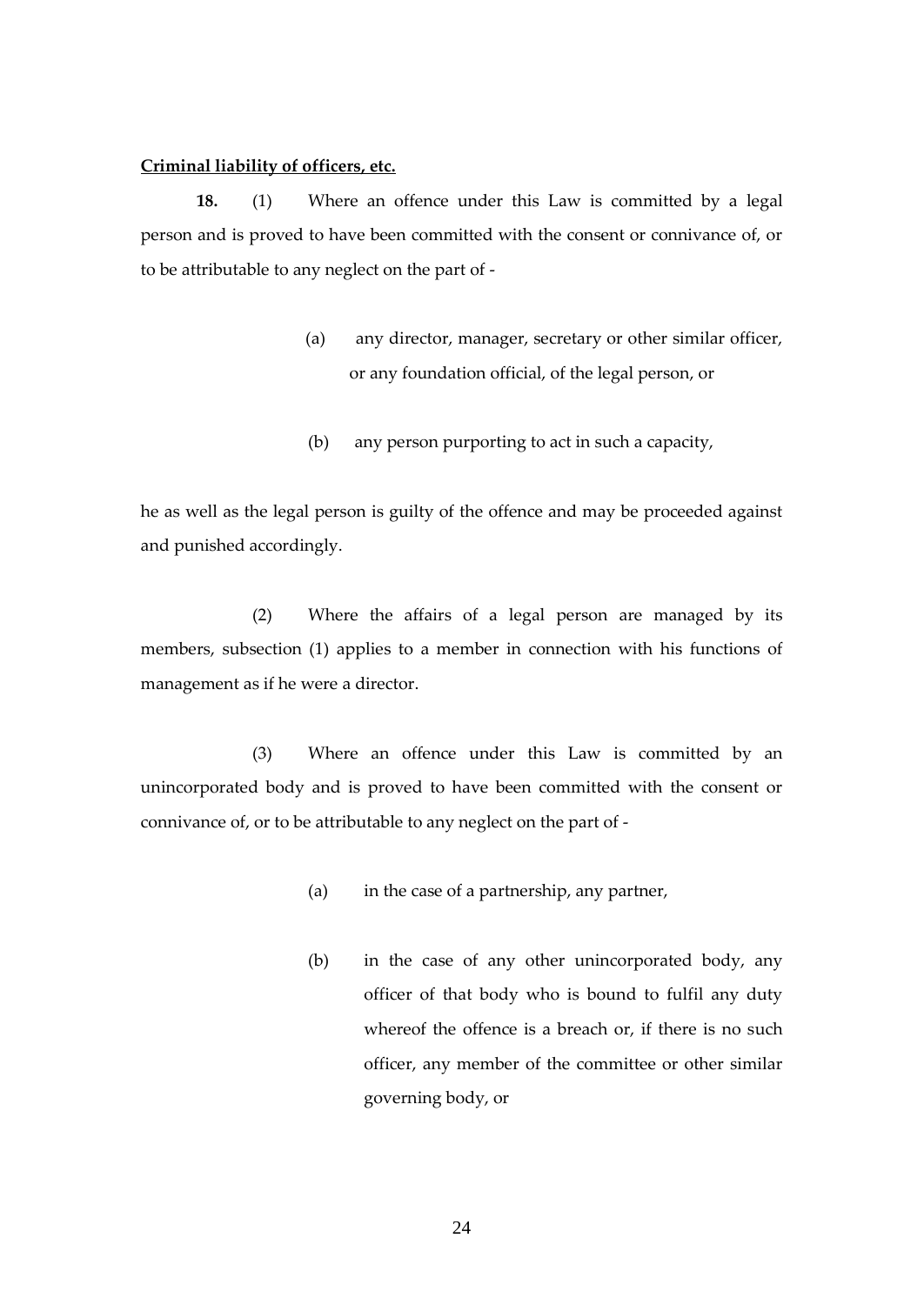(c) any person purporting to act in such a capacity,

he as well as the unincorporated body is guilty of the offence and may be proceeded against and punished accordingly.

(4) Where an offence under this Law is alleged to have been committed by an unincorporated body, proceedings for the offence shall be brought in the name of the body and not in the name of any of its members.

(5) A fine imposed on an unincorporated body on its conviction of an offence under this Law shall be paid from the funds of the body.

### **Civil penalties.**

**19.** (1) Where the Registrar is satisfied that a person is liable to a civil penalty under section 14, he may (subject to the provisions of this section and section 23) impose on that person a financial penalty in respect of the failure to comply that gave rise to the liability of such amount as he considers appropriate and proportionate, but not exceeding £20,000, or such other amount as the States may prescribe by Ordinance.

(2) In deciding whether or not to impose a penalty under this section and, if so, the amount thereof the Registrar must take into consideration the following factors -

- (a) whether the failure was brought to the attention of the Registrar by the person concerned,
- (b) the seriousness of the failure,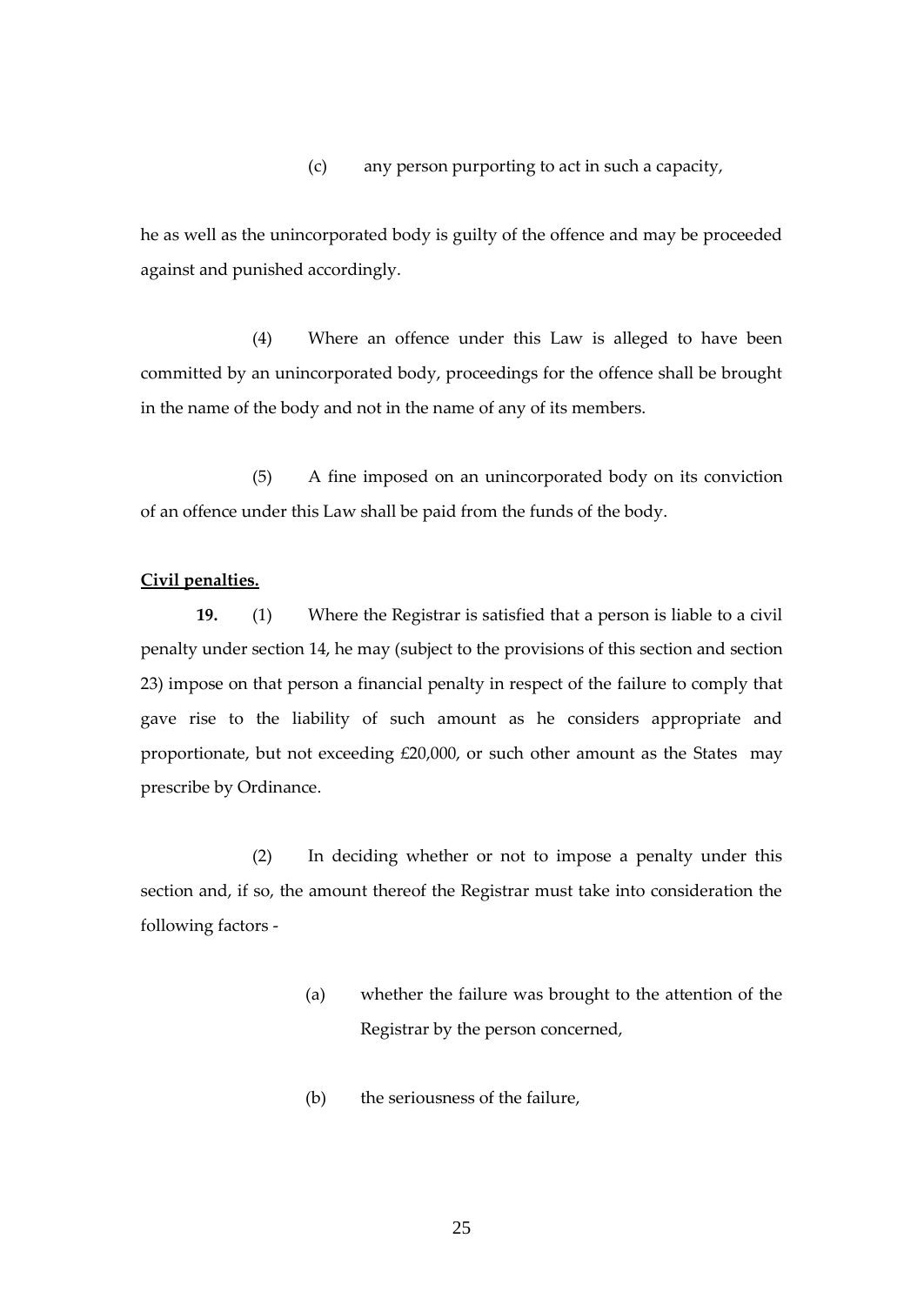- (c) whether or not the failure was inadvertent,
- (d) what efforts, if any, have been made to rectify the failure and to prevent a recurrence,
- (e) the potential financial consequences to the person concerned, and to third parties including customers and creditors of that person, of imposing a penalty,
- (f) the penalties imposed by the Registrar under this section in other cases, and
- (g) any other matter the Registrar considers relevant.

(3) Any financial penalty imposed under this section is payable to the States and is recoverable as a civil debt.

(4) Where the Registrar proposes to impose a financial penalty, he must notify in writing the person on whom the penalty is to be imposed of –

- (a) the proposed penalty, and the reasons for the same,
- (b) the date on which it is proposed, subject to section 23, to impose the penalty, which must not be less than 42 days after the date of the notice, and
- (c) that person's right to make written representations to the Registrar under section 23(1).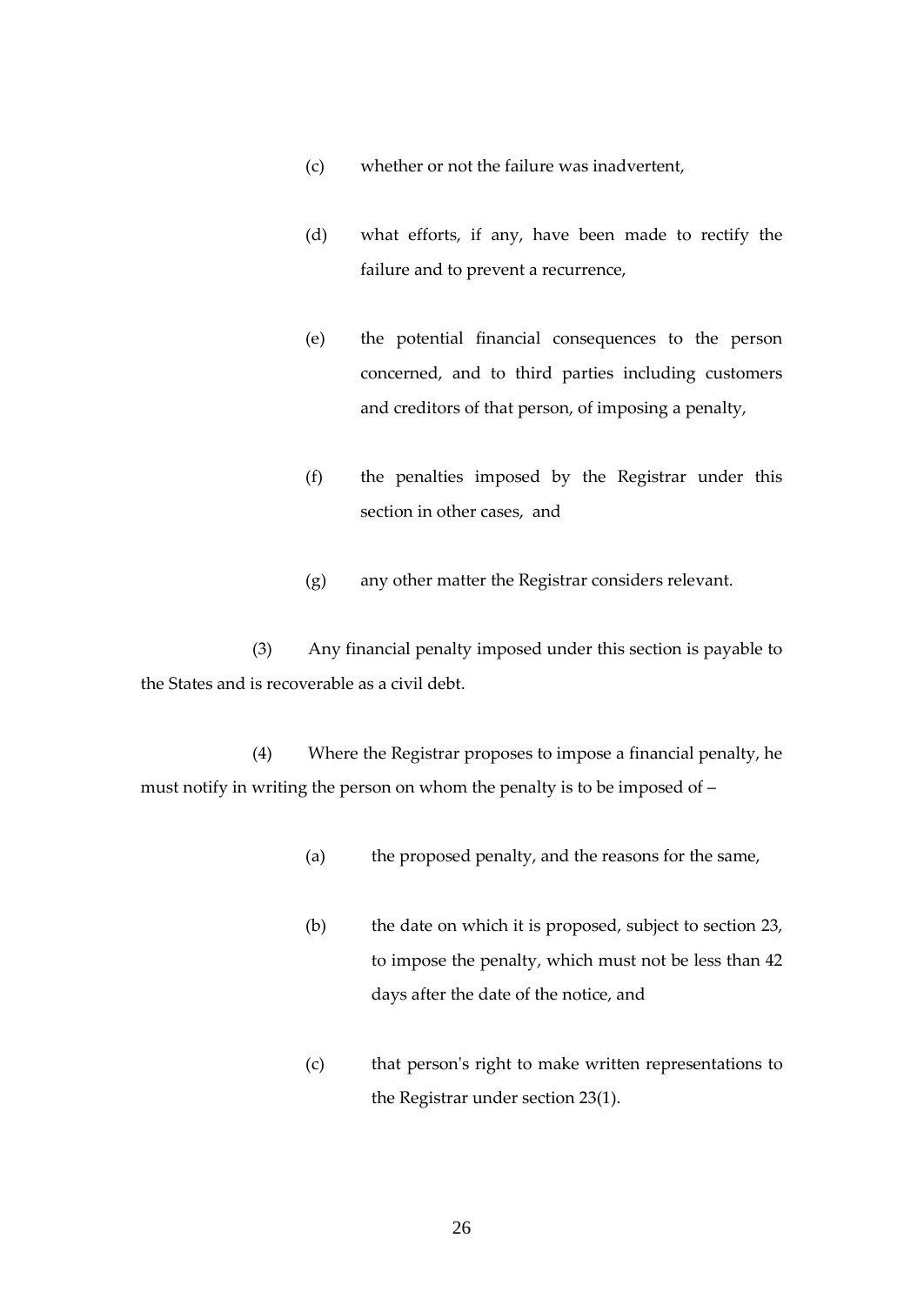- (5) Where the Registrar imposes a financial penalty he must-
	- (a) issue to the person on whom the penalty is being imposed notice of the penalty, and
	- (b) include in the notice a statement of the right to apply to the Court under section 26.

(6) Where a penalty is imposed on a person under this section, the Registrar may publish, in such manner and for such period as the Registrar may determine, his name and the amount of the penalty, and the publication may contain such information in respect of any person named therein, and such ancillary, incidental and supplementary information, as the Registrar may determine.

# **Disqualification orders of Registrar against resident agents of non-regulated relevant legal persons, and notification requirements**.

**20.** (1) Without prejudice to any other powers of the Registrar, where in the opinion of the Registrar the resident agent of a non-regulated relevant legal person has contravened in a material particular -

- (i) a provision of this Law or the relevant legal person Laws, or
- (ii) any prohibition, restriction, condition, obligation, enforcement requirement, other requirement, duty, direction or arrangement imposed, issued or arising under any such provision,

the Registrar may (subject to subsection (2)) make and subsequently renew, on one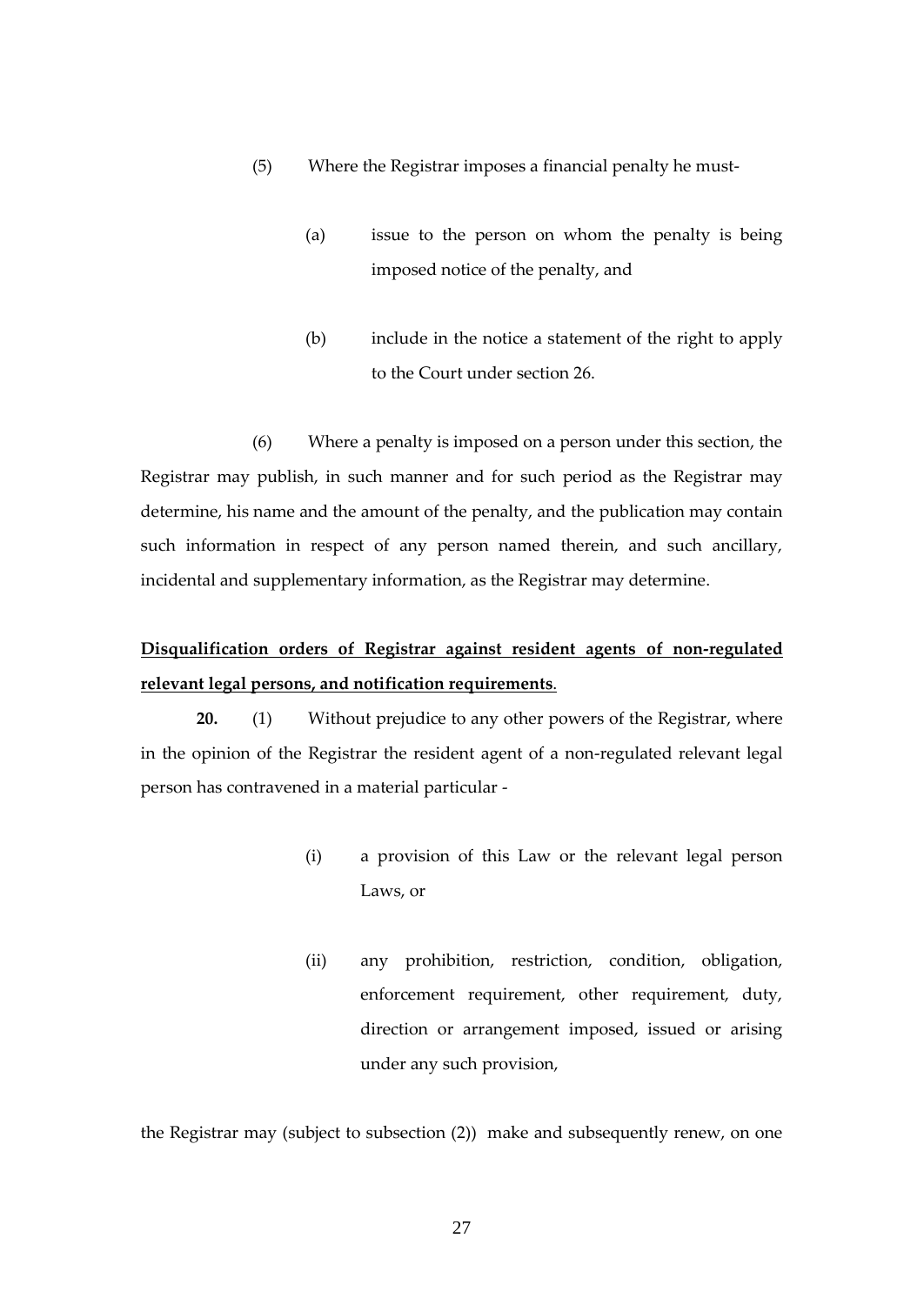or more occasions, an order (a "**resident agent disqualification order**") disqualifying him from being a resident agent of a non-regulated relevant legal person.

(2) A person who performs or agrees to perform any function in breach of a resident agent disqualification order is guilty of an offence.

(3) A relevant legal person and its officers shall take all reasonable care to ensure that none of its functions in relation to the carrying on of any business of the relevant legal person is performed by a person who is disqualified from performing that function by a resident agent disqualification order.

(4) A resident agent disqualification order and any renewal thereof -

- (a) shall have effect for such period (which may be indefinite), and
- (b) may contain such ancillary, incidental and supplementary terms and conditions,

as shall be specified in it.

(5) Where the Registrar proposes to make a resident agent disqualification order, issue a private reprimand under section 21 or to publish a statement under section 22, he must notify in writing the person in respect of whom the order is to be imposed, reprimand issued or statement published of –

> (a) the proposed order, reprimand or statement, and the reasons for the same,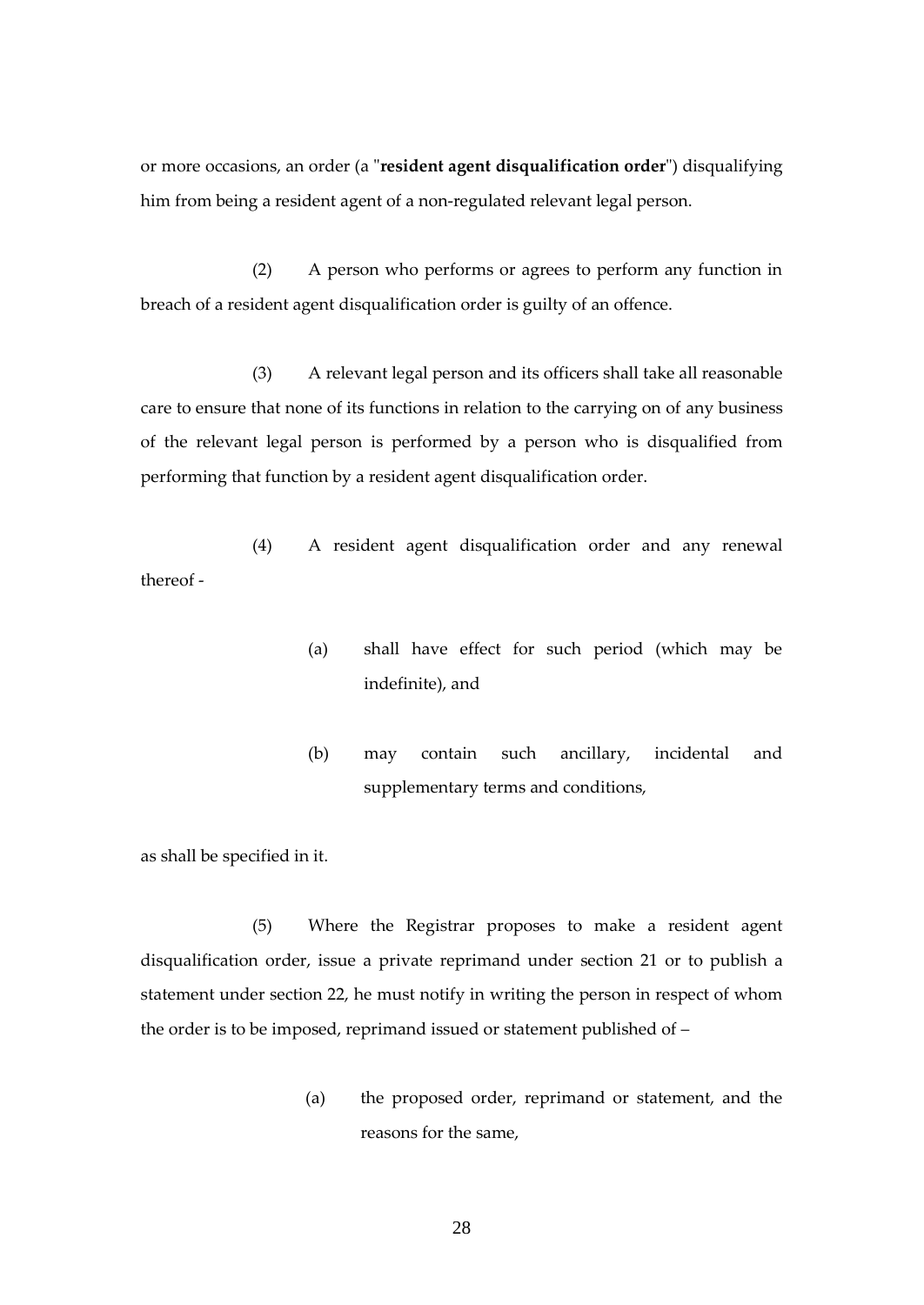- (b) the date on which it is proposed, subject to section 23, to make the order, issue the reprimand or publish the statement, which must not be less than 42 days after the date of the notice, and
- (c) that person's right to make written representations to the Registrar under section 23(1).

(6) Where the Registrar makes a residents agent disqualification order, issues a private reprimand or publishes a statement under section 22 he must–

- (a) issue to the person in respect of whom the order is being made notice of the order, statement or reprimand, and
- (b) include in the notice a statement of the right to apply to the Court under section 26.

## **Private reprimands.**

**21.** (1) Without prejudice to any other powers of the Registrar, where the Registrar considers that, having regard to the conduct of a resident agent of a non-regulated relevant legal person, it is appropriate to do so, the Registrar may issue to the resident agent a private reprimand.

(2) The Registrar may not publish a private reprimand without the consent of the resident agent in question.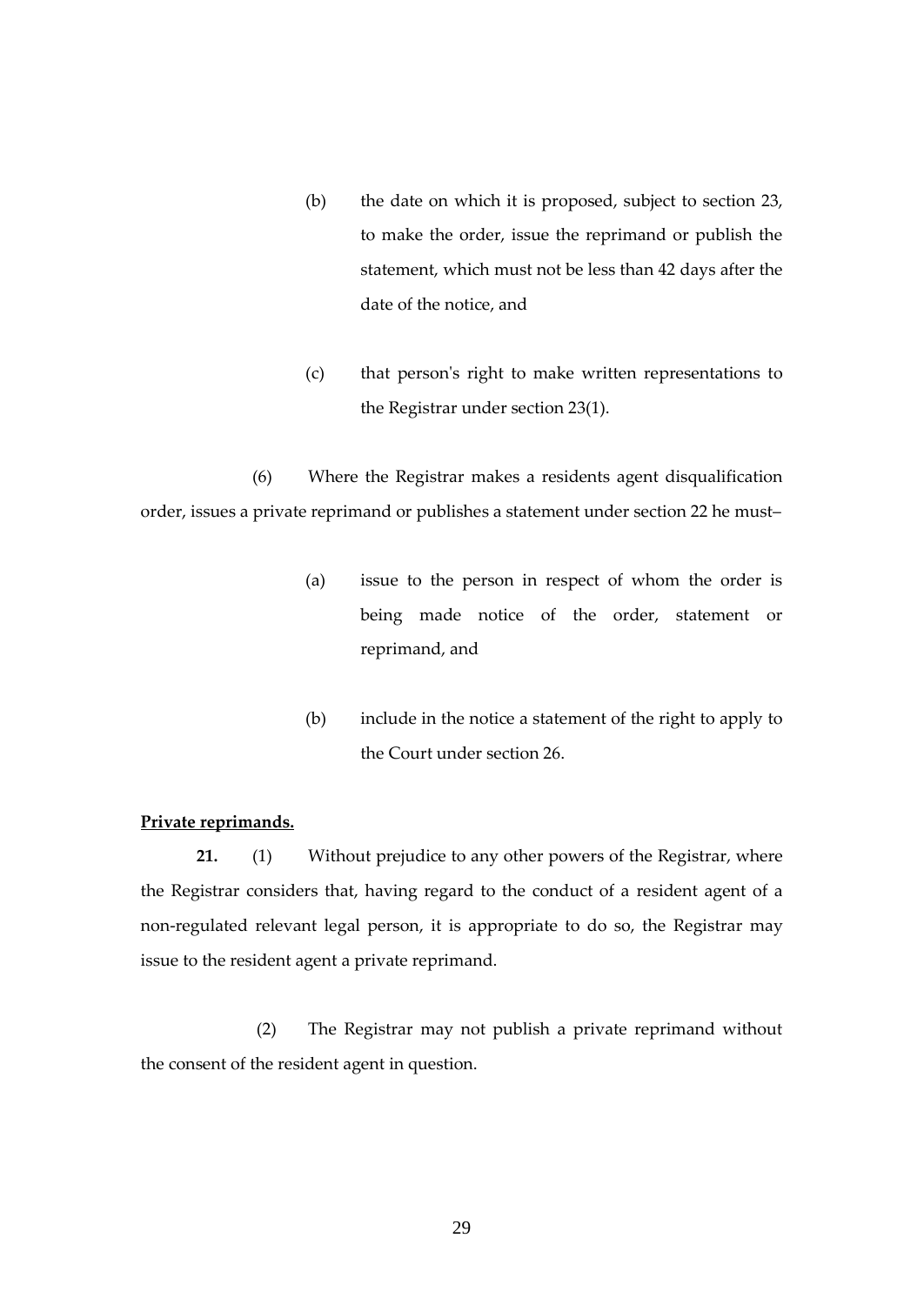(3) A private reprimand issued under subsection (1) may be taken into account by the Registrar in considering any matter under this Law concerning the resident agent in question.

### **Public statements.**

**22.** (1) Without prejudice to any other powers of the Registrar, where in the opinion of the Registrar a resident agent of a non-regulated relevant legal person has contravened in a material particular -

- (i) a provision of this Law or the relevant legal person Laws, or
- (ii) any prohibition, restriction, condition, obligation, enforcement requirement, other requirement, duty, direction or arrangement imposed, issued or arising under any such provision,

it may publish, in such manner and for such period as the Registrar may determine, a statement to that effect.

The statement may contain such information in respect of any person named therein, and such ancillary, incidental and supplementary information, as the Registrar may determine.

(2) In deciding whether or not to publish a statement under this section and, if so, the terms thereof the Registrar must take into consideration the following factors -

(a) whether the contravention was brought to the attention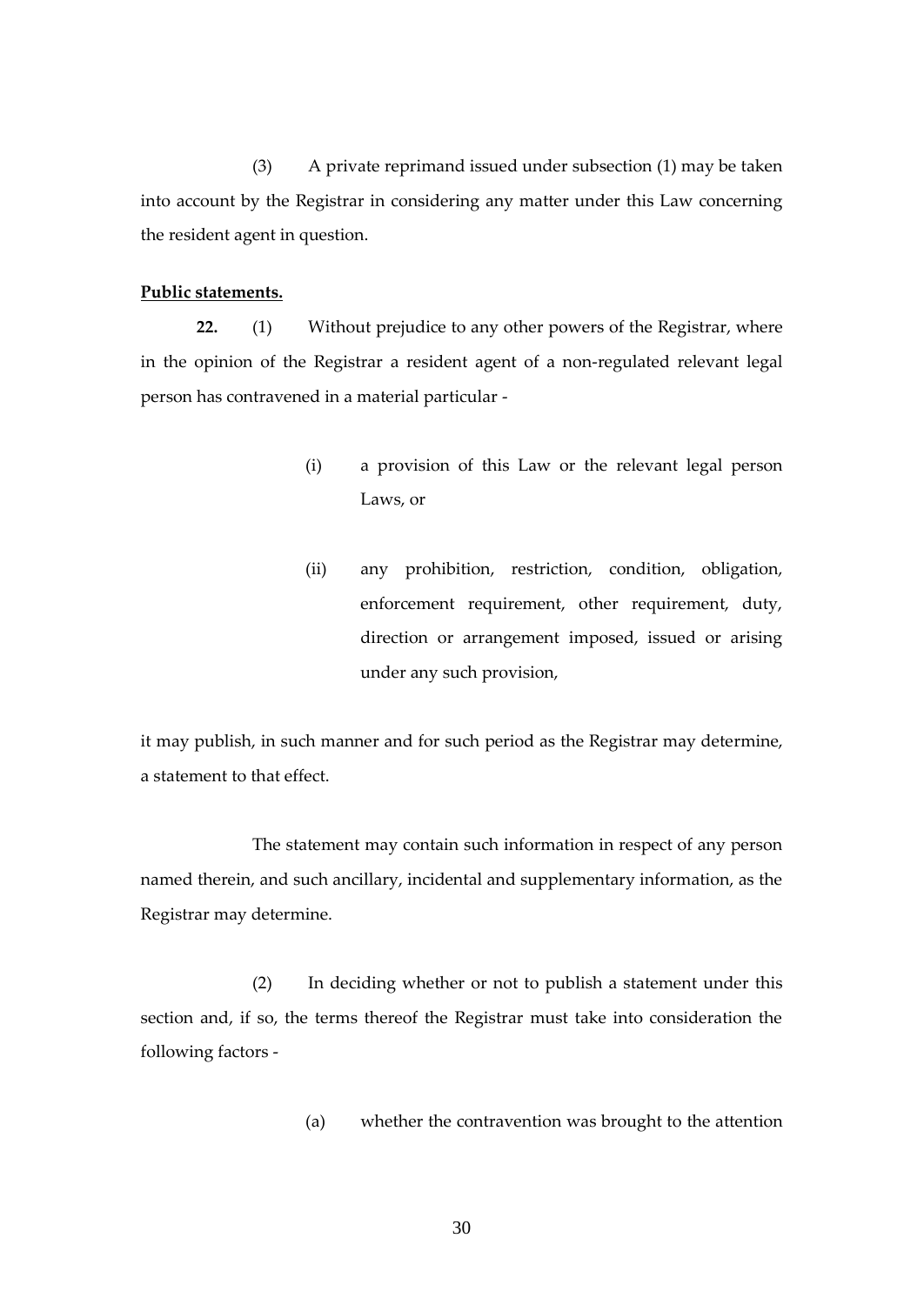of the Registrar by the person concerned,

- (b) the seriousness of the contravention,
- (c) whether or not the contravention was inadvertent,
- (d) what efforts, if any, have been made to rectify the contravention and to prevent a recurrence,
- (e) the potential financial consequences to the person concerned, and to third parties including customers and creditors of that person, of publishing a statement,
- (f) the action taken by the Registrar under this section in other cases, and
- (g) any other matter the Registrar considers relevant.

(3) If at any time it appears to the Registrar that a statement published under this section or any information contained in it is or has become misleading, inaccurate or incomplete, or that it is necessary or desirable in the interests of the public or the reputation of the Bailiwick as a finance centre to do so, the Registrar shall make such addition, erasure or other alteration to the statement or content thereof as the Registrar considers necessary.

(4) A statement published under subsection (1) may be taken into account by the Registrar in considering any matter under this Law concerning the resident agent in question.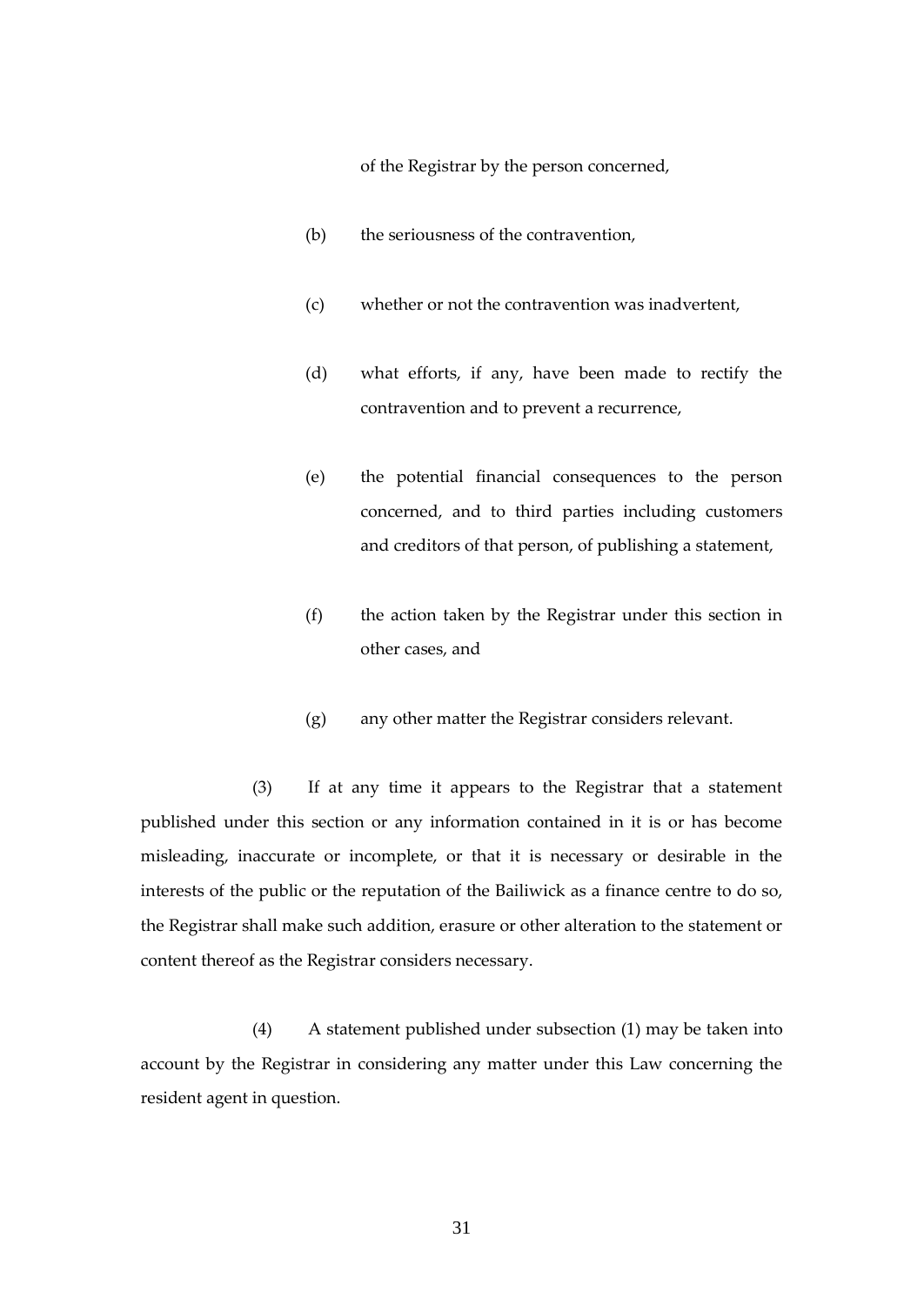### **Representations prior to civil penalty, etc.**

**23.** (1) The person on whom a notice is served under section 19(4) or section 20(5) may make written representations to the Registrar concerning the proposed financial penalty, order, statement or reprimand within 28 days of the date of the notice.

(2) If the person in question exercises their right under subsection (1) the Registrar -

- (a) must consider their representations, and
- (b) may decide to
	- (i) impose the penalty, make the order, publish the statement or issue the reprimand,
	- (ii) in the case of a proposed financial penalty, impose a penalty in a lesser amount, or issue a private reprimand or publish a statement under section 22,
	- (iii) withdraw the penalty, not make the order, not issue the reprimand or not publish the statement, or
	- (iv) postpone the date for imposing the penalty, making the order, publishing the statement or issuing the reprimand,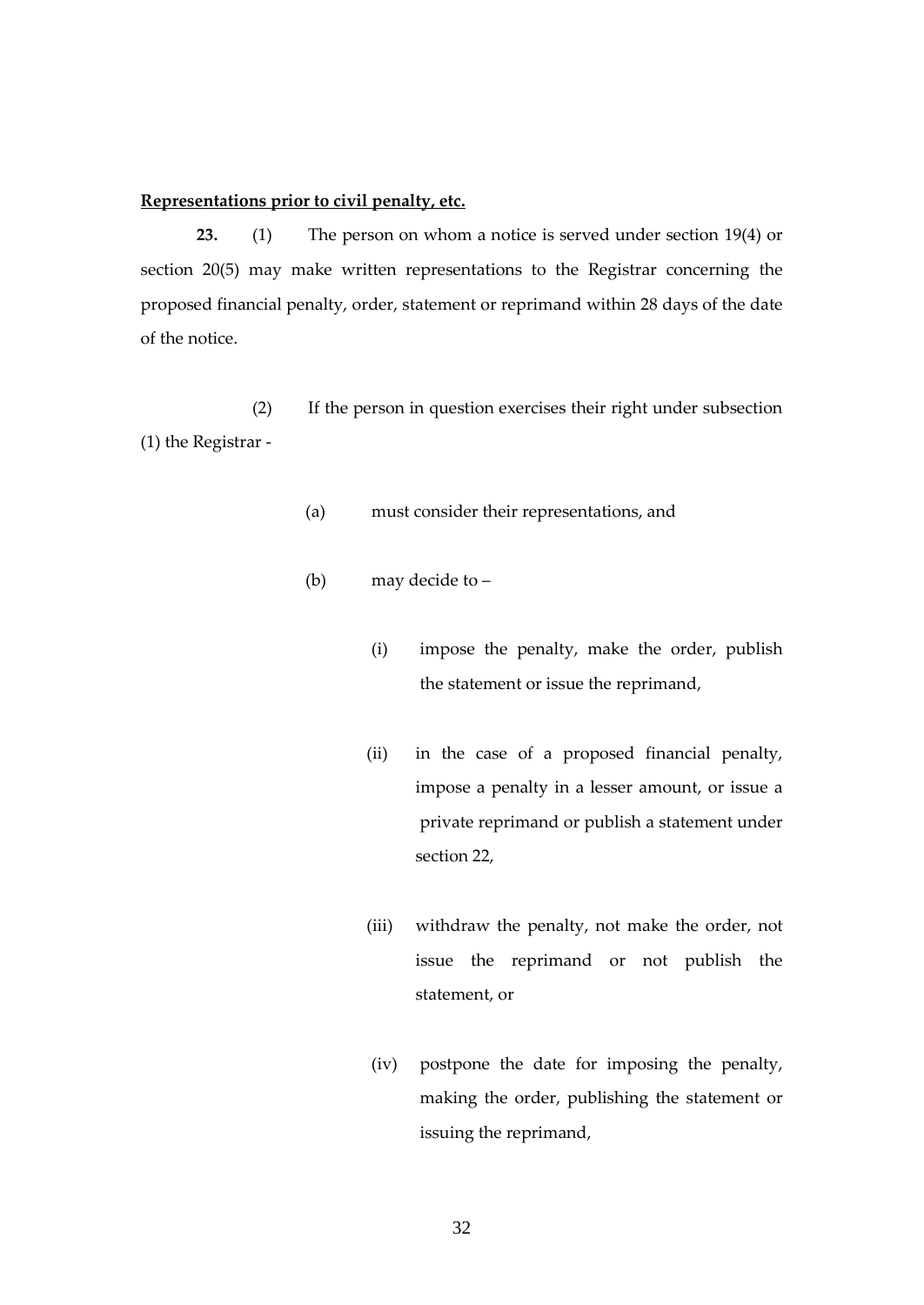as the case may be, but in any event must inform that person of his decision in writing, and the reasons for the same, before the date on which the financial penalty is imposed or would otherwise have been imposed, the order is made or would otherwise have been made, the statement is published or would otherwise have been published, or the reprimand is issued or would otherwise have been issued, as the case may be.

(3) For the avoidance of doubt, where the Registrar has imposed a financial penalty under section 19 he may not seek to recover payment of that penalty until –

- (a) 28 days immediately following the date of the notice of the penalty issued under section 19(5)(a), or
- (b) if an application to the Court is instituted within that period under section 26, the final determination, or withdrawal, of that application,

and for the purposes of this subsection, an appeal shall be deemed not to have been finally determined until the expiration of the time allowed for the institution of an appeal to the Ordinary Court under the Court of Alderney (Appeals) Law, 1969**<sup>d</sup>** or until the determination of any such appeal instituted within that time.

**<sup>d</sup>** Ordres en Conseil Vol. XXII, p. 192; amended by Ordres en Conseil Vol. XXX, p. 224; and Vol. XXXI, p. 83.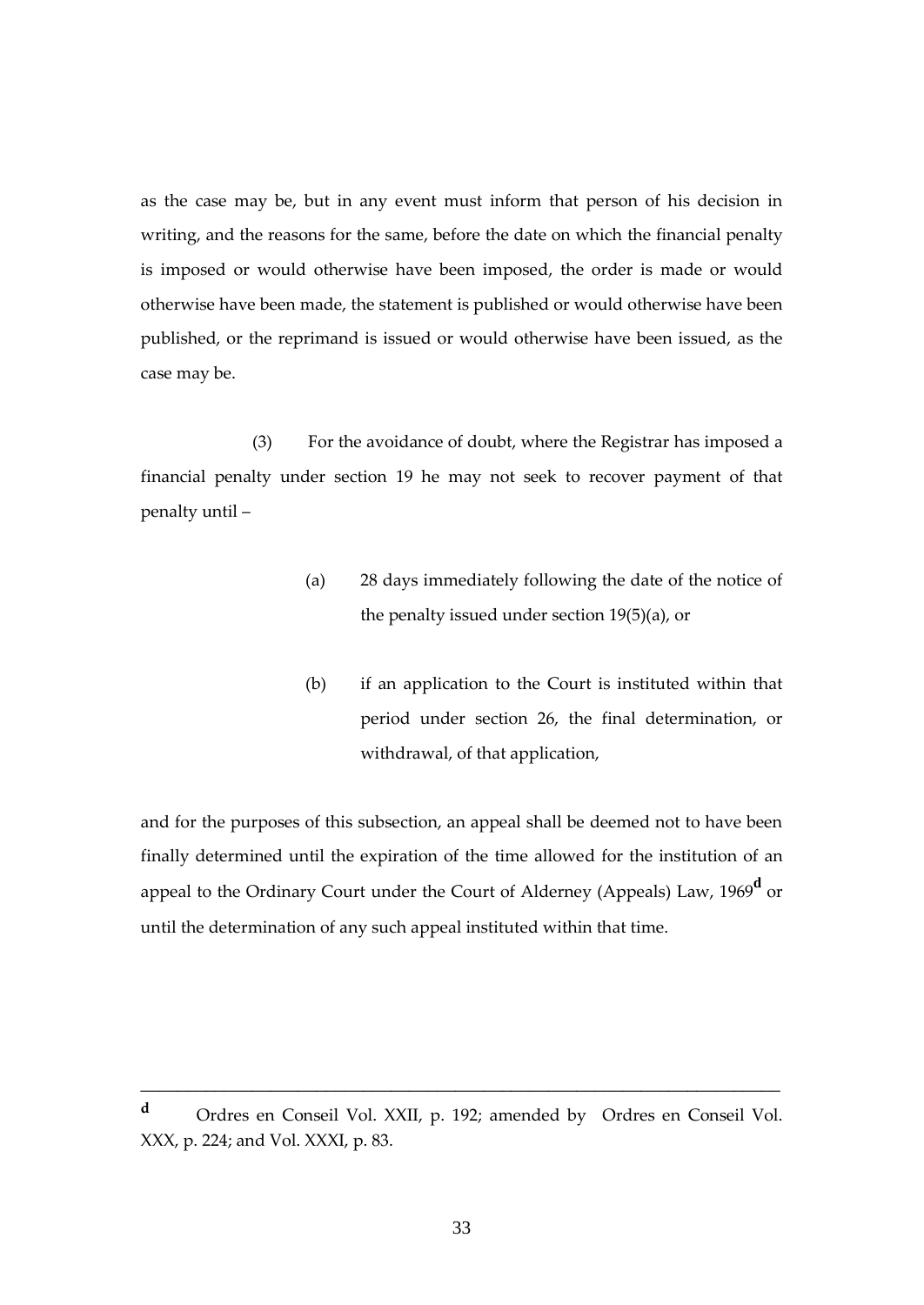### **Relationship of civil penalties with prosecutions.**

**24.** (1) A relevant legal person is not liable to a civil penalty if a prosecution in respect of the matter has been commenced.

(2) If the prosecution commences after the civil penalty has been paid, the Registrar shall repay the civil penalty to the relevant legal person.

# PART 5 MISCELLANEOUS AND FINAL

### **Meaning of "beneficial owner".**

**25.** For the purposes of this Law, the expression "beneficial owner", and any related expressions, have the meaning prescribed by way of regulations made by the Policy and Resources Committee of the States of Guernsey under section 30 of the Beneficial Ownership of Legal Persons (Guernsey) Law, 2017.

### **General right to apply to Court to set aside action of Registrar.**

**26.** (1) Without prejudice to any specific right of appeal in any enactment, a person who is directly affected by any action, direction, decision or determination of the Registrar (including an order imposing a financial penalty) may apply to the Court to set aside that action, direction, decision or determination.

(2) An application under subsection (1) shall be made in such manner (if any) as may be prescribed by order of the Court.

(3) On such an application the Court may make such order on such terms and conditions as it thinks fit.

(4) Subject to any direction given by the Court -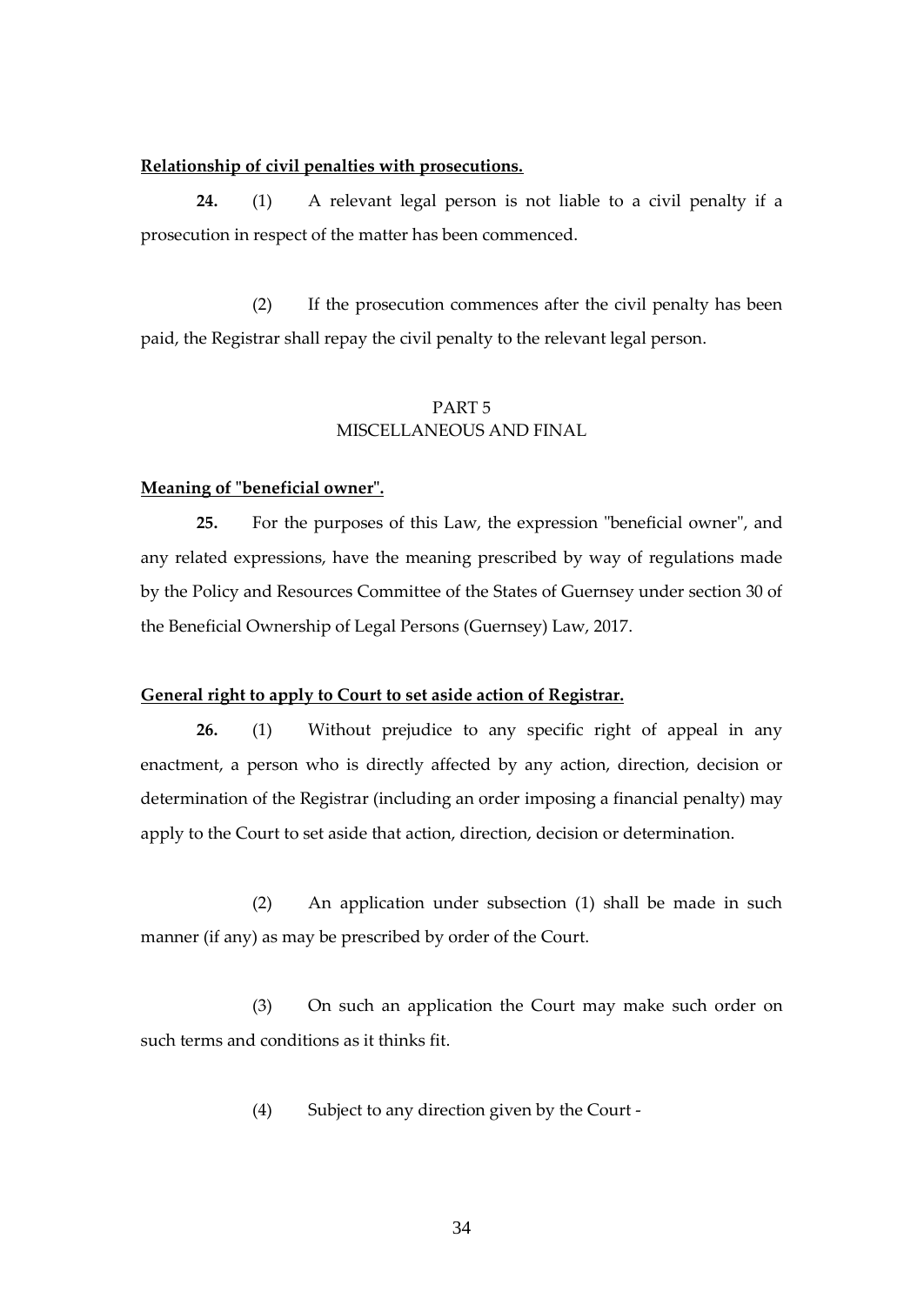- (a) the applicant shall give at least seven days' notice of the application to the Registrar,
- (b) where the application is made in respect of a legal person and the applicant is not the legal person in respect of which the application is made, the applicant shall give at least seven days' notice of the application to the legal person, and
- (c) the application shall be made within 21 days after the day of the action, direction, decision or determination of the Registrar.

(5) An appeal from an order of the Court under this section lies to the Ordinary Court on a question of law.

## **Service of documents.**

**27.** (1) Any notice or document other than a summons to be served under or for the purposes of the provisions of this Law may be served on -

- (a) an individual, by being delivered to him, or by being left at, or sent by post or transmitted to, his usual or last known place of abode, or by being transmitted to his relevant electronic address,
- (b) a legal person with a registered office in Alderney, by being left at, or sent by post or transmitted to, that office, or by being transmitted to its relevant electronic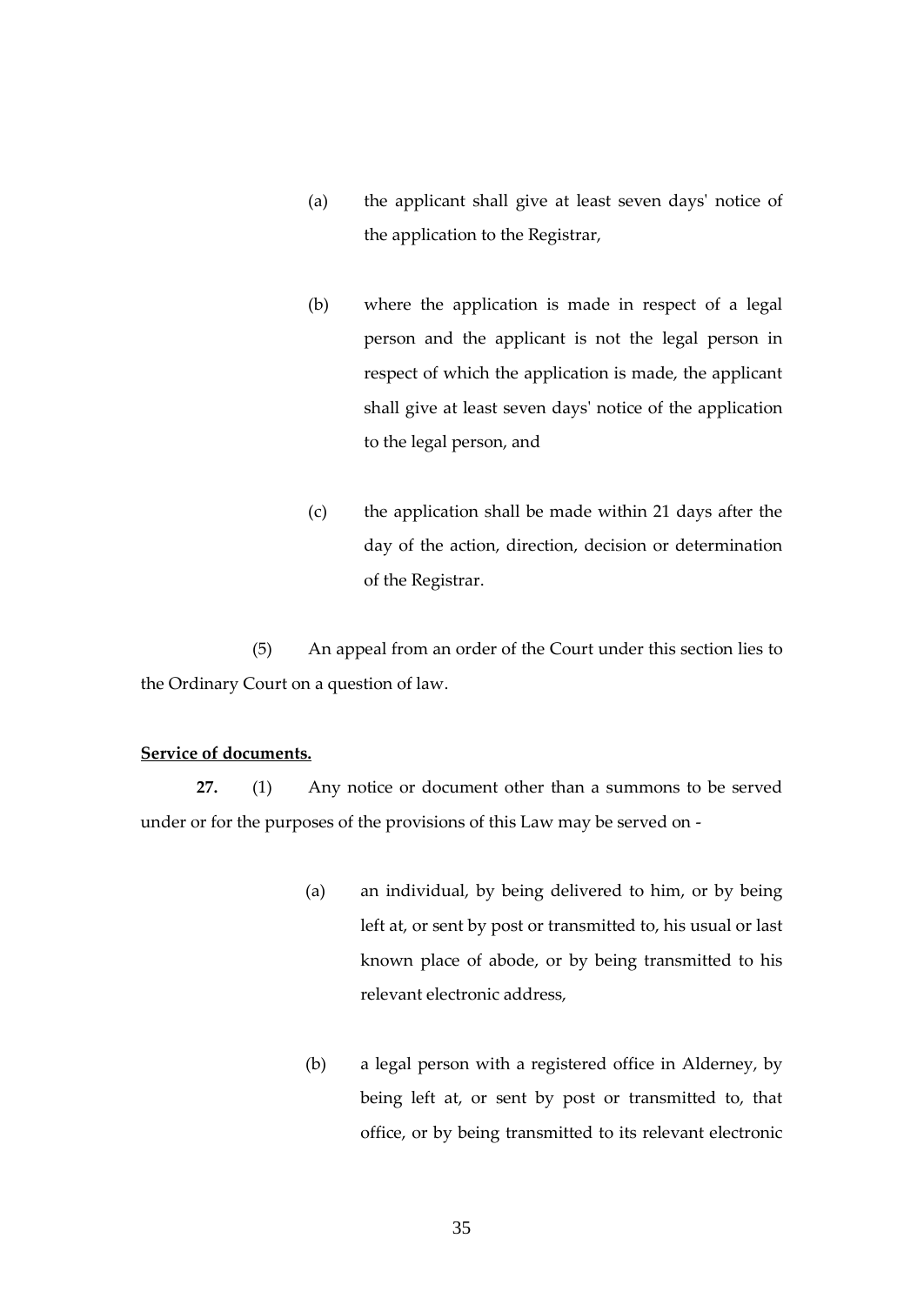address,

- (c) a legal person without a registered office in Alderney, by being left at, or sent by post or transmitted to, its principal or last known principal place of business in Alderney or, if there is no such place, its registered office or principal or last known principal place of business elsewhere, or by being transmitted to its relevant electronic address,
- (d) an unincorporated body
	- (i) by being served on any partner, member of the committee or other similar governing body, manager, director or other similar officer thereof in accordance with paragraph (a), or
	- (ii) by being left at, or sent by post or transmitted to, the body's principal or last known principal place of business in Alderney or, if there is no such place, its principal or last known principal place of business elsewhere, or by being transmitted to its relevant electronic address,
- (e) the Registrar, by being left at, or sent by post or transmitted to, the Registrar's offices.

(2) If service of a notice or document cannot, after reasonable enquiry, be effected in accordance with subsection (1), the notice or document may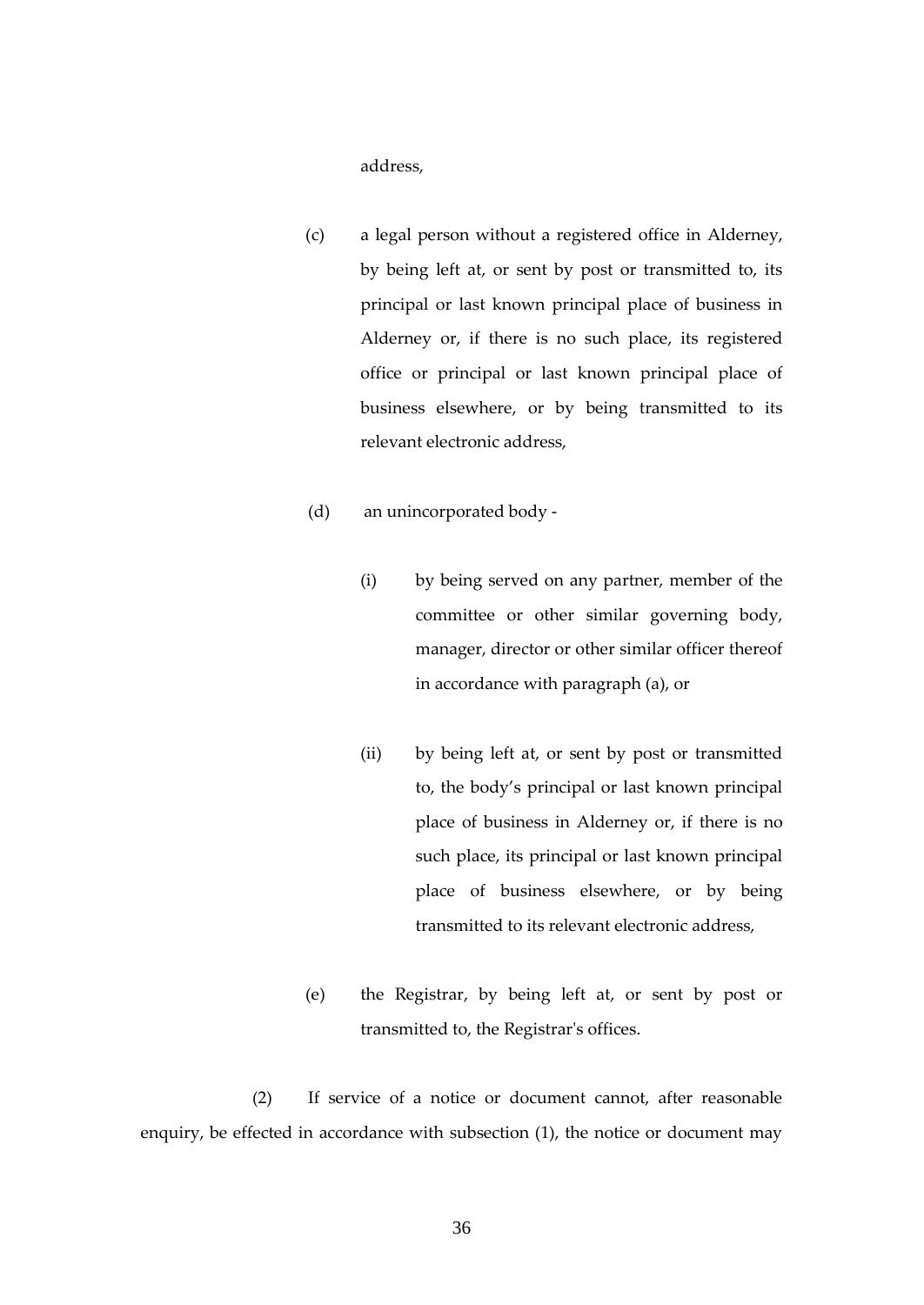be served by being published -

- (a) by the Registrar in such manner and for such period as he thinks fit, or
- (b) in the Alderney Official Gazette (or, where service is required to be effected in Guernsey, in the La Gazette Officielle) on two occasions falling in successive weeks.

(3) Subsections (1) and (2) are without prejudice to any other lawful method of service.

(4) Where a document is sent by post it shall, unless the contrary is shown, be deemed for the purposes of the provisions of this Law to have been received -

- (a) in the case of a document sent to an address in the United Kingdom, the Channel Islands or the Isle of Man, on the third day after the day of posting,
- (b) in the case of a document sent elsewhere, on the seventh day after the day of posting,

excluding in each case any non-business day.

(5) For the purposes of the provisions of this Law, service of any document sent by post shall be proved by showing the date of posting, the address thereon and the fact of prepayment.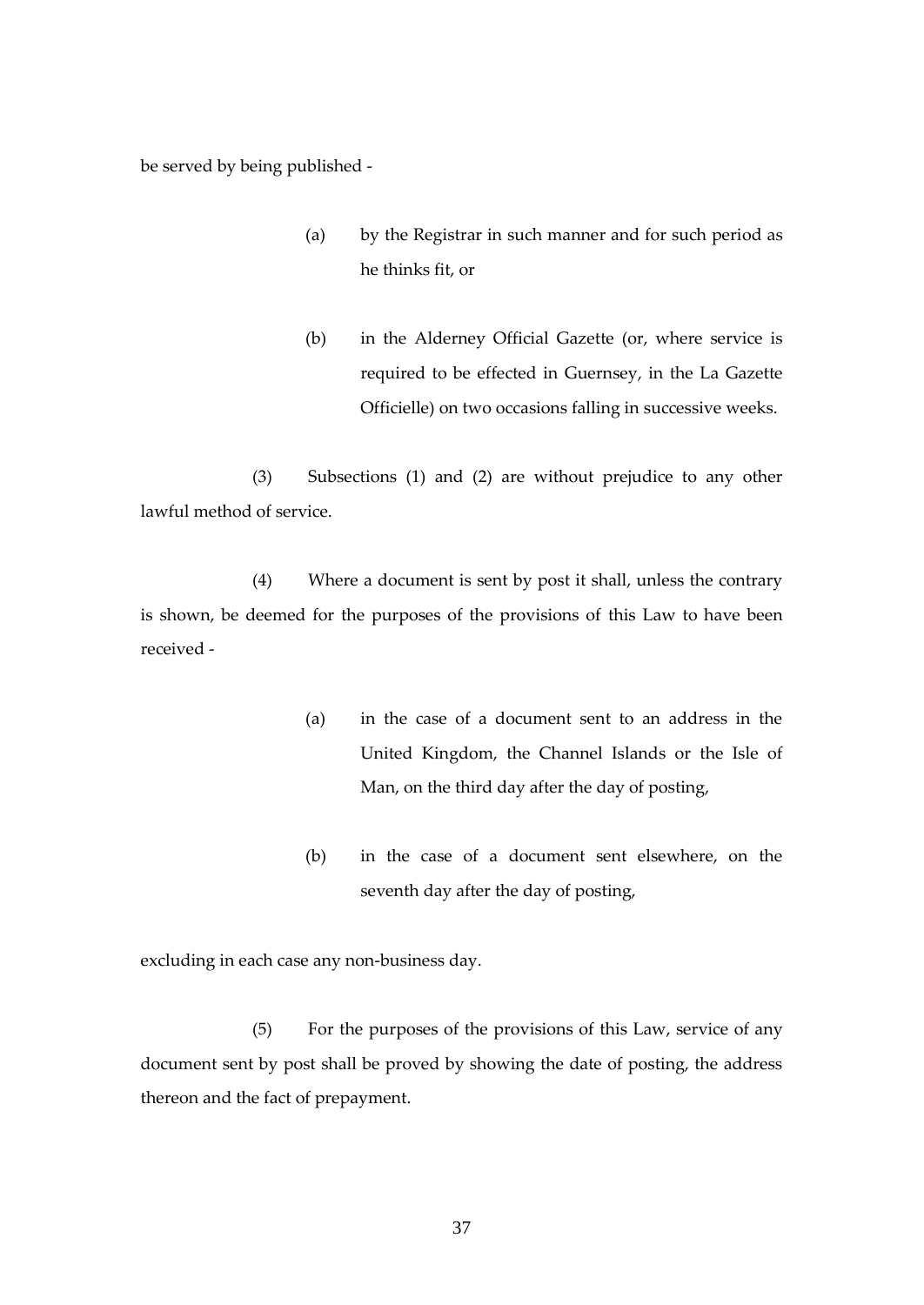(6) Notwithstanding the provisions of this section and of any other rule of law in relation to the service of documents, no document to be served on the Registrar under or for the purposes of the provisions of this Law shall be deemed to have been served until it is received.

(7) In this section -

"**by post**" means by registered post, recorded delivery service or ordinary letter post,

### "**non-business day**" means -

- (a) a Saturday, a Sunday, Christmas Day and Good Friday, and
- (b) any day appointed as a public holiday by Ordinance of the States under section 1(1) of the Bills of Exchange (Guernsey) Law, 1958**<sup>e</sup>** ,

"**electronic address**" includes, without limitation, an e-mail address and a telecommunications address,

"**relevant electronic address**" means an electronic address –

(i) with which the person or body concerned has a personal, business or other connection, and

**<sup>e</sup>** Ordres en Conseil Vol. XVII, p. 384; amended by Vol. XXIV, p. 84; No. XI of 1993; Vol. XXXIV, p. 504; No. XIV of 1994; and Vol. XXXV(1) p. 367.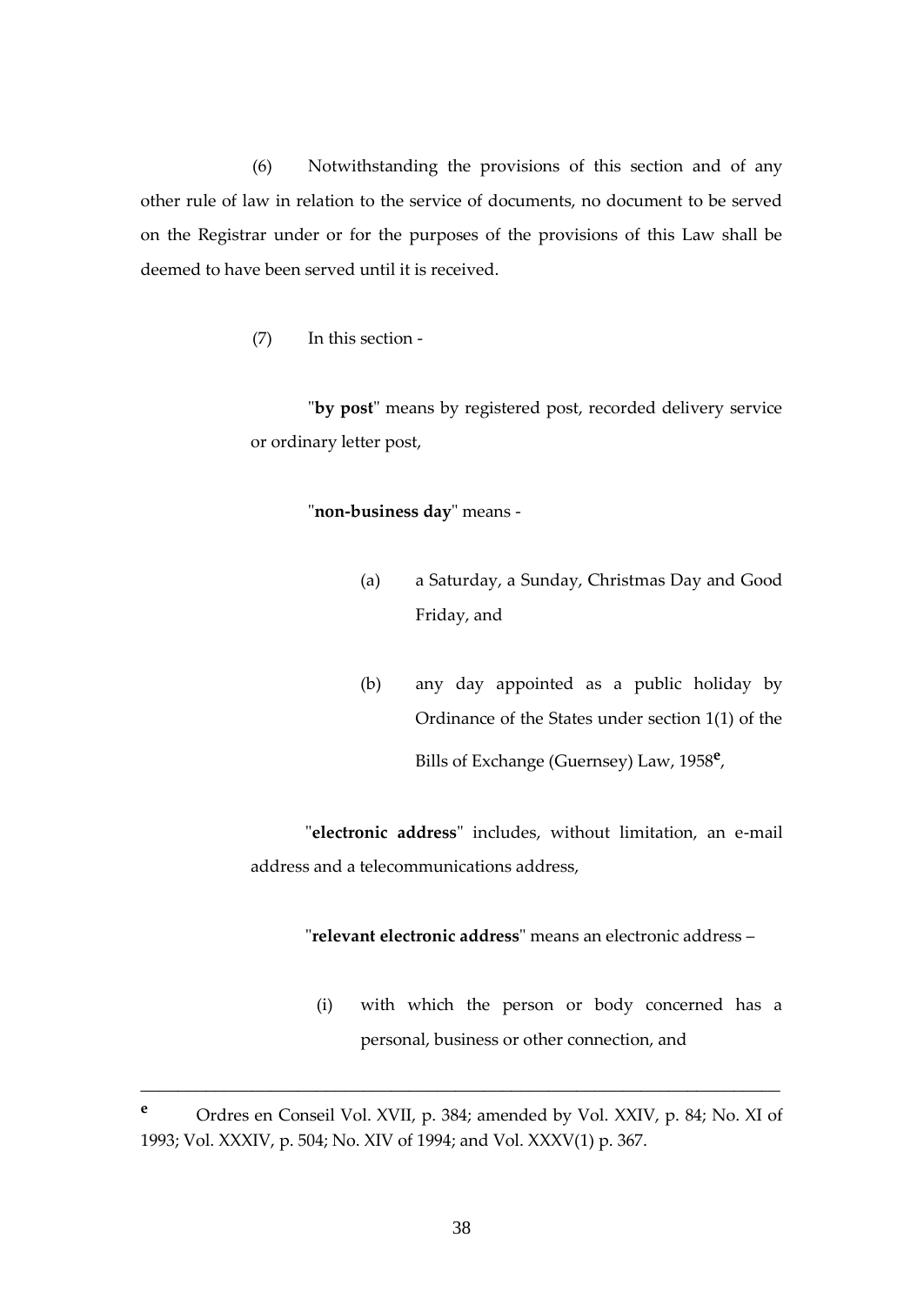(ii) a document transmitted to which is likely to come to his attention,

"**served**" includes given and submitted,

"**summons**" includes any document compelling a person's attendance before a court, and

"**transmitted**" means transmitted by electronic communication (that is to say, in electronic form and by electronic means), facsimile transmission or other similar means which produce or enable the production of a document containing the text of the communication; in which event the document shall be regarded as served immediately after it was transmitted, unless the contrary is shown.

### **Exclusion of liability, etc.**

**28.** (1) No liability is incurred by –

- (a) the Registrar,
- (b) any officer or servant of the States,

in respect of anything done or omitted to be done after the commencement of this Law in the discharge or purported discharge of their functions under this Law, unless the thing was done or omitted to be done in bad faith.

(2) Subsection (1) does not apply so as to prevent an award of damages in respect of an act or omission on the ground that it was unlawful as a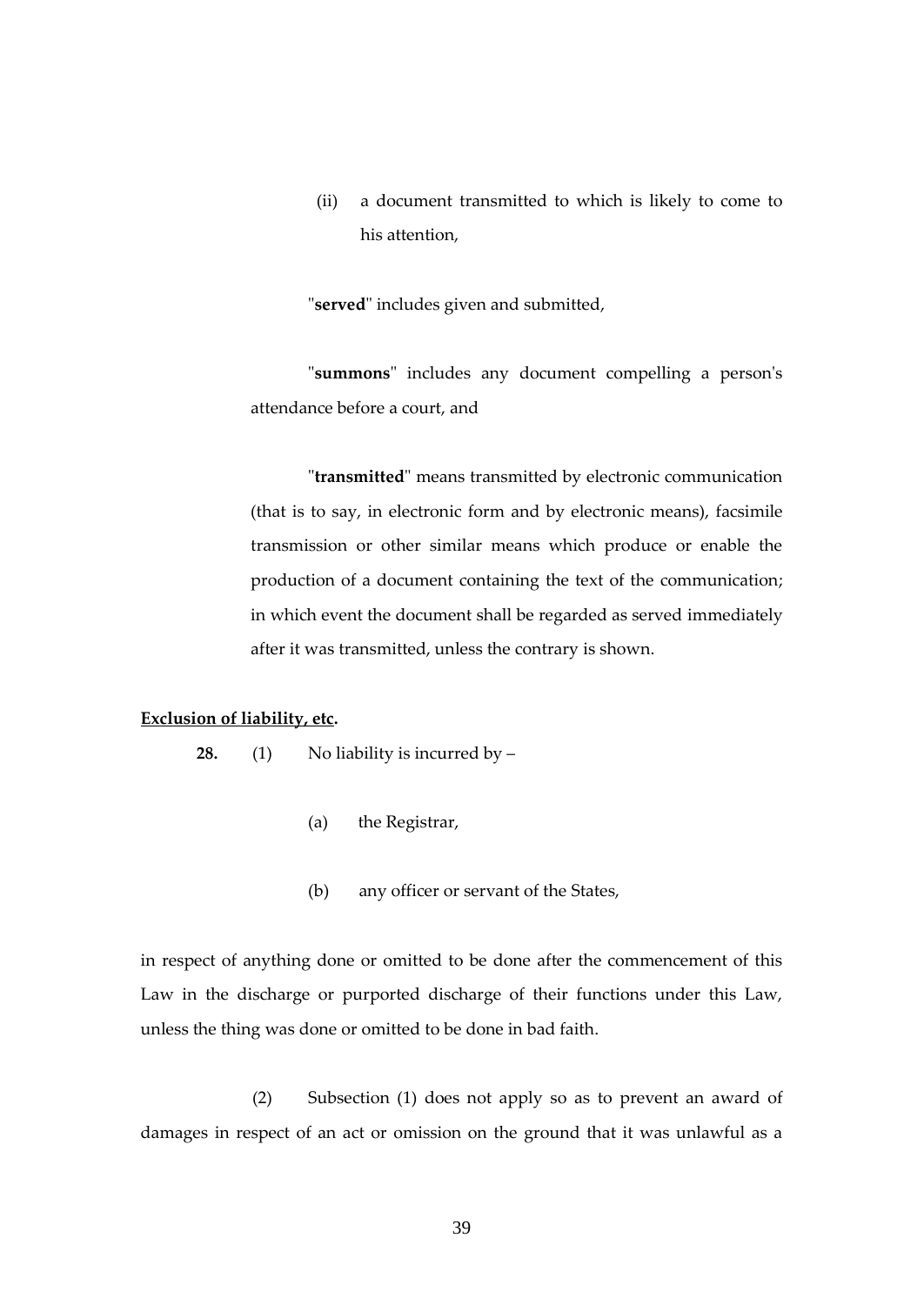result of section 6(1) of the Human Rights (Bailiwick of Guernsey) Law, 2000**<sup>f</sup>** .

(3) A requirement imposed by or under this Law to provide any information or document has effect notwithstanding any obligation as to confidentiality or other restriction on the disclosure of information imposed by statute, contract or otherwise; and, accordingly, the obligation or restriction is not contravened by the making of a disclosure pursuant to such a requirement.

- (4) Nothing in this Law authorises
	- (a) a disclosure in contravention of any provisions of the Data Protection (Bailiwick of Guernsey) Law, 2001**<sup>g</sup>** of personal data which are not exempt from those provisions, or
	- (b) a disclosure which is prohibited by Part I of the Regulation of Investigatory Powers (Bailiwick of Guernsey) Law, 2003**<sup>h</sup>** .

(5) Nothing in this Law compels the production or divulgence by an Advocate or other legal adviser of an item subject to legal professional privilege

**<sup>f</sup>** Order in Council No. XIV of 2000; amended by Order in Council No. I of 2005; Ordinance No. XXXVII of 2001; No. XXXIII of 2003; No. XX of 2015; No. IX of 2016; and G.S.I. No. 27 of 2006.

**<sup>g</sup>** Order in Council No. V of 2002; amended by Ordinance No. XXXIII of 2003; No. II of 2010; No. XXXIV of 2011; No. XLIX of 2012; No. XXIX of 2013; and No. IX of 2016.

**<sup>h</sup>** Order in Council No. XXX of 2003; amended by Ordinance No. XXXIII of 2003; No. XXIX of 2013; No. IX of 2016; and G.S.I. No. 26 of 2004.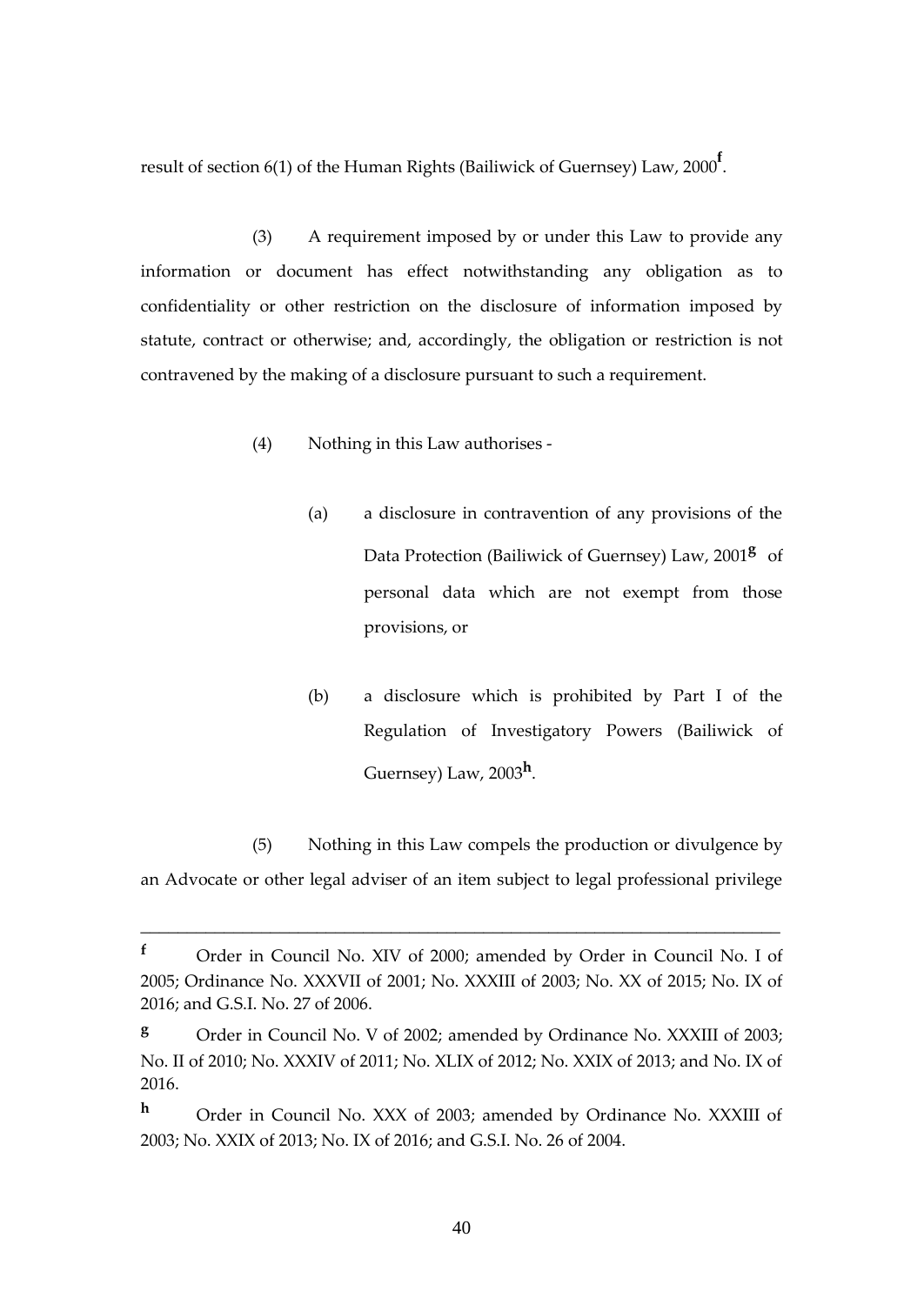(within the meaning of section 24 of the Police Powers and Criminal Evidence (Bailiwick of Guernsey) Law, 2003**<sup>i</sup>** ), but an Advocate or other legal adviser may be required to give the name and address of any client.

### **Guidance.**

**29.** (1) The Registrar, after consultation with such persons as appear to him to be appropriate, may issue such guidance as he thinks necessary for the purposes of this Law and other enactments making provision in respect of beneficial ownership and resident agents.

(2) The Registrar may, after consultation mentioned in subsection (1), revise the whole or any part of guidance issued under this Law and issue that revised guidance.

### **Fees payable to the Registrar.**

**30.** (1) The States may be Ordinance prescribe -

- (a) the fees payable (whether generally or in any particular case) in the exercise of the Registrar's functions,
- (b) the interest payable in the event of default in the due payment of fees, and
- (c) the persons by whom such fees and interest are to be payable.

**<sup>i</sup>** Order in Council No. XXIII of 2003; amended by Order in Council No. XVI of 2009, No. XV of 2011; Ordinance No. XXXIII of 2003; No, XXUX if 2011; and No. XXXIX of 2015.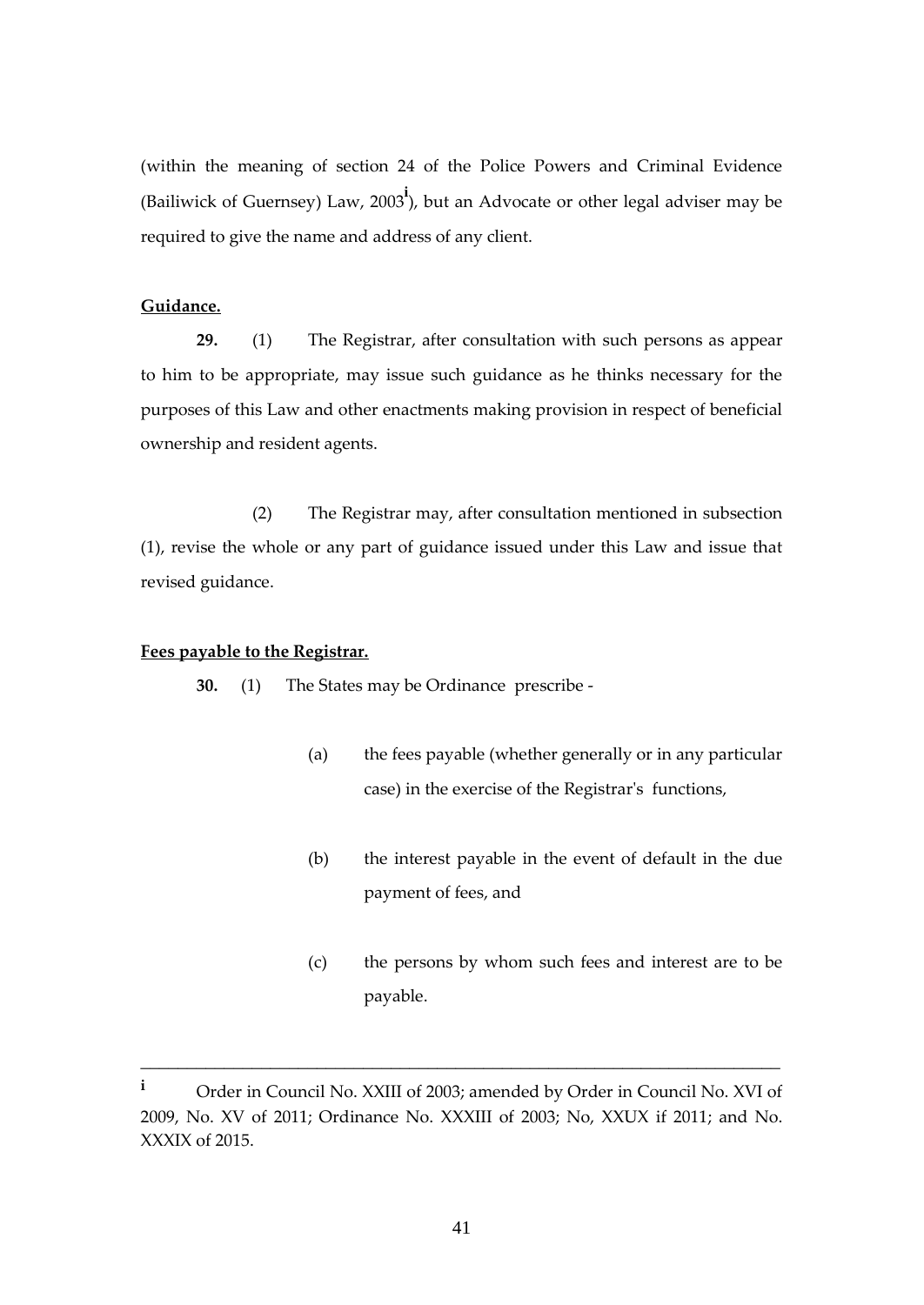(2) The Registrar may refuse to exercise his functions in any particular case if the fees payable have not been paid.

### **Nominee relationships.**

**31.** (1) The States may by Ordinance make provision in relation to the obtaining by resident agents of information relating to nominee relationships in respect of relevant legal persons, and the disclosure of such information by resident agents to the Registrar.

(2) Subject to subsection (3), an Ordinance made under subsection (1) may contain provision as to the creation of new liabilities, obligations, penalties and offences.

(3) The power conferred by subsection (2) to create new liabilities, obligations, penalties and offences does not include power -

- (a) to provide for offences to be triable only on indictment,
- (b) to authorise the imposition, on summary conviction of an offence, of a term of imprisonment exceeding six months or a fine exceeding level 5 on the Alderney uniform scale, or both, or
- (c) to authorise the imposition, on conviction on indictment of any offence, of a term of imprisonment exceeding six months.

### **General provisions as to subordinate legislation.**

**32.** (1) The States may by Ordinance -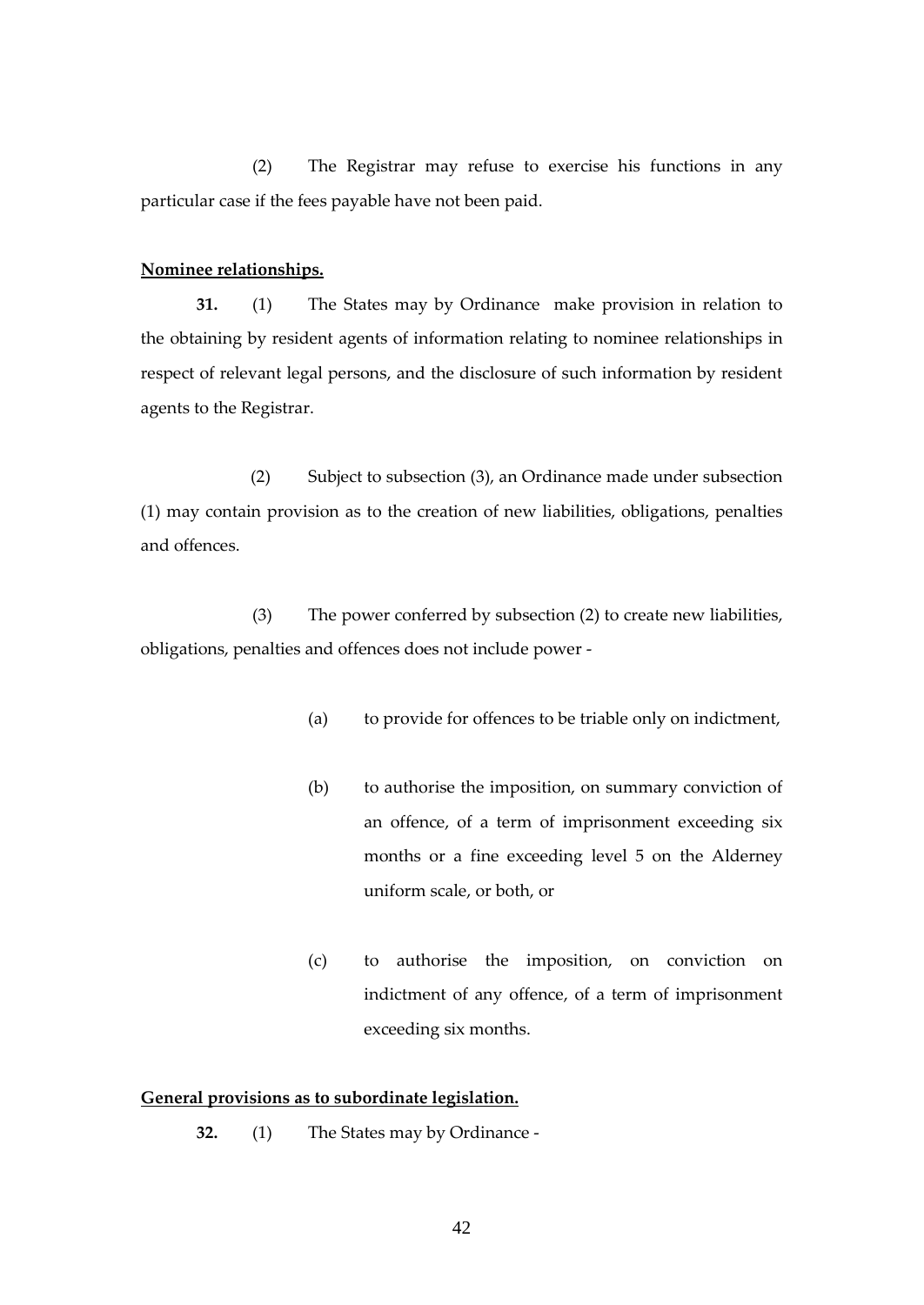- (a) amend the Schedule, where it appears to the States to be necessary or expedient to do so for the purpose of-
	- (i) enabling the Registrar more effectively to carry out any of his functions under this Law,
	- (ii) enhancing or protecting the security and confidentiality of the Register,
	- (iii) facilitating the administration and maintenance of the Register,
	- (iv) enhancing or protecting the reputation or economic interests of the Bailiwick or any part thereof,
	- (v) improving or enhancing the investigation, prevention or detection of crime,
	- (vi) facilitating the instigation of, or otherwise for the purposes of, any criminal proceedings,
	- (vii) facilitating the detection, seizure and forfeiture of the proceeds of crime or assets intended for use in crime,
	- (viii) discharging any international obligation to which the Bailiwick is subject, or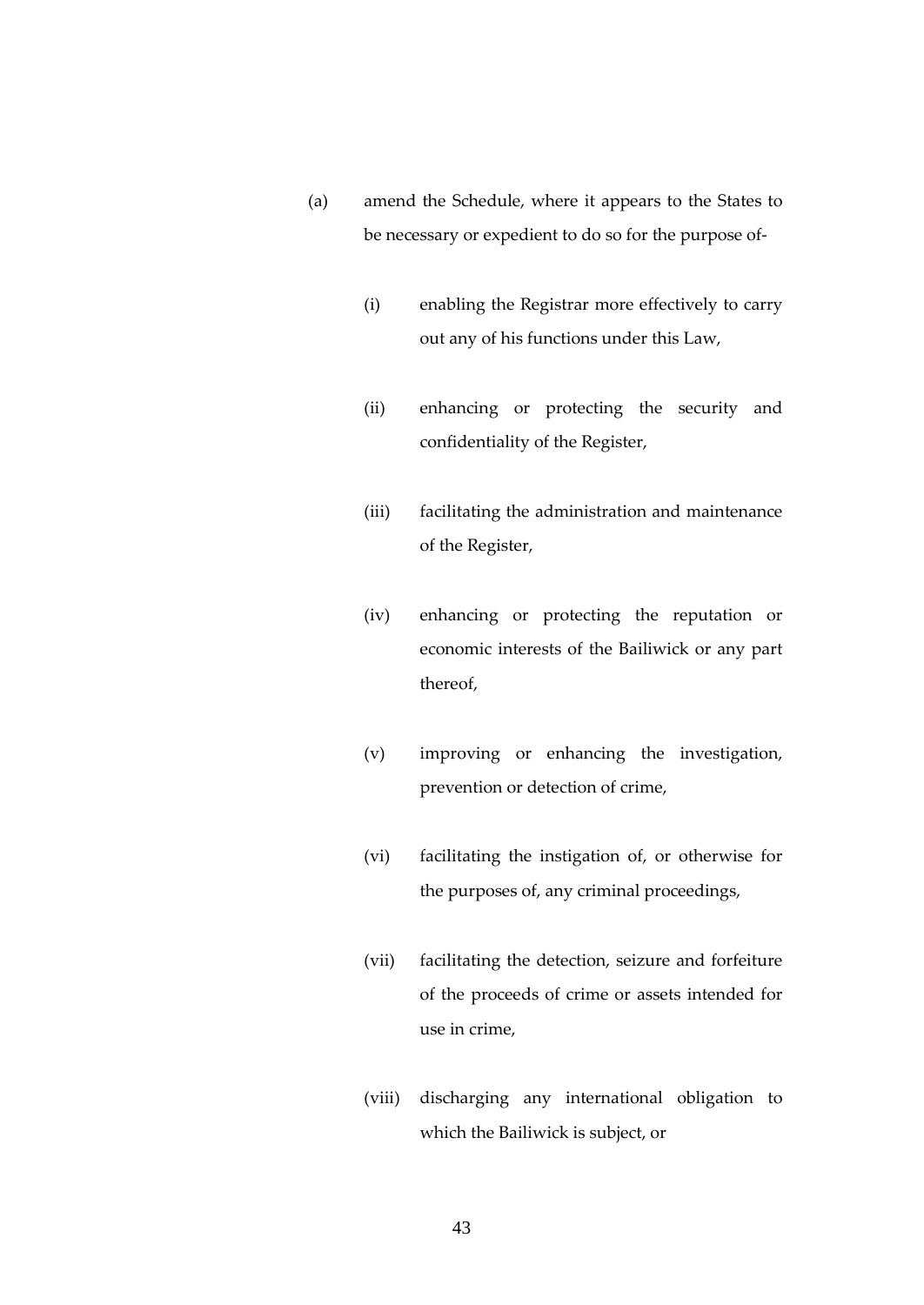- (ix) assisting, in the interests of the public or otherwise, any authority which appears to the States to exercise in a place outside the Bailiwick functions corresponding to any of the functions under this Law of the Registrar, and
- (b) make such other provision as they think fit for the purposes of carrying this Law into effect.

(2) Without prejudice to the generality of the powers conferred by any other provision of this Law, the States may by Ordinance made under this section repeal, replace amend, extend, adapt, modify or disapply, and make transitional and savings provisions in relation to, any of the relevant legal person Laws for the purposes of enabling the Registrar more effectively to carry out any of his functions under this Law and carrying this Law into effect.

(3) The provisions of subsections (1) and (2) are without prejudice to any other provision of this Law conferring power to enact Ordinances or regulations (and vice versa).

- (4) Any Ordinance or regulation under this Law
	- (a) may be amended or repealed by a subsequent Ordinance or regulation, as the case may be, hereunder,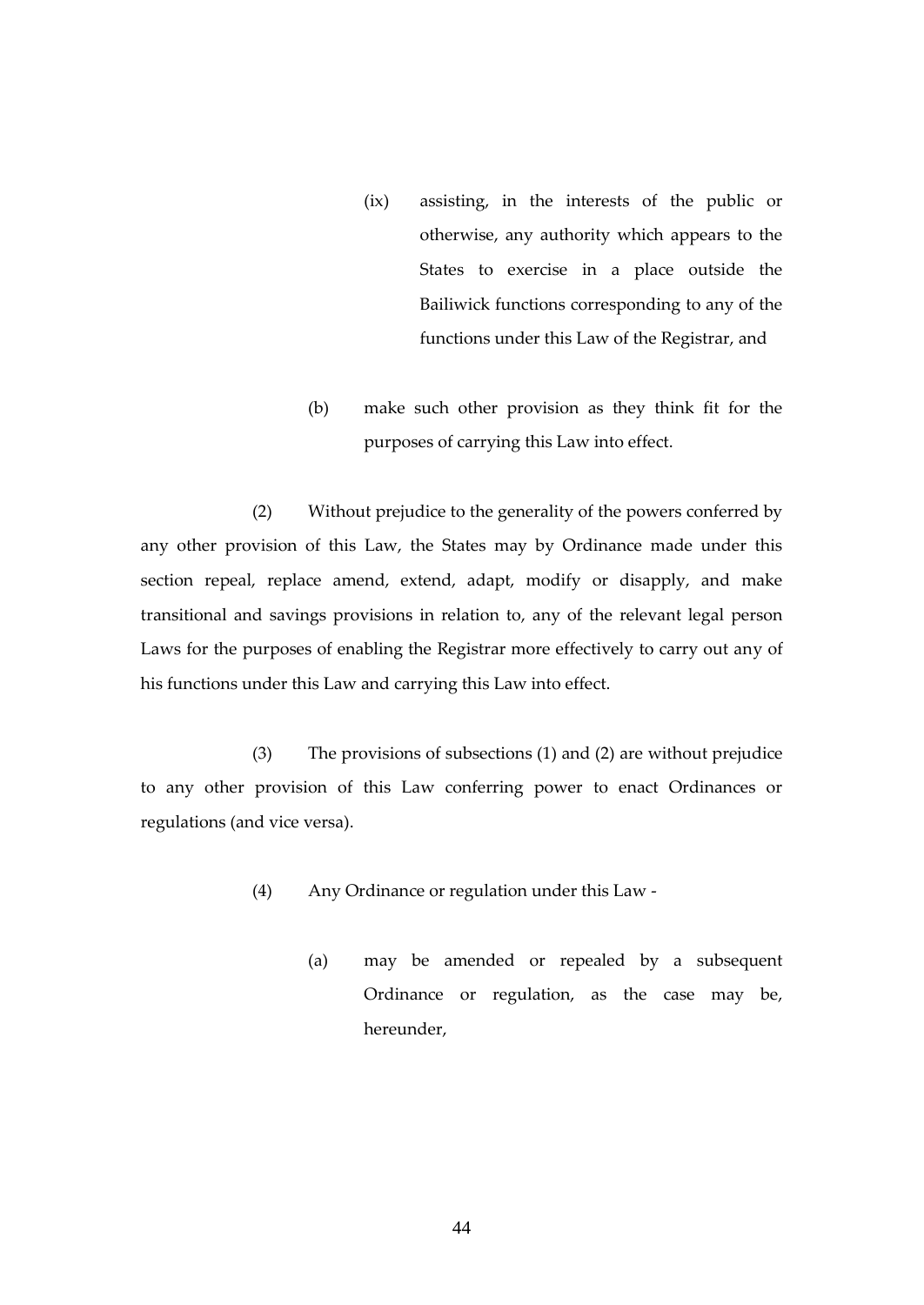- (b) may contain such consequential, incidental, supplementary and transitional provision as may appear to be necessary or expedient, and
- (c) may, in the case of an Ordinance, and without limitation, contain provision -
	- (i) subject to subsection (5), as to the creation of new liabilities, obligations, penalties and offences,
	- (ii) making consequential amendments to this Law and any other enactment, and
	- (iii) repealing, replacing, amending, extending, adapting, modifying or disapplying any rule of customary or common law.

(5) The power conferred by subsection  $(4)(c)(i)$  to create new liabilities, obligations, penalties and offences does not include power -

- (a) to provide for offences to be triable only on indictment,
- (b) to authorise the imposition, on summary conviction of an offence, of a term of imprisonment or a fine exceeding the limits of jurisdiction for the time being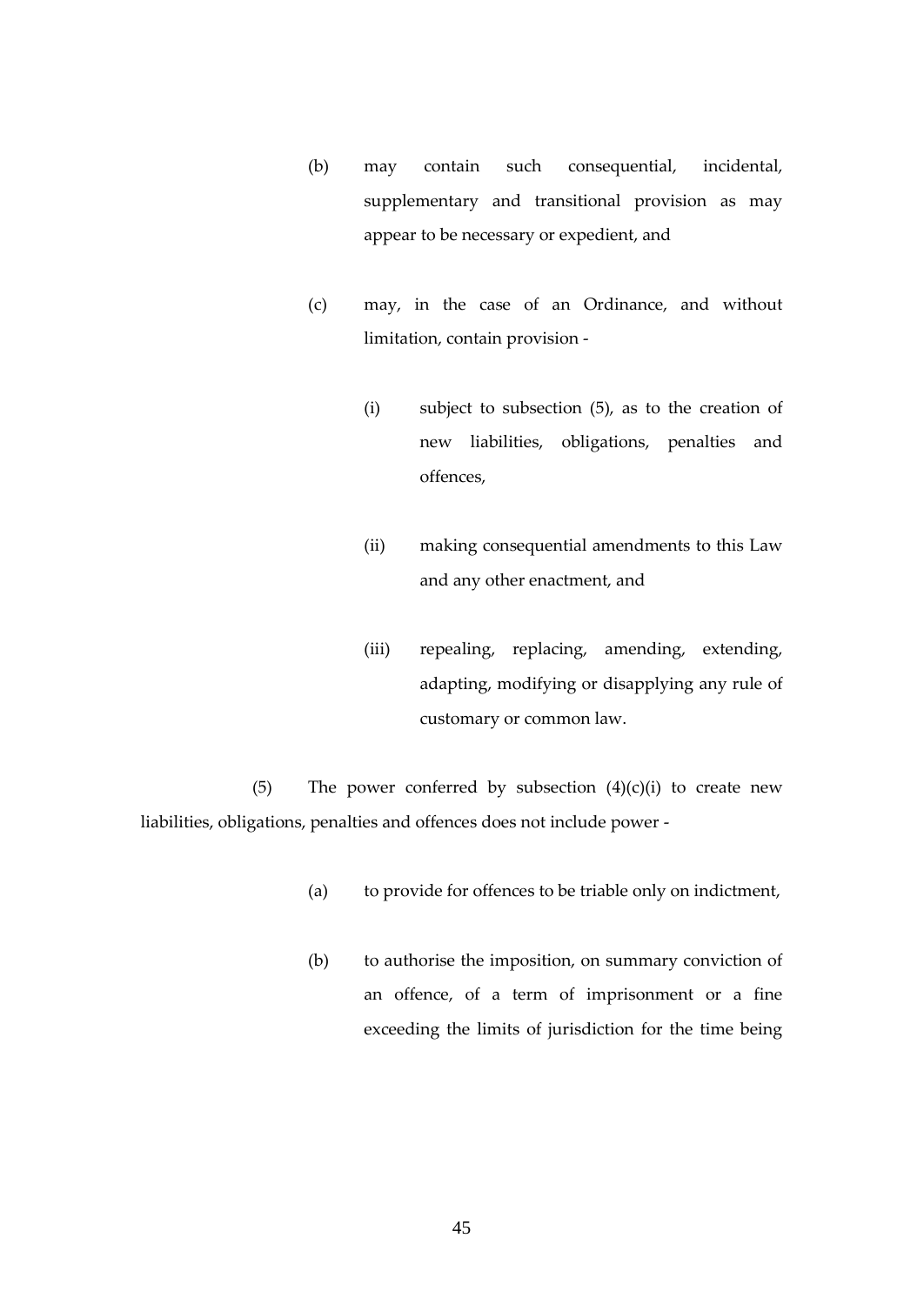imposed on the Court by section 12 of the Government of Alderney Law, 2004 **j** , or

(c) to authorise the imposition, on conviction on indictment of any offence, of a term of imprisonment exceeding two years.

(6) Any power conferred by this Law to make any Ordinance or regulation may be exercised -

- (a) in relation to all cases to which the power extends, or in relation to all those cases subject to specified exceptions, or in relation to any specified cases or classes of cases,
- (b) so as to make, as respects the cases in relation to which it is exercised -
	- (i) the full provision to which the power extends, or any lesser provision (whether by way of exception or otherwise),
	- (ii) the same provision for all cases, or different provision for different cases or classes of cases, or different provision for the same case or class of case for different purposes,

**<sup>j</sup>** Order in Council No. III of 2005; amended by Order in Council No. XXII of 2010; No. XI of 2012; No. V of 2014; and Alderney Ordinance No. IX of 2016.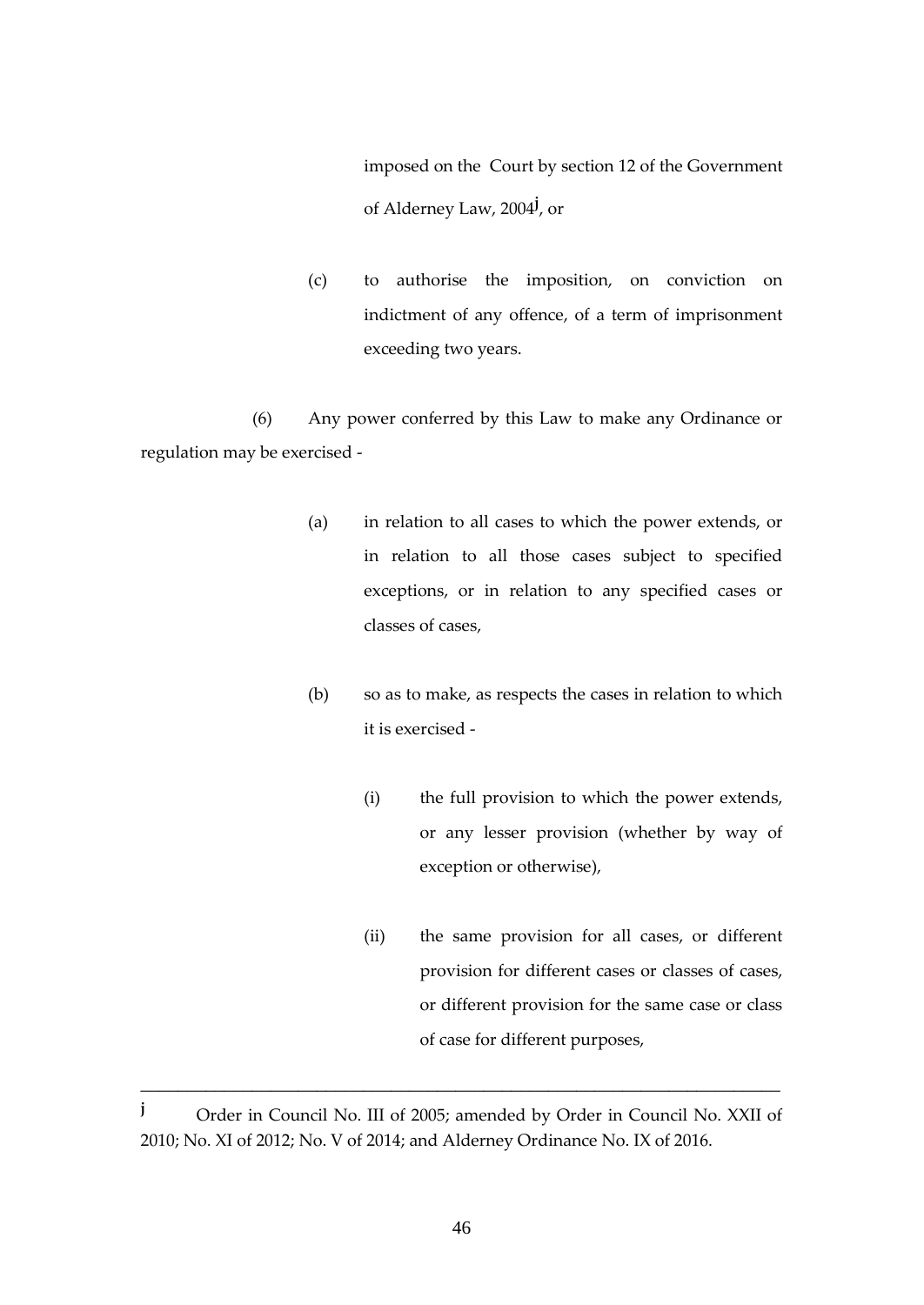(iii) any such provision either unconditionally or subject to any prescribed conditions.

(7) Regulations under this Law must be laid before a meeting of the States as soon as possible after being made; and if, at that or their next meeting, the States resolve to annul the regulations, they shall cease to have effect, but without prejudice to anything done under them or to the making of new regulations.

### **Interpretation.**

**33**. (1) In this Law, unless the context otherwise requires -

"**beneficial owner**": see section 25,

"**civil penalty**": see section 19,

**"the Commission"** means the Guernsey Financial Services Commission established by the Financial Services Commission (Bailiwick of Guernsey) Law, 1987**<sup>k</sup>** ,

"**the Committee**" means the States Policy and Finance Committee,

"**the Companies Law**": see section 16(1),

**<sup>k</sup>** Ordres en Conseil Vol. XXX, p. 243; amended by Orders in Council No. XXXI, p. 278; No. XX of 1991; No. XIII of 1994; No. II of 1997; Nos. XVII and XXI of 2002; Nos. III and XXII of 2003; Nos. XIX, XXIII and XXIV of 2008; No. XIX of 2010; No. III of 2013; No. I of 2015; Ordinance No. XXXIII of 2003; No. XXXIV of 2005; Nos. XII, XX and XXXIX of 2015; Nos. II, IX and XXII of 2016; and G.S.I. No. 29 of 2009.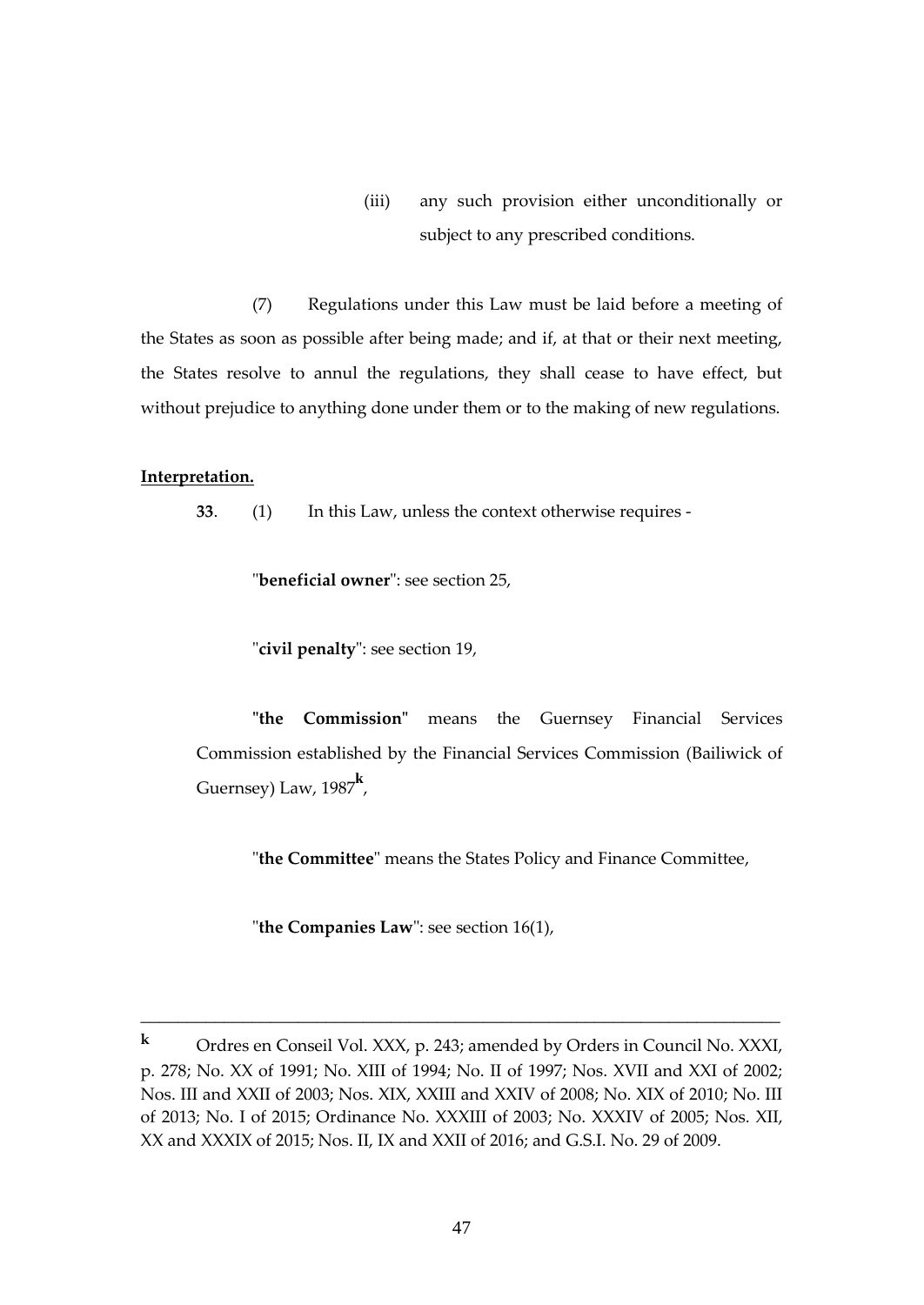**"conduct"** includes acts, omissions and statements,

"**the Court**" means the Court of Alderney,

**"criminal conduct"** means any conduct which -

- (a) constitutes a criminal offence under the law of any part of the Bailiwick, or
- (b) is, or corresponds to, conduct which, if it took place in any part of the Bailiwick, would constitute an offence under the law of that part of the Bailiwick,

**"criminal investigation"** means an investigation of any criminal conduct including an investigation of alleged or suspected criminal conduct or an investigation of whether criminal conduct has taken place,

**"criminal proceedings"** does not include legal proceedings outside Alderney unless the conduct with which the defendant in those proceedings is charged is criminal conduct or conduct which, to a substantial extent, consists of criminal conduct,

"**documents**" means information recorded in any form (including without limitation, in electronic form) and, in relation to information recorded otherwise than in legible form, references to its production, howsoever expressed, include references to the production of the information in hard copy; and a document is sent or supplied in hard copy form if it is sent or supplied in a paper copy or similar form capable of being read,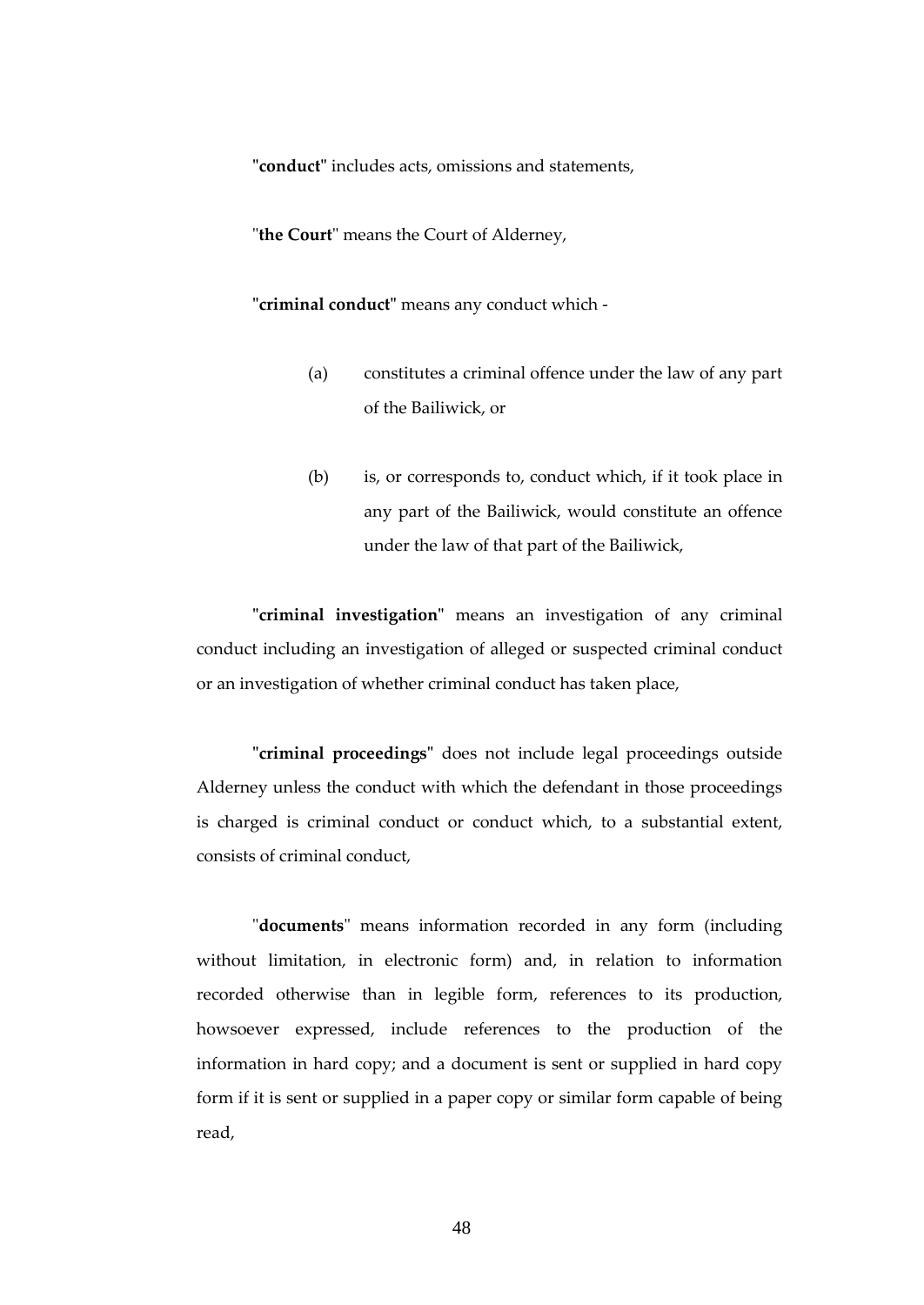"**Economic Crime Division**" means that branch of the Customs and Immigration Service responsible for the investigation of financial and economic crime (including for the avoidance of doubt the Financial Intelligence Service),

"**enactment**" includes a Law, an Ordinance and any subordinate legislation and includes any provision or portion of a Law, an Ordinance or any subordinate legislation,

"**Financial Intelligence Service**" means the division of the Economic Crime Division comprising persons assigned to the division for the purpose of the receipt, analysis and dissemination within the Bailiwick, and elsewhere, of disclosures under Part I of the Disclosure (Bailiwick of Guernsey) Law, 2007<sup>1</sup>, which are more commonly known or referred to as suspicious transaction reports or suspicious activity reports,

**"information"** includes documents,

**"intelligence service"** has the same meaning as in section 67 of the Regulation of Investigatory Powers (Bailiwick of Guernsey) Law, 2003,

"**the minimum retention period**" means –

(a) a period of at least 5 years starting from the date of the dissolution or termination of the relevant legal person

**<sup>l</sup>** Order in Council No. XVI of 2007; amended by Ordinance No. XXXIX of 2008; No. VII of 2009; No. XIV of 2010; No. XIX of 2010; No. XXXVII of 2010; No. XVI of 2014; No. LIII of 2014; No. XXXIX of 2015; and No. IX of 2016.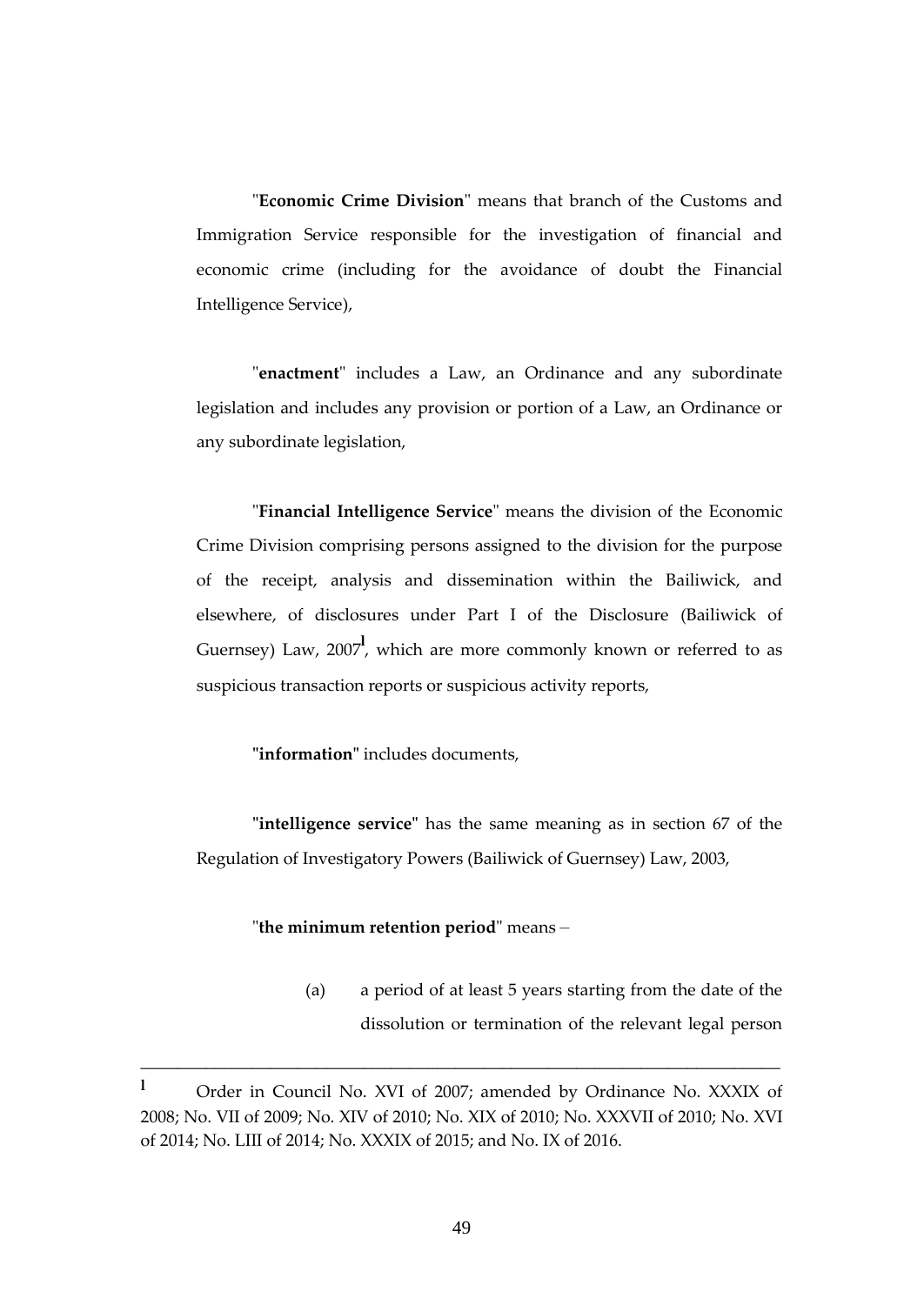in question, or

(b) such longer period as the Registrar may direct,

a "**nominee relationship**" is a relationship in which an interest in a legal person, or a power exercisable in relation to a legal person, is held or is exercisable by one person on behalf of another,

"**non-regulated relevant legal person**": see section 34,

"**the Ordinary Court**" means the Royal Court sitting as an Ordinary Court,

"**person**" includes -

- (a) an individual,
- (b) a body corporate,
- (c) any other legal person, and
- (d) an unincorporated body of persons,

"**record of beneficial owners**": see section 7(1),

"**the Register**": see section 1(1),

"**the Registrar**" means the Greffier within the meaning of the Government of Alderney Law, 2004,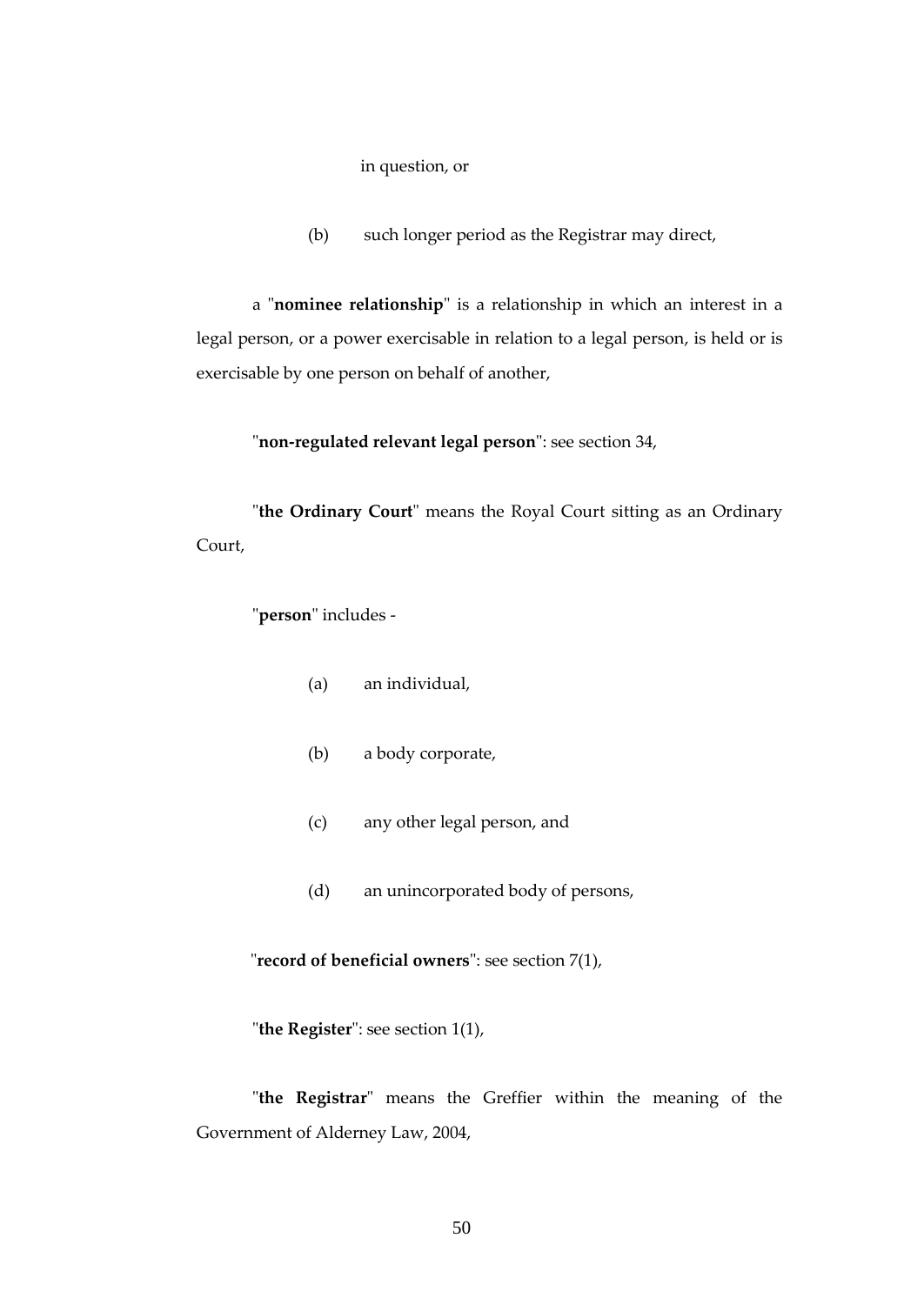"**regulated person**": see section 34,

"**regulated relevant legal person**": see section 34,

**"the regulatory Laws"** means -

- (a) the Protection of Investors (Bailiwick of Guernsey) Law, 1987**<sup>n</sup>** ,
- (b) the Banking Supervision (Bailiwick of Guernsey) Law, <sup>1994</sup>**<sup>o</sup>** ,
- (c) the Regulation of Fiduciaries, Administration Businesses and Company Directors, etc. (Bailiwick of Guernsey) Law, 2000**<sup>p</sup>** ,

\_\_\_\_\_\_\_\_\_\_\_\_\_\_\_\_\_\_\_\_\_\_\_\_\_\_\_\_\_\_\_\_\_\_\_\_\_\_\_\_\_\_\_\_\_\_\_\_\_\_\_\_\_\_\_\_\_\_\_\_\_\_\_\_\_\_\_\_\_

**o** Ordres en Conseil Vol. XXXV(1), p. 271; amended by Order in Council Nos. XVII and XXI of 2002; No. XVI of 2003; No. XVI of 2008; No. IV of 2009; No. XIII of 2010; No. XXI of 2010; Ordinance No. XXXIII of 2003; Nos. XII, XX and XXXIX of 2015; Nos. II and IX of 2016; and G.S.I. No. 1 of 2008; G.S.I. No's. 35 and 83 of 2010*.*

**P** Order in Council No. I of 2001; amended by No. I of 2000; No. XIV of 2003; No. XVI of 2007; Nos. VIII and XXV of 2008; Nos. XIII and XIX of 2010; No. I of 2013; Ordinance No. XXXVII of 2001; No. XXXIII of 2003; No. VII of 2009; Nos. XII and XXXIX of 2015; Nos. II and IX of 2016; G.S.I. No. 3 of 2008; G.S.I. No. 83 of 2010; G.S.I. No. 4 of 2013.

**<sup>n</sup>** Ordres en Conseil Vol. XXX, p. 281; amended by Vol. XXX, p. 243; Vol. XXXII, p. 324; Vol. XXXV(1), p. 271; Vol. XXXVI, p. 264; Vol. XXXVII, p. 24; Order in Council No. XVII of 2002; Nos. XV and XXXII of 2003; No. XVIII of 2008; Nos. XIII and XX of 2010; Recueil d'Ordonnances Tome XXIV, p. 324; Tome XXVI, p. 333; Tome XXVIII, pp. 51 and 87; Ordinance No. XXXIII of 2003; No. XXXI of 2008; No. VII of 2009; Nos. XII, XX and XXXIX of 2015; Nos. II, IX and XXIX of 2016; and G.S.I. No. 83 of 2010.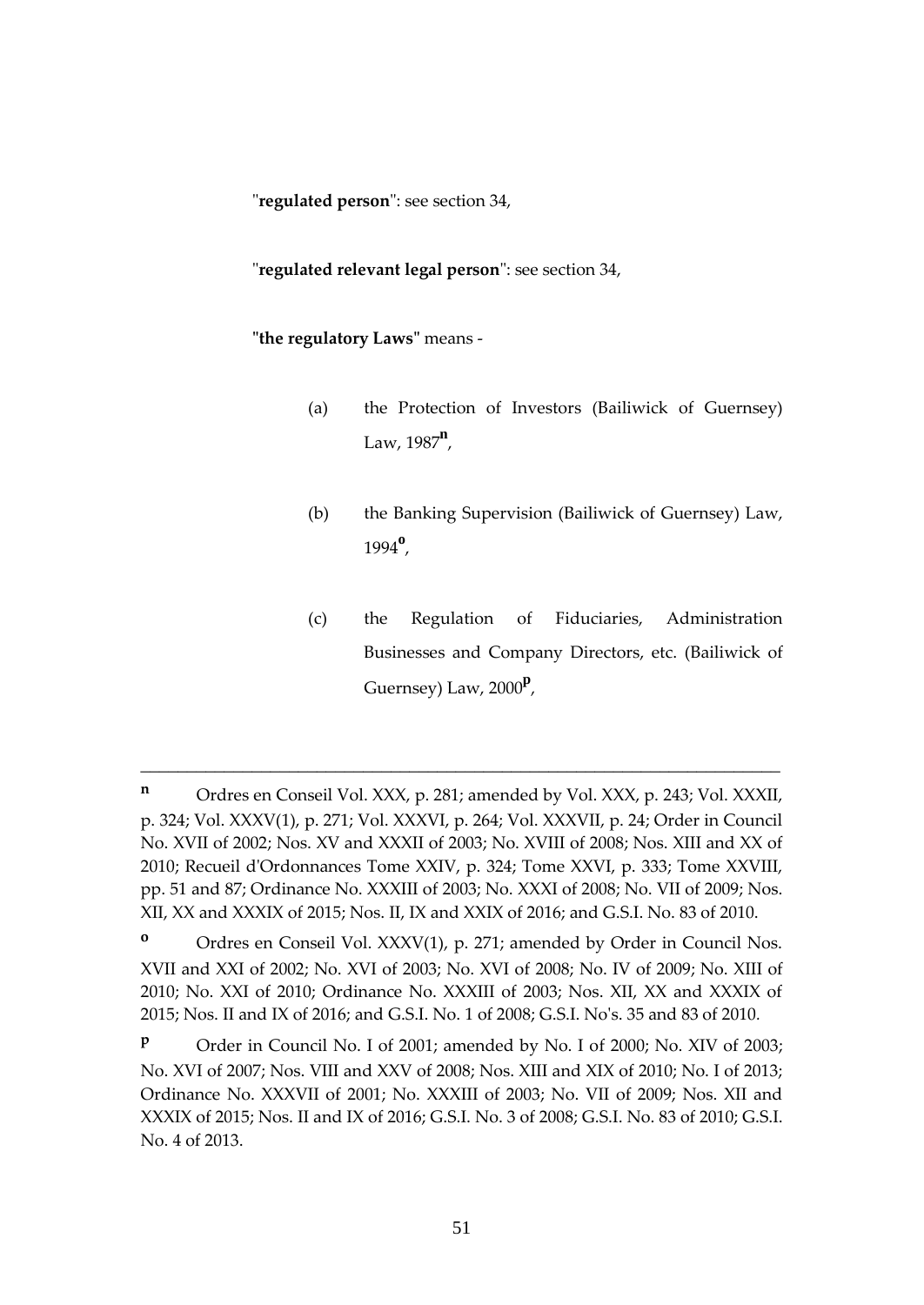- (d) the Insurance Business (Bailiwick of Guernsey) Law, <sup>2002</sup>**<sup>q</sup>** ,
- (e) the Insurance Managers and Insurance Intermediaries (Bailiwick of Guernsey) Law, 2002**<sup>r</sup>** , and
- (f) any other enactment prescribed for the purposes of this Law by Ordinance of the States,

"**relevant change**": see section 8(2),

"**relevant legal person**": see section 34,

**"the relevant legal person Laws"** means the Companies Law and any other enactment specified for this purpose by Ordinance of the States,

"**required particulars**": see section 7(3),

"**the States**" means the States of Alderney, and

"**subordinate legislation**" means any regulation, rule, order, rule of

**<sup>q</sup>** Order in Council No. XXI of 2002; amended by No. I of 2000; No. XIII of 2010; Ordinance No. XXXIII of 2003; No. XII of 2008; No. LI of 2008; No. VIII of 2010; No. XXXI of 2010; No. XXXVI of 2011; No. LV of 2014; No. XII of 2015; No. XXXIX of 2015; No. II of 2016; No. IX of 2016; G.S.I. No. 33 of 2004; G.S.I. No. 4 of 2008; G.S.I. Nos. 15 and 83 of 2010; G.S.I. No. 68 of 2014; G.S.I. No. 121 of 2015.

**<sup>r</sup>** Order in Council No. XXII of 2002; amended by No. I of 2000; No. XIII of 2010; Ordinance No. XXXIII of 2003; No. XIII of 2008; No. IX and XXXII of 2010; Nos. XII and XXXIX of 2015; No. II of 2016; No. IX of 2016; G.S.I. No. 2 of 2008; G.S.I. Nos. 16 and 83 of 2010.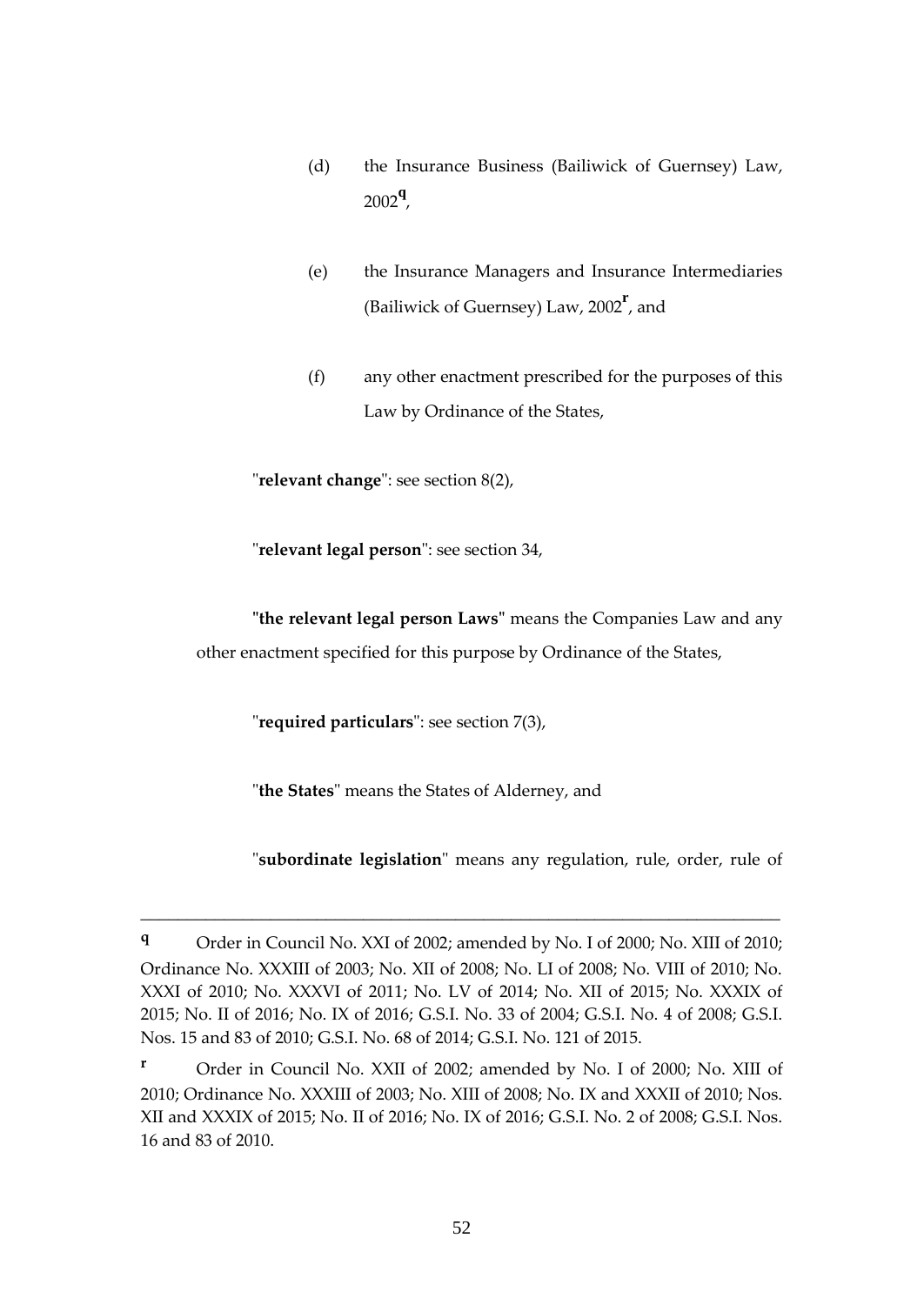court, resolution, scheme, byelaw or other instrument made under any statutory, customary or inherent power and having legislative effect, but does not include an Ordinance.

(2) Any reference in this Law to an enactment is a reference thereto as from time to time amended, re-enacted (with or without modification), extended or applied.

(3) The Interpretation (Guernsey) Law, 1948**<sup>s</sup>** applies to this Law.

# **Meaning of "relevant legal person" and associated terms.**

- **34.** (1) In this Law, a "**relevant legal person**" means
	- (a) a company incorporated under the Companies Law, and
	- (b) any other category of legal person specified for this purpose by Ordinance of the States.
	- (2) In this Law a "**regulated person**" means a person who
		- (a) holds or is deemed to hold a licence granted by the Commission under the regulatory Laws,
		- (b) carries on a prescribed business for the purposes of the Prescribed Businesses (Bailiwick of Guernsey) Law,
- **<sup>s</sup>** Ordres en Conseil Vol. XIII, p. 355.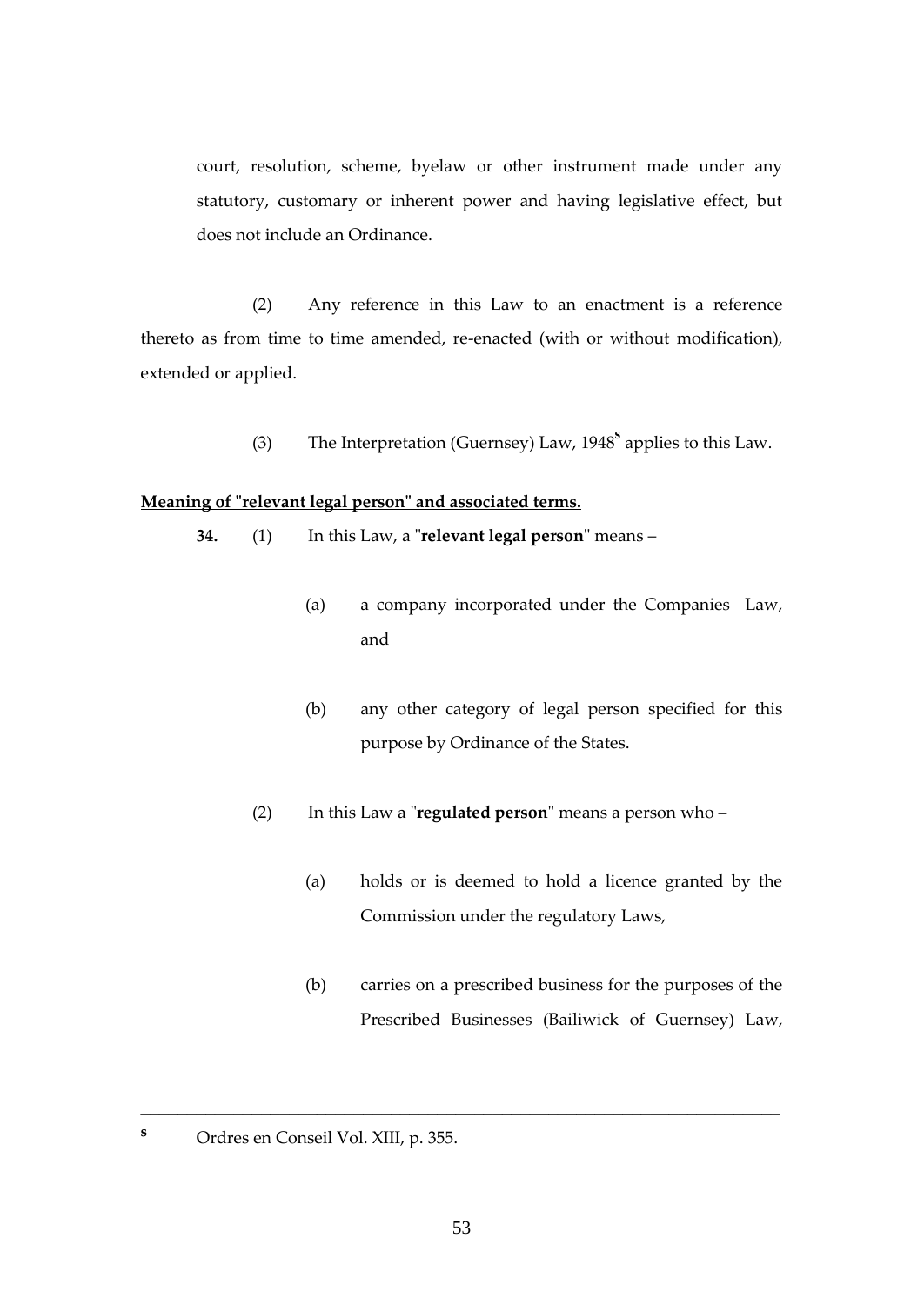<sup>2008</sup>**<sup>t</sup>** , or

(c) carries on a registered financial services business for the purposes of the Registration of Non-Regulated Financial Services Businesses (Bailiwick of Guernsey) Law, 2008**<sup>u</sup>** .

(3) In this Law a "**regulated relevant legal person**" means a relevant legal person which is administered, controlled or operated by a regulated person in the course of his activities, and a "**non-regulated relevant legal person**" means a relevant legal person which is not a regulated relevant legal person.

- (4) In this Law, the "**officers**" of a relevant legal person means
	- (a) in the case of a company, the officers of the company (within the meaning of section 163 of the Companies Law),
	- (b) in the case of any other relevant legal person, those persons who are specified for this purpose by Ordinance of the States.
- (5) In this Law, the "**members**" of a relevant legal person means–

**<sup>t</sup>** Order in Council No. XII of 2009; amended by Ordinance No. XXXIX of 2015; No. II of 2016; and No. IX of 2016.

**<sup>u</sup>** Order in Council No. XV of 2008; amended by Order in Council No. XIII of 2010; No. XXXII of 2008; Ordinance Nos. XII and XX of 2015; Nos. II and IX of 2016; G.S.I. No. 75 of 2008; G.S.I. Nos. 17 and 83 of 2010; and No. 16 of 2013;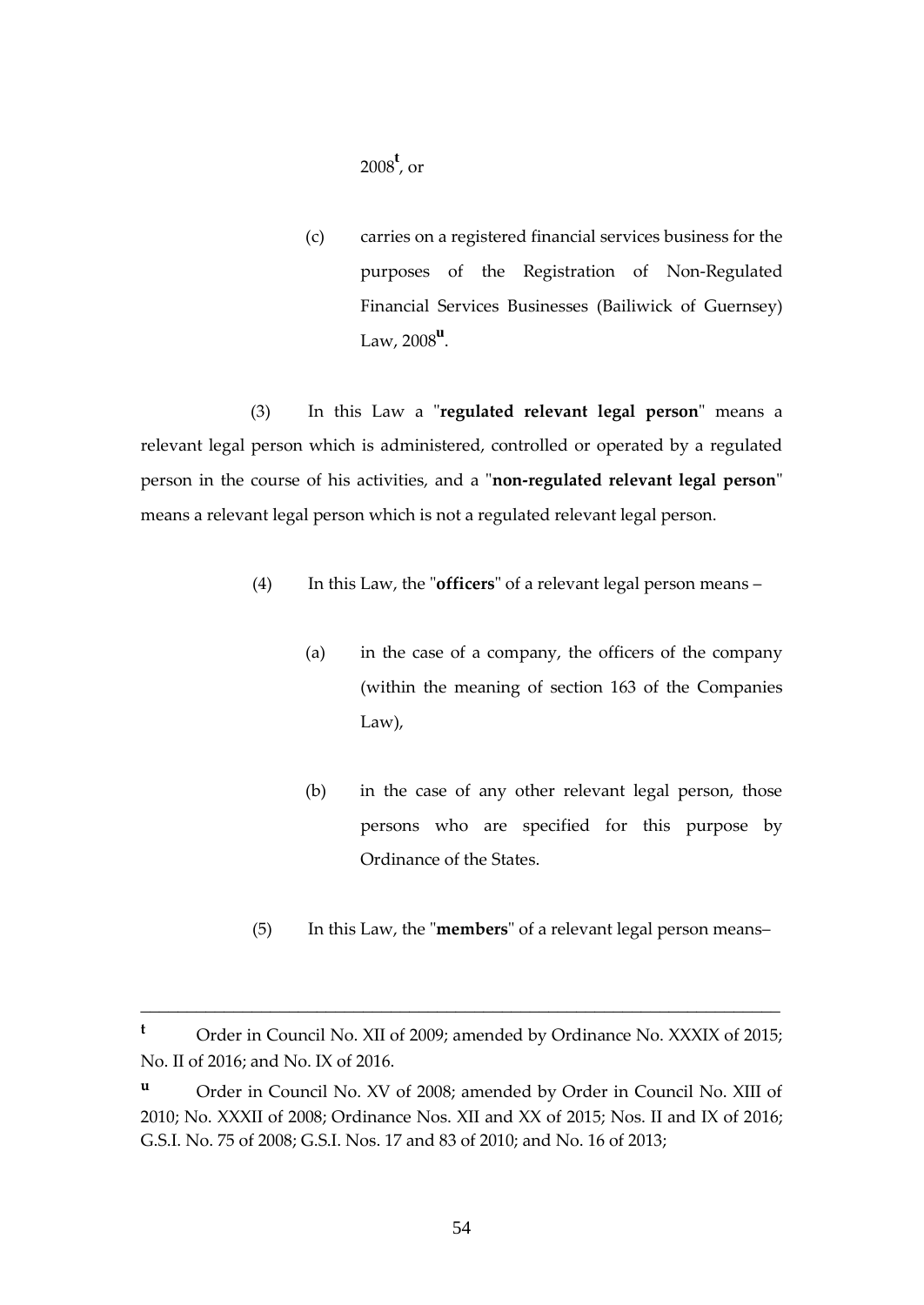- (a) in the case of a company, the members of the company,
- (b) in the case of any other relevant legal person, those persons who are specified for this purpose by Ordinance of the States.

## **Citation.**

**35**. This Law may be cited as the Beneficial Ownership of Legal Persons (Alderney) Law, 2017.

### **Commencement.**

**36.** This Law shall come into force on the day appointed by regulations made by the Committee, and regulations made under this section may appoint different dates for different provisions of this Law and for different purposes.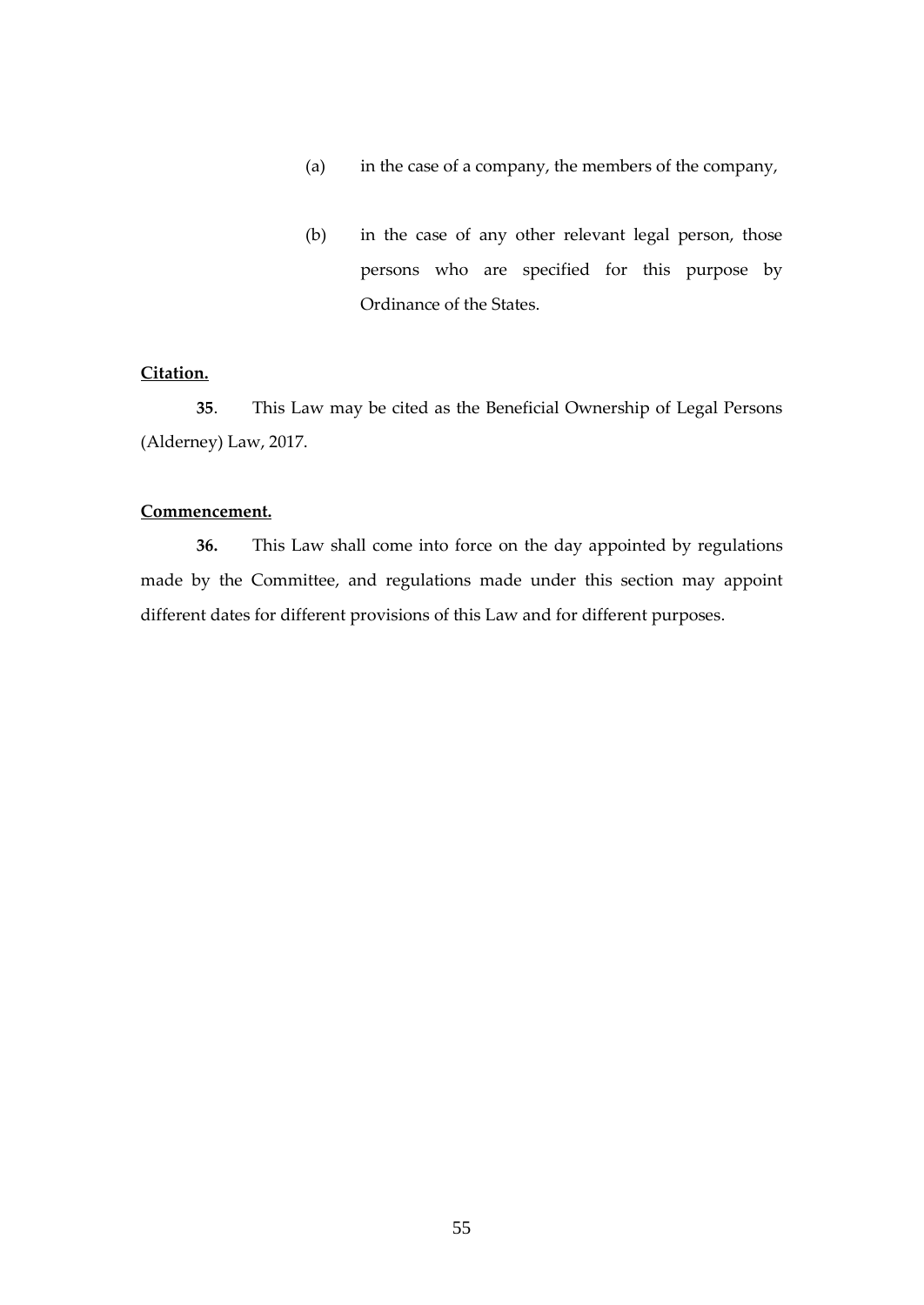### **SCHEDULE**

### REGISTER OF BENEFICIAL OWNERS OF LEGAL PERSONS

Section 1(1).

#### **Register of Beneficial Owners of Legal Persons and security of information.**

**1.** (1) The Registrar shall establish the Register which shall be kept in such form as the Registrar thinks fit and may, without limitation, be kept in electronic form.

(2) The Registrar shall take all reasonable steps to ensure the confidentiality and security of the Register and of information kept on the Register, and of other information disclosed to him under this Law or under any other enactment, and (subject to subparagraph (3) and paragraphs 2 and 3) shall not disclose to any other person the Register or any part of it, or information or document obtained by him or disclosed to him –

- (a) under this Law or any other enactment, or
- (b) in connection with the carrying out of any of his functions.

(3) The Registrar shall, on application being made to him in such form as he may specify, and having taken all reasonable steps to verify the identity of the applicant, disclose to a person any information on the Registrar directly relating to that person only.

### **Disclosure of information by the Registrar.**

**2**. (1) Subject to the provisions of the regulatory Laws, information obtained by the Registrar -

56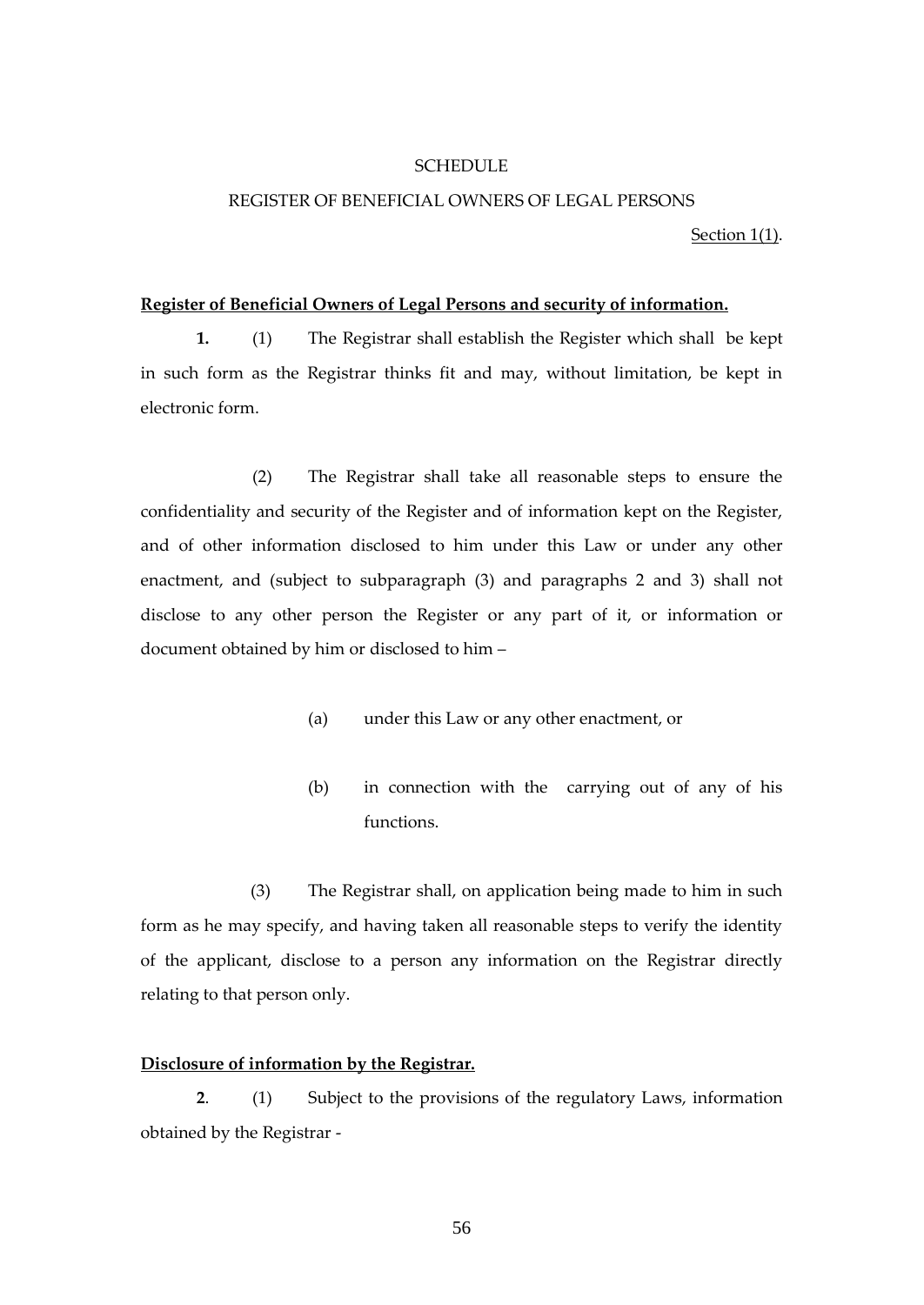- (a) under this Law or any other enactment, or
- (b) in connection with the discharge of any of the Registrar's functions or the exercise of any of his powers,

may only be disclosed if the disclosure is for any purposes set out in subsection (2).

- (2) The purposes are any of the following
	- (a) the prevention, detection, investigation or prosecution of criminal conduct, whether in Alderney or elsewhere,
	- (b) the prevention, detection, investigation or sanctioning of conduct for which penalties other than criminal penalties are provided under the law of Alderney or of any country or territory outside Alderney,
	- (c) the carrying out of any functions of any intelligence service,
	- (d) the carrying out
		- (i) by the Commission, or
		- (ii) by a body in another country or territory which carries out similar functions to the Commission,

57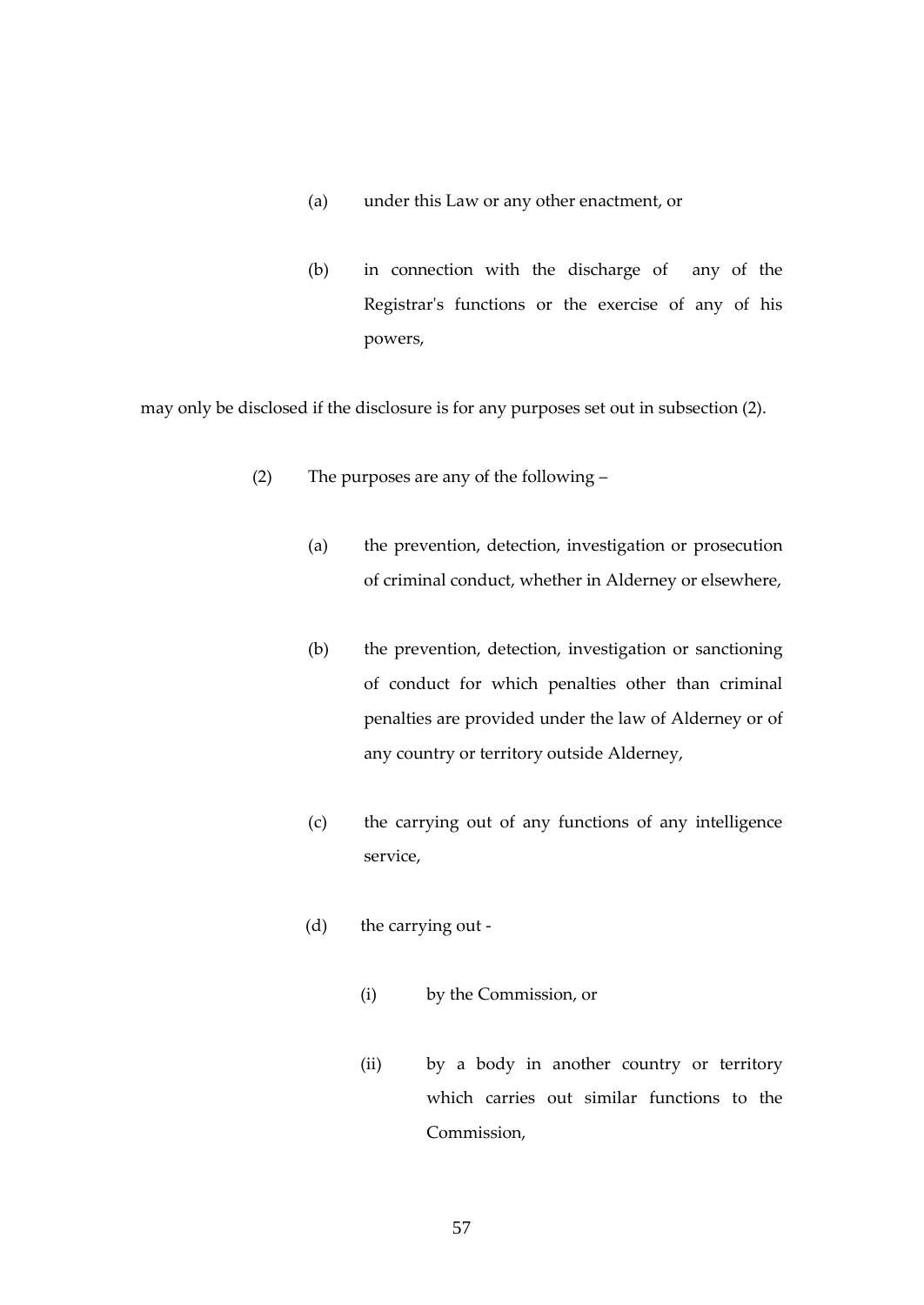### of its functions,

- (e) the carrying out
	- (i) by the Director of Income Tax, or
	- (ii) by an officer of a body in another country or territory which carries out similar functions to the Director of Income Tax,

### of his functions,

- (f) the conduct of
	- (i) any civil forfeiture investigations within the meaning of section 18 of the Forfeiture of Money, etc in Civil Proceedings (Bailiwick of Guernsey) Law, 2007**<sup>v</sup>** , or
	- (ii) any proceedings under that Law or under corresponding legislation in force in a country designated under section 53 of that Law,

**<sup>v</sup>** Order in Council No. XVII of 2008; amended by Order in Council No. XIII of 2010; No. XVI of 2012; Ordinance No. XXX of 2008; No. VII of 2009; No. XX of 2015; and No. IX of 2016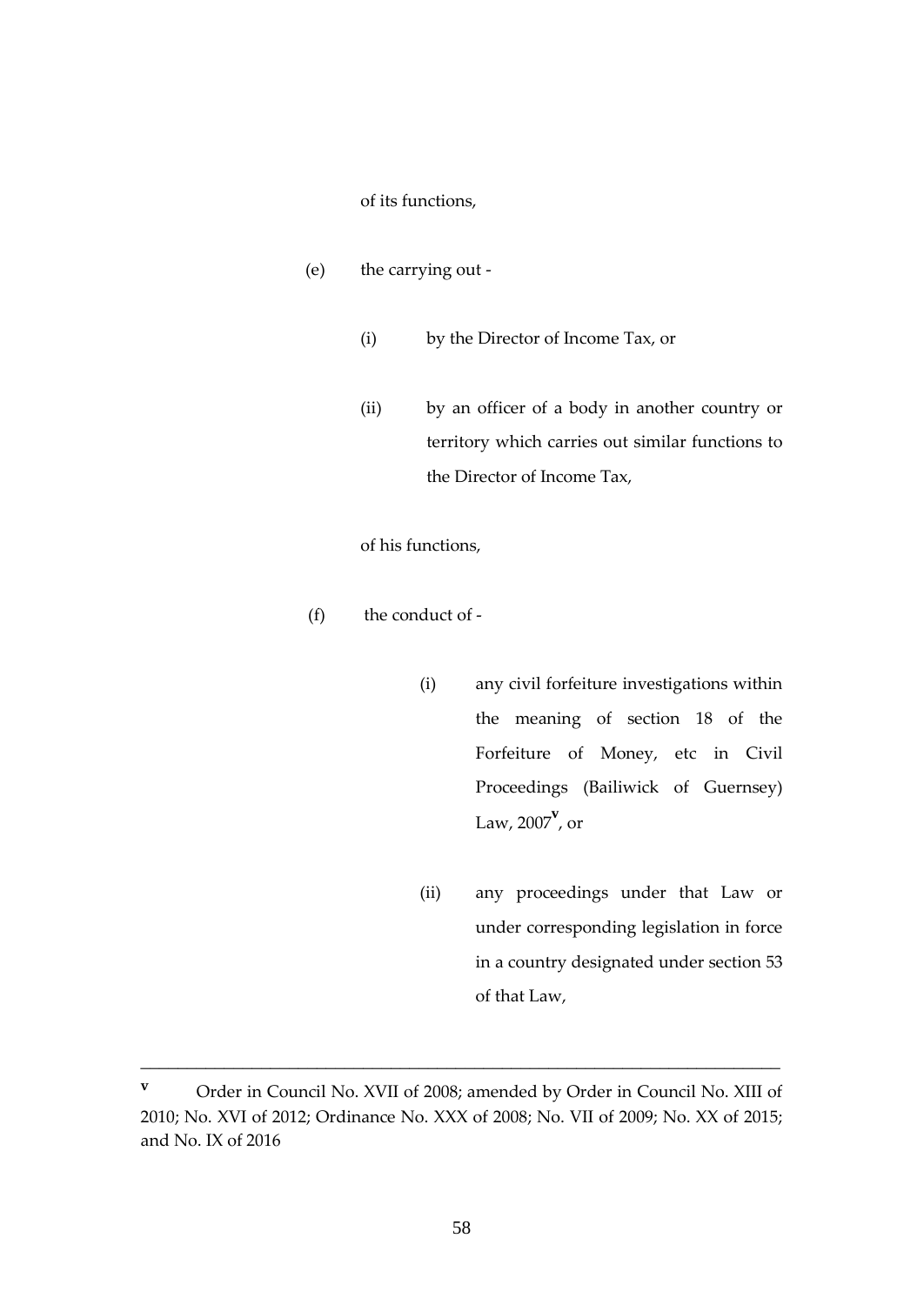- (g) the implementation of, compliance with or enforcement of international sanctions measures within the Bailiwick,
- (h) the prevention, detection or investigation of breaches of international sanctions measures that have been given effect within the Bailiwick,
- (i) the enabling of any person or body within the Bailiwick, whose functions include any of the matters set out at paragraphs (g) and (h), to carry out those functions,
- (j) the enabling of any person or body in another country or territory, with similar functions to those set out at paragraphs (g) and (h), to carry out those functions,
- (k) the carrying out by the Alderney Gambling Control Commission of its functions,
- (l) the carrying out by the Registrar of Non-Profit Organisations appointed under the Charities and Non-Profit Organisations (Registration) (Alderney) Law, <sup>2008</sup>**<sup>w</sup>** of his functions,
- (m) the carrying out by the Registrar of Non-Profit

**<sup>w</sup>** Order in Council No. XXVI of 2008; amended by Order in Council No. III of 2010; No. VIII of 2011; Ordinance No. XXXVI of 2008; No. XLIX of 2008; No. XXIX of 2010; No. VI of 2015; and No. IX of 2016.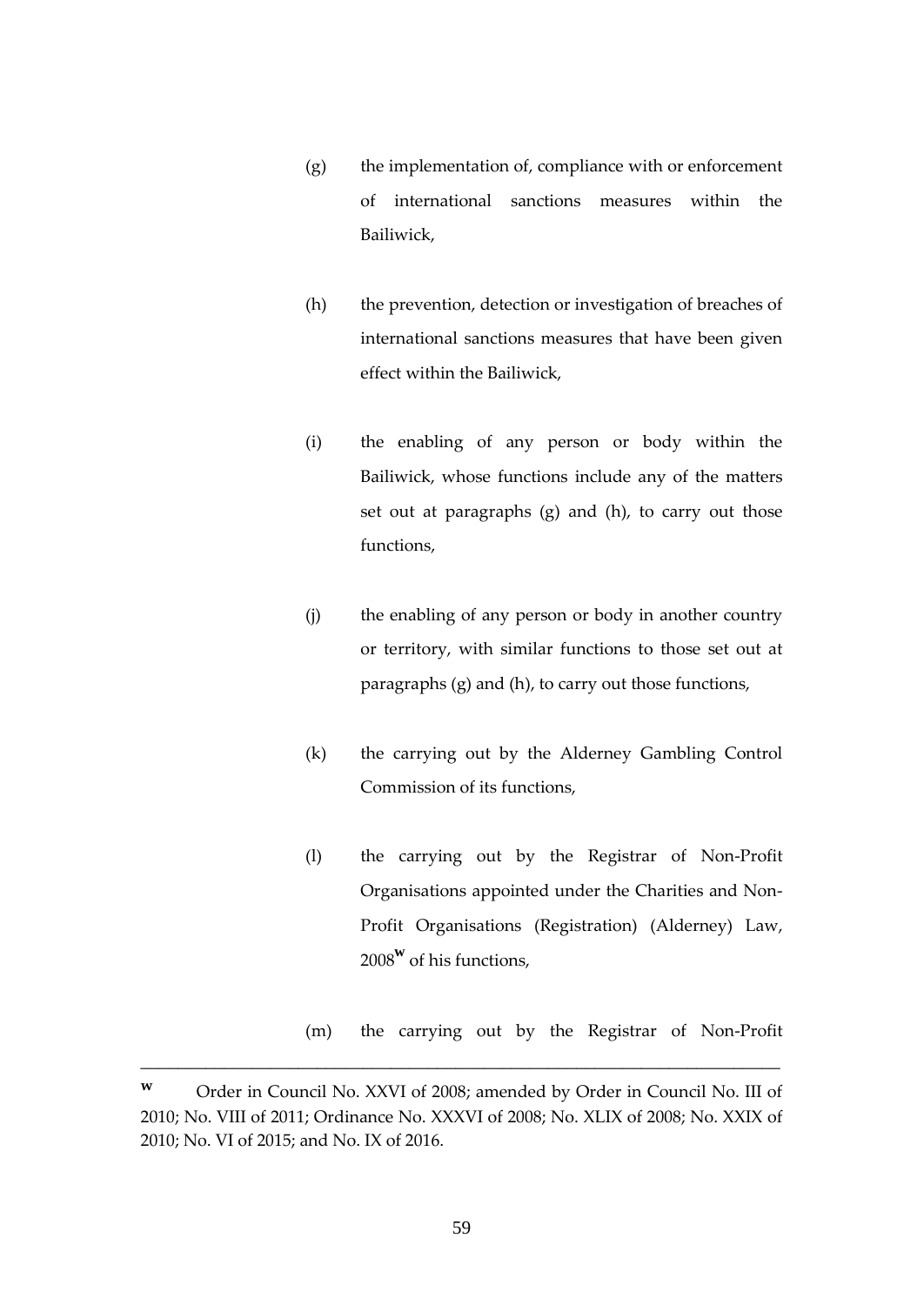Organisations appointed under the Charities and Non-Profit Organisations (Registration) (Sark) Law, 2010<sup>x</sup> of his functions,

- (n) the enabling of the Registrar of Companies, the Registrar of Limited Liability Partnerships for the purposes of the Limited Liability Partnerships (Guernsey) Law, 2013**<sup>y</sup>** , the Registrar of Foundations for the purposes of the Foundations (Guernsey) Law, <sup>2012</sup>**<sup>z</sup>** , Her Majesty's Greffier, the Registrar for the purposes of the Companies (Guernsey) Law, 2008, **aa** and the Registrar of Beneficial Ownership for the purposes of the Beneficial Ownership of Legal Persons (Guernsey) Law,2017 –
	- (i) to carry out their functions relating to the beneficial ownership of legal persons, or
	- (ii) to investigate matters relating to such functions.

\_\_\_\_\_\_\_\_\_\_\_\_\_\_\_\_\_\_\_\_\_\_\_\_\_\_\_\_\_\_\_\_\_\_\_\_\_\_\_\_\_\_\_\_\_\_\_\_\_\_\_\_\_\_\_\_\_\_\_\_\_\_\_\_\_\_\_\_\_

**z** Order in Council No. I of 2013; amended by Ordinance No. IX of 2016.

**aa** Order in Council No. VIII of 2008; amended by Order in Council No. XIII of 2010; Order in Council No. I of 2013; Order in Council No. VI of 2014; Ordinance No. XXV of 2008; Ordinance No. LIV of 2008; Ordinance No. VII of 2009; Ordinance No. XIV of 2009; Ordinance No. XI of 2010; Ordinance No. XXXI of 2012; Ordinance No. XXXI of 2013; No. IV of 2015; No. XII of 2015; No. XXVI of 2015; No. IX of 2016; G.S.I. No. 34 of 2009; G.S.I. No. 37 of 2013; G.S.I. No. 84 of 2014; G.S.I. 29 of 2016; G.S.I. 35 of 2016; and G.S.I. 38 of 2016.

**<sup>x</sup>** Order in Council No. VI of 2010; amended by the Charities and Non-Profit Organisations (Registration) (Sark) (Amendment) Ordinance, 2011.

**<sup>y</sup>** Order in Council No. VI of 2014; amended by Ordinance No. XII of 2015; and No. IX of 2016.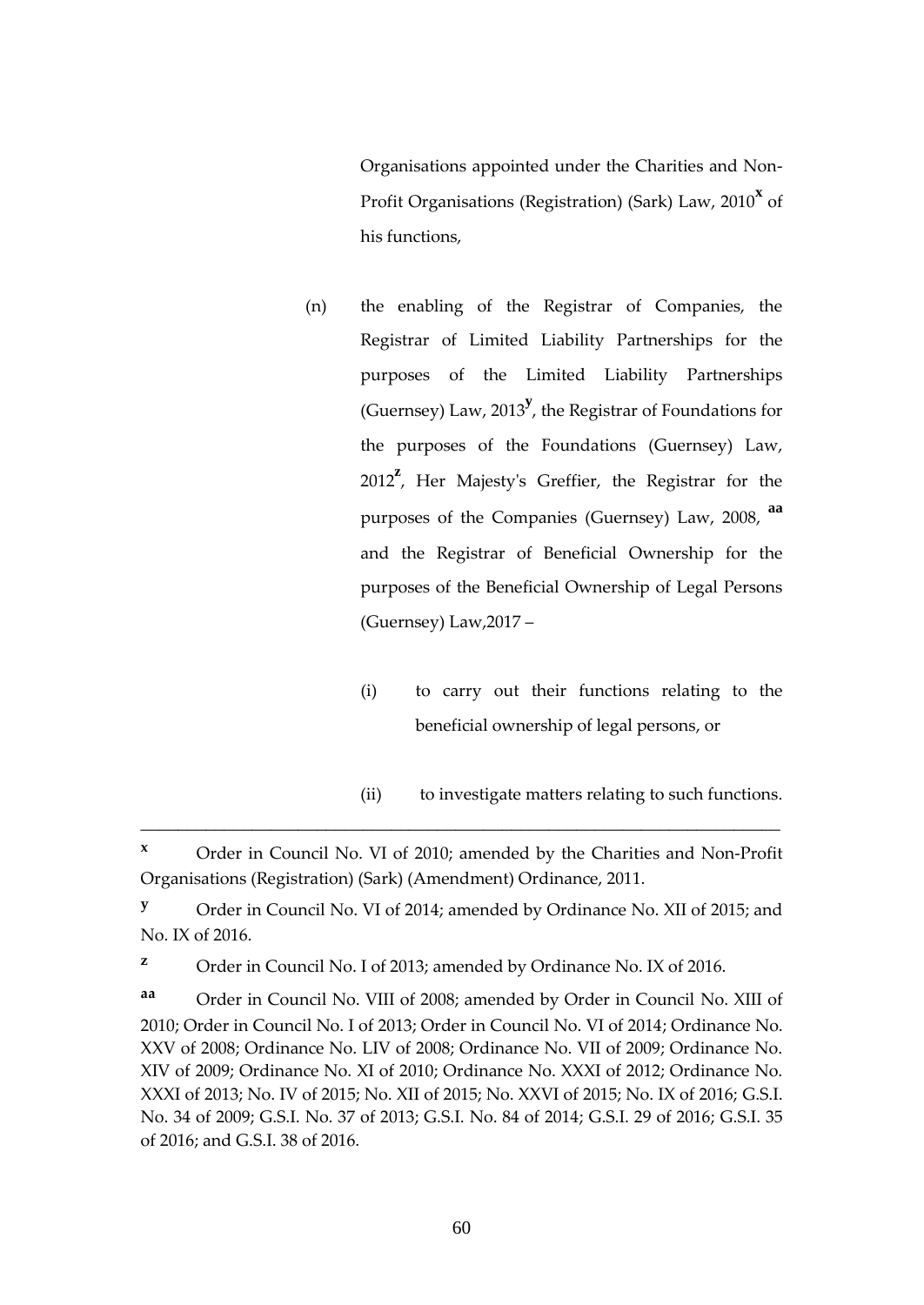(3) The States may amend by Ordinance amend the list of purposes at sub-paragraph (2).

#### **Power of Commission and Economic Crime Division to inspect Register.**

**3.** (1) Without prejudice to the provisions of this Schedule and to the powers and duties of the Registrar, the Register must at all times be open to the inspection of the Commission and the Economic Crime Division, for the purpose of the carrying out of their functions.

(2) The States may be Ordinance make such provision as it thinks fit in respect of the inspection of the Register under subparagraph (1), including (but not limited to) provision with the purpose of ensuring that such inspection does not risk damage to the confidentiality and security of the Register.

### **Power of Registrar to request and obtain information and documents.**

**4.** (1) The Registrar may, by notice in writing served on a person other than a regulated person or a regulated relevant legal person, require him to provide the Registrar in such form and manner, at such times or intervals, at such place and in respect of such periods as may be specified in the notice, with such information as the Registrar may reasonably require for the performance of his functions.

(2) The Registrar may, by notice in writing served on a person other than a regulated person or a regulated relevant legal person -

> (a) require him to produce, in such form and manner, within such time and at such place as may be specified in the notice, such information or documents of such description as may be so specified, for the purposes of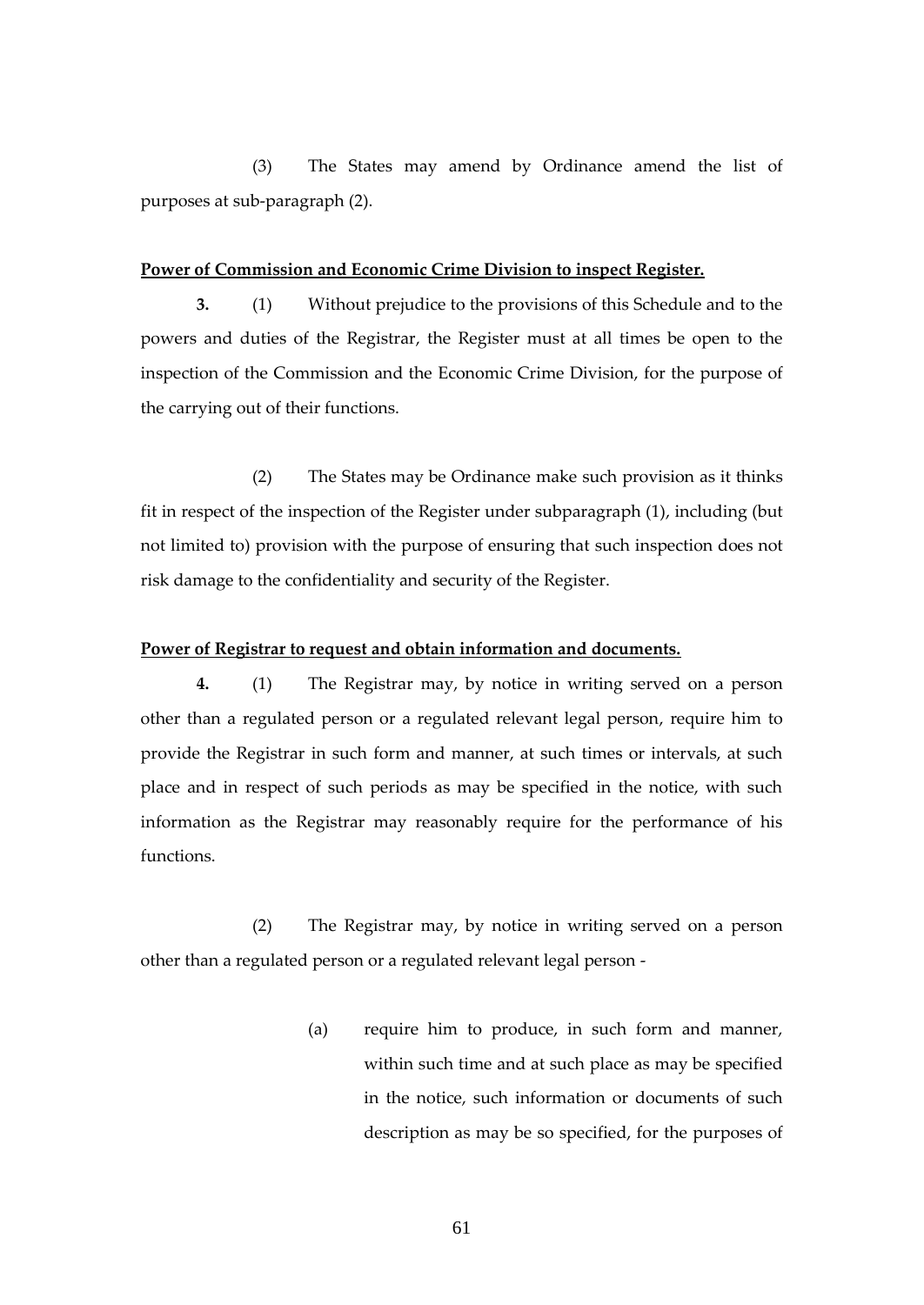the Registrar inspecting them,

(b) require him to furnish, to any of the Registrar's officers, servants or agents authorised for the purposes of this paragraph, on production of evidence of such authority, such information and documents or information and documents of such description as the officer, servant or agent may specify, either forthwith or within such time, and at such place, and in such form and manner, as may be so specified, for the purposes of their inspecting them,

being information or documents reasonably required by the Registrar for the performance of his functions.

(3) Where under subparagraph (2) the Registrar or any officer, servant or agent thereof has power to require the production of any information or documents from a person, the Registrar or that officer, servant or agent has the like power to require the production of that information or those documents from any person who appears to be in possession of them (but without prejudice to any lien claimed by such a person on any documents produced by him).

(4) The powers conferred by this paragraph to require a person to produce any documents include power -

> (a) if the documents are produced, to take copies of them or extracts from them, in circumstances where the Registrar is satisfied that the taking of such copies or extracts is necessary for the proper exercise of powers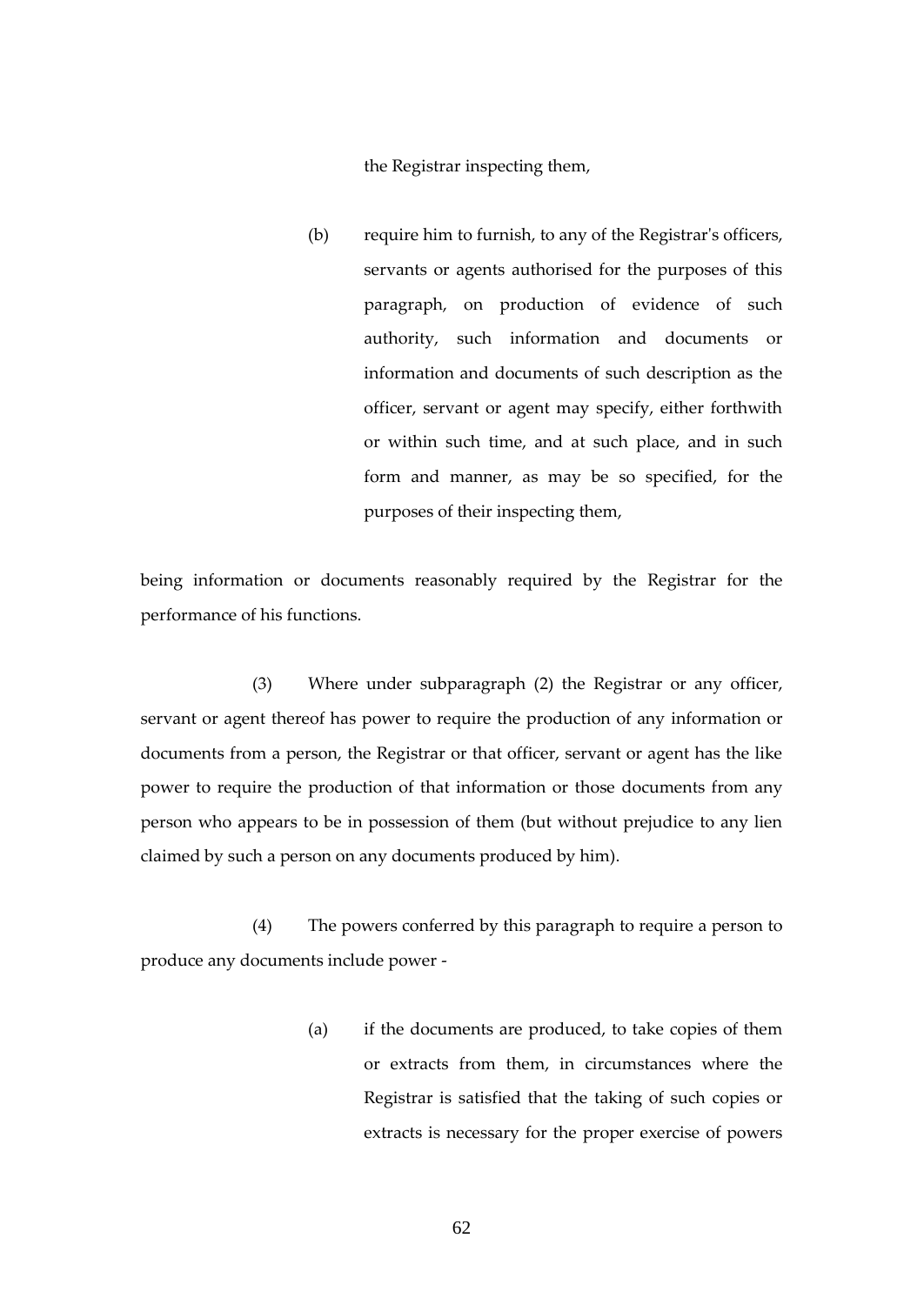under or in relation to Part 4 (Enforcement) of this Law, and

(b) if the documents are not produced, to require the person who was required to produce them to state, to the best of his knowledge and belief, where they are.

(5) The powers conferred by this paragraph to require a person to provide any information include power to require that person to attend at such time and place as may be required and to give an explanation of and to answer questions relating to any matters in relation to which the production of the information may be required.

(6) A statement made by a person in response to a requirement imposed by or under this paragraph -

- (a) may be used in evidence against him in proceedings other than criminal proceedings, and
- (b) may not be used in evidence against him in criminal proceedings except -
	- (i) where evidence relating to it is adduced, or a question relating to it is asked, in the proceedings by or on behalf of that person, or
	- (ii) in proceedings for
		- (A) an offence under section 15,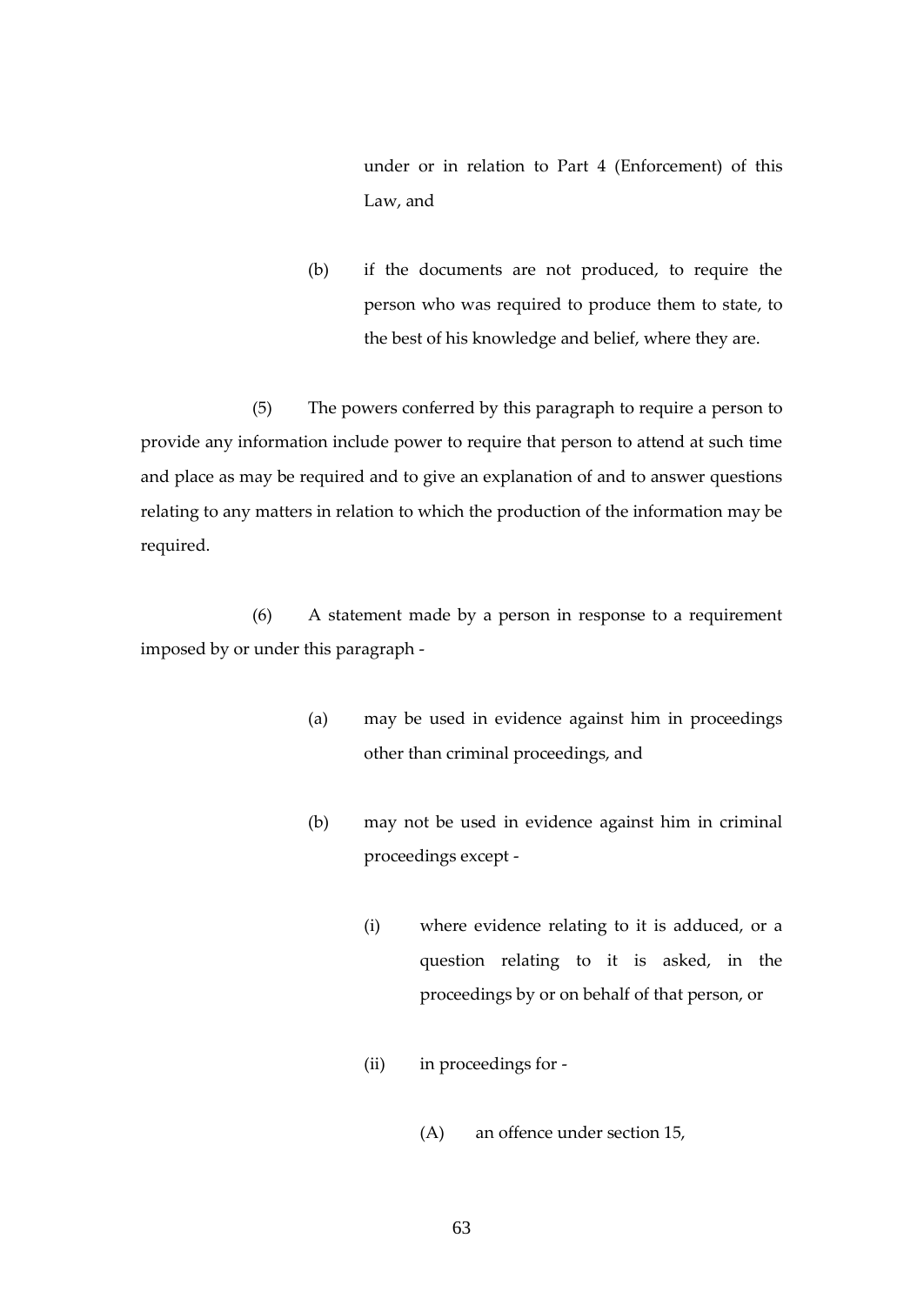- (B) some other offence where, in giving evidence, he makes a statement inconsistent with it, but the statement is only admissible to the extent necessary to establish the inconsistency,
- (C) perjury, or
- (D) perverting the course of justice.

(7) A notice under this paragraph shall state the grounds of the Registrar's decision to serve the notice and give particulars of the right to apply to the Court conferred by section 26 (General right to apply to Court to set aside action of Registrar).

### **Provision of information to the Registrar.**

**5.** (1) Information required to be provided to the Registrar under this Law or any other enactment shall be in such form as may be specified by the Registrar.

(2) Where a person claims a lien on a document, its production under this Law is without prejudice to his lien.

# **Tipping off.**

**6.** (1) A person is guilty of an offence if a notice is served on him under paragraph 4, and he discloses to any person information or any other matter which may prejudice -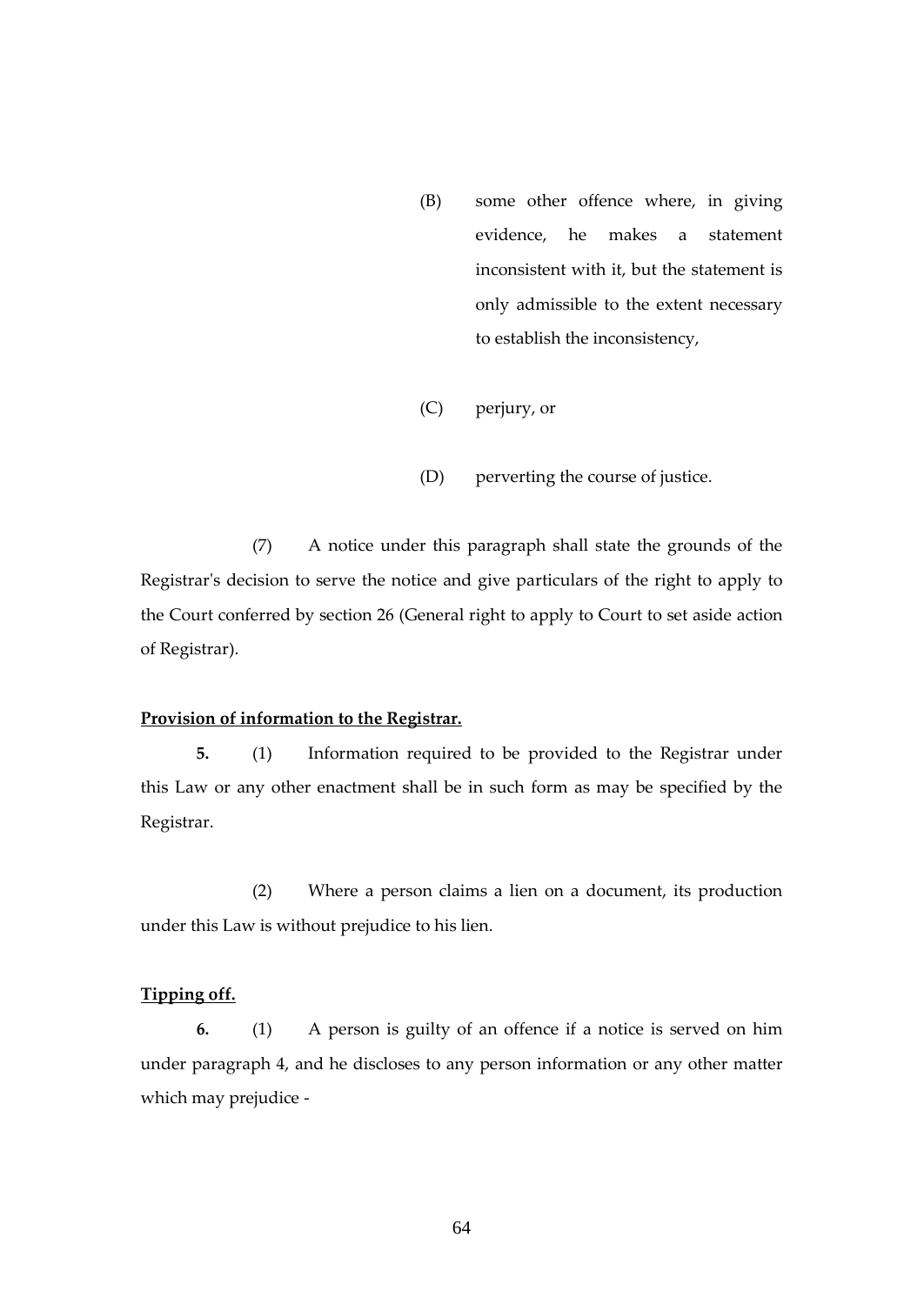- (a) any criminal or regulatory investigation which is being or may be carried out, whether in Alderney or elsewhere, or
- (b) any criminal or regulatory proceedings which have been or may be initiated, whether in Alderney or elsewhere,

which are connected with the service of that notice.

(2) Nothing in subparagraph (1) makes it an offence for an Advocate or other legal adviser to disclose any information or other matter -

- (a) to, or to a representative of, a client of his in connection with the giving by him of legal advice to the client, or
- (b) to any person
	- (i) in contemplation of or in connection with legal proceedings, and
	- (ii) for the purpose of those proceedings.

(3) Subparagraph (2) does not apply in relation to any information or other matter which is disclosed with a view to furthering any criminal purpose.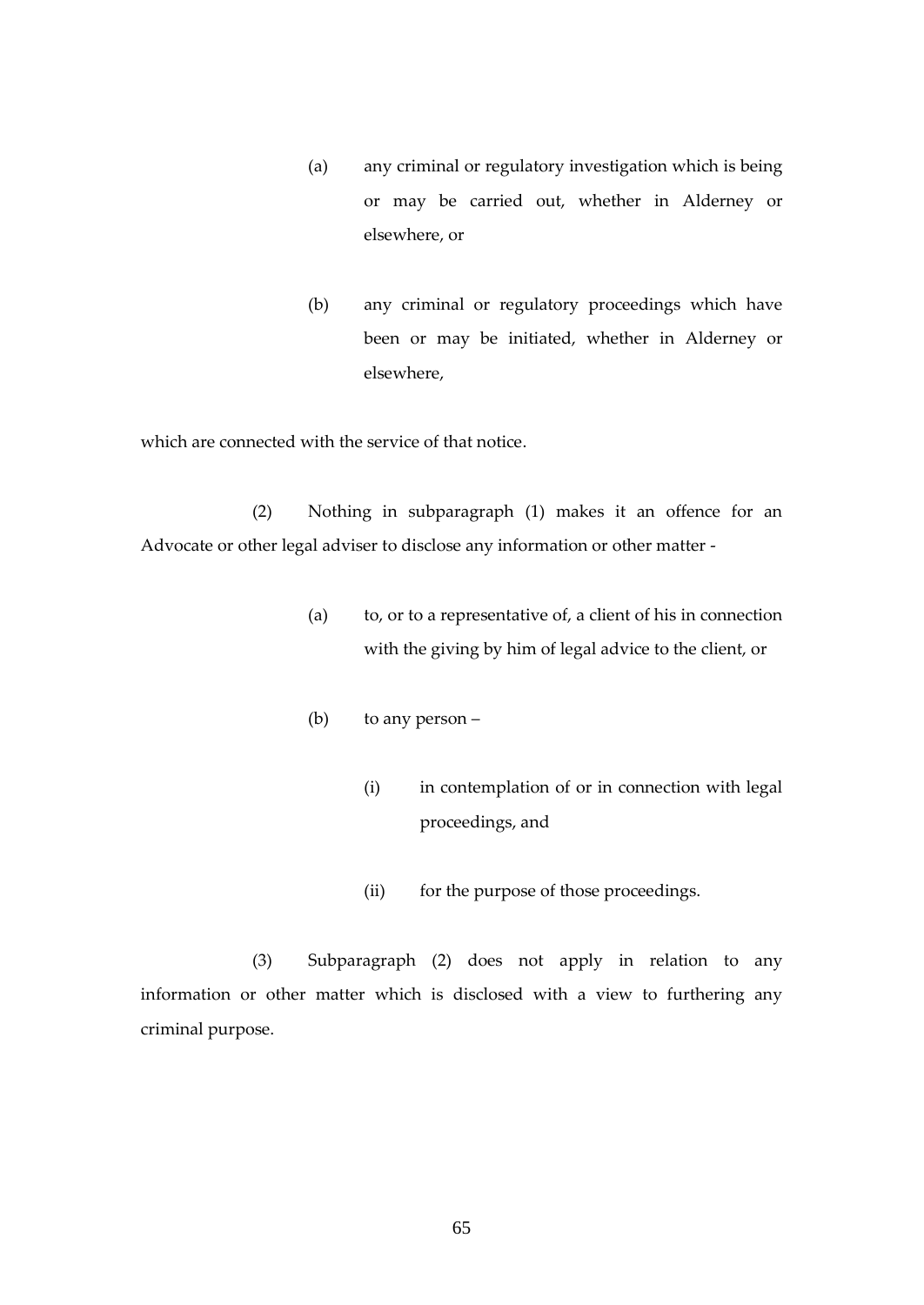(4) In proceedings against a person for an offence under this paragraph, it is a defence to prove that he did not know or suspect that the disclosure was likely to be prejudicial in the way mentioned in subparagraph (1).

### **Rectification of the Register.**

**7.** (1) The Registrar may, in his absolute discretion and on such terms and conditions as he thinks fit -

- (a) on an application by or on behalf of a relevant legal person or the officers or members of a relevant legal person,
- (b) on an application by or on behalf of a resident agent,
- (c) on an application by or on behalf of any other person, or
- (d) of his own motion,

rectify any error or formal defect in the Register.

(2) Where the Registrar rectifies the Register in respect of a relevant legal person or other person, he shall give notice of that rectification to the relevant legal person or that other person (as the case may be).

(3) Except where the Registrar directs otherwise, the effect of rectification of the Register is that the error or defect in question shall be deemed never to have been made.